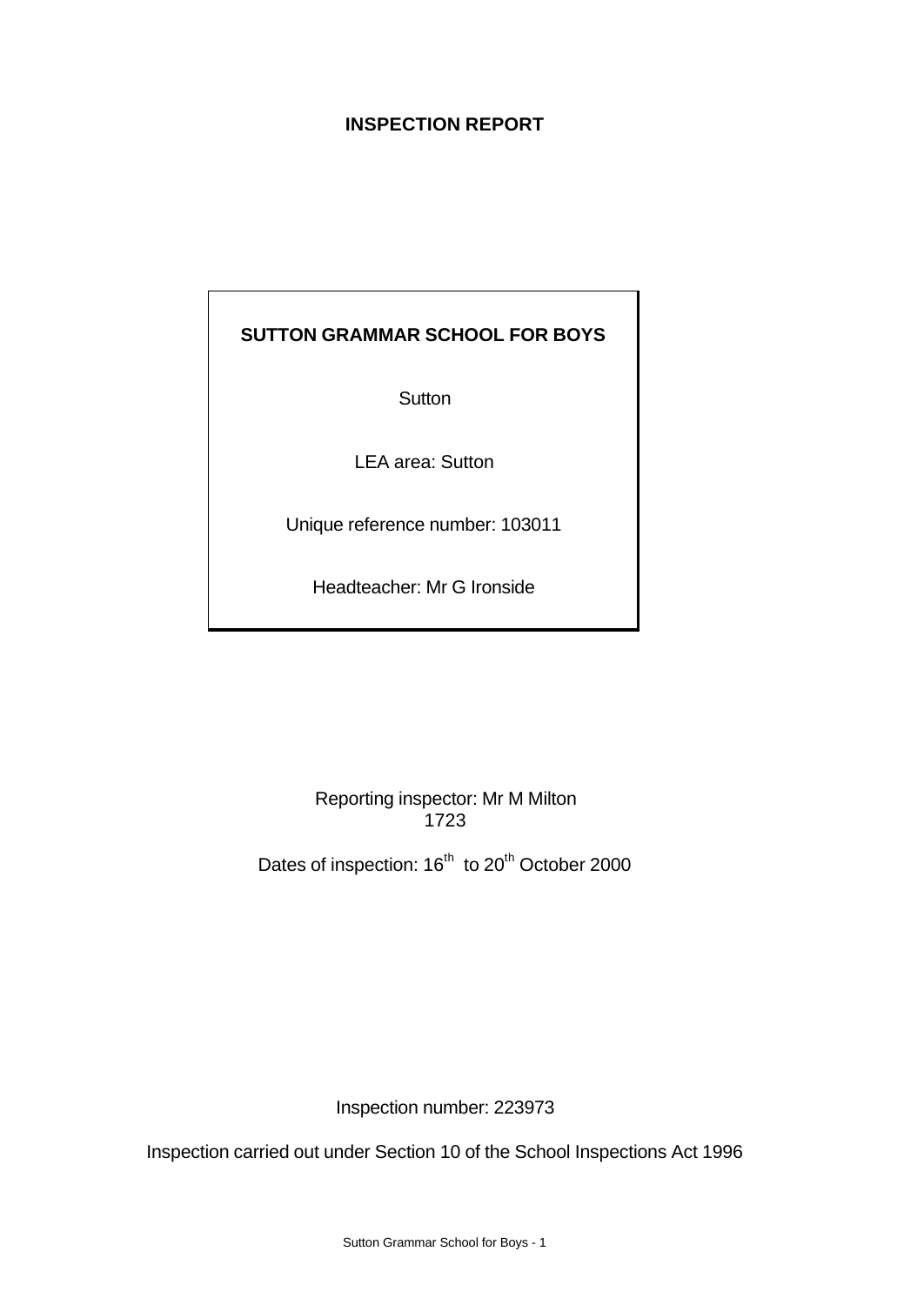## **INFORMATION ABOUT THE SCHOOL**

| Type of school:              | Grammar (selective)                          |
|------------------------------|----------------------------------------------|
| School category:             | Foundation                                   |
| Age range of students:       | 11-18 years                                  |
| Gender of students:          | <b>Boys</b>                                  |
| School address:              | <b>Manor Lane</b><br>Sutton<br><b>Surrey</b> |
| Postcode:                    | <b>SM1 4AS</b>                               |
| Telephone number:            | 020 8642 3821                                |
| Fax number:                  | 020 8770 9070                                |
| Appropriate authority:       | Governing body                               |
| Name of chair of governors:  | Mr C Townsend                                |
| Date of previous inspection: | 12 <sup>th</sup> February 1996               |

## © Crown copyright 2000

This report may be reproduced in whole or in part for non-commercial educational purposes, provided that all extracts quoted are reproduced verbatim without adaptation and on condition that the source and date thereof are stated.

Further copies of this report are obtainable from the school. Under the School Inspections Act 1996, the school must provide a copy of this report and/or its summary free of charge to certain categories of people. A charge not exceeding the full cost of reproduction may be made for any other copies supplied.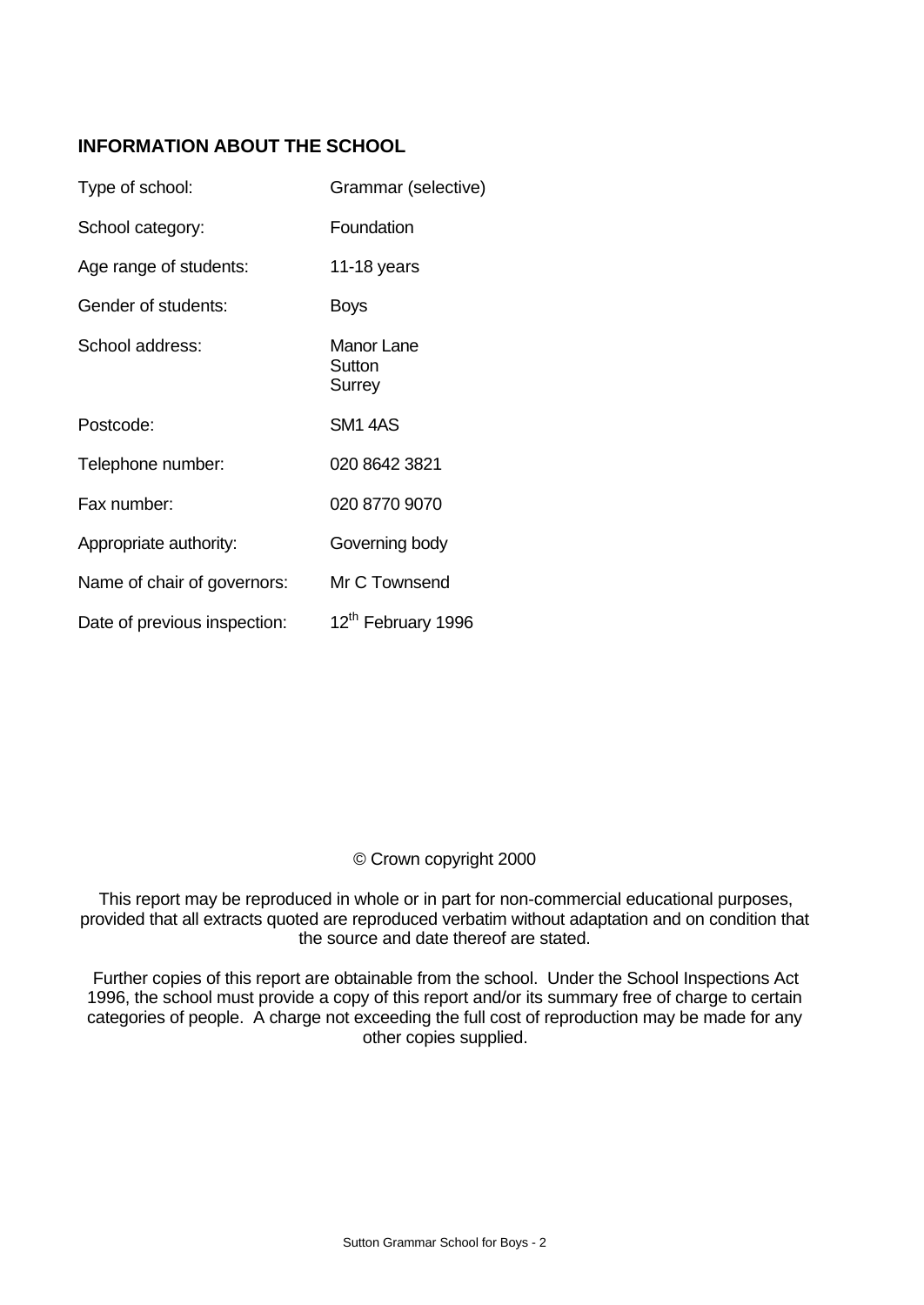## **INFORMATION ABOUT THE INSPECTION TEAM**

| <b>Team members</b>                  |                         | <b>Subject</b><br>responsibilities             | <b>Aspect responsibilities</b>                                                                                                             |
|--------------------------------------|-------------------------|------------------------------------------------|--------------------------------------------------------------------------------------------------------------------------------------------|
| M Milton<br><b>OIN 1723</b>          | Registered<br>inspector | Geography                                      | What sort of school is it? How<br>high are standards? How well<br>are students taught? What<br>should the school do to<br>improve further? |
| J O'Keefe<br><b>OIN 19798</b>        | Lay inspector           |                                                | Partnership with parents;<br>Spiritual, moral, social and<br>cultural development                                                          |
| S McConville<br><b>OIN 24142</b>     | Team inspector          | English                                        |                                                                                                                                            |
| J Paddick<br><b>OIN 10308</b>        | Team inspector          | <b>Mathematics</b>                             |                                                                                                                                            |
| P Fyans<br><b>OIN 29742</b>          | Team inspector          | Science                                        | Equality of opportunity                                                                                                                    |
| P Curtis<br><b>OIN 10817</b>         | Team inspector          | Design and<br>technology                       |                                                                                                                                            |
| G Rayner<br><b>OIN 10817</b>         | Team inspector          | Information and<br>communication<br>technology | Staffing, accommodation and<br>learning resources; Sixth form                                                                              |
| R Coulthard<br><b>OIN 11746</b>      | Team inspector          | Music, Religious<br>education                  | How well is the school led and<br>managed?                                                                                                 |
| R Fox<br><b>OIN 4617</b>             | Team inspector          | French, German                                 | English as an additional<br>language                                                                                                       |
| <b>G</b> Marriott<br><b>OIN 3674</b> | Team inspector          | History, Economics,<br><b>Business studies</b> | Special educational needs;<br>Sixth form                                                                                                   |
| J Challands<br><b>OIN 22042</b>      | Team inspector          | Physical education                             | How well does the school care<br>for its students?                                                                                         |
| R Allison-Smith<br><b>OIN 2051</b>   | Team inspector          | Art                                            | How good are the curricular<br>and other opportunities offered<br>to the students?                                                         |

The inspection contractor was: Qualitas Education Consultants Limited, Langshaw, Pastens Road,

Limpsfield Chart, Oxted, Surrey RH8 0RE

Any concerns or complaints about the inspection or the report should be raised with the inspection contractor. Complaints that are not satisfactorily resolved by the contractor should be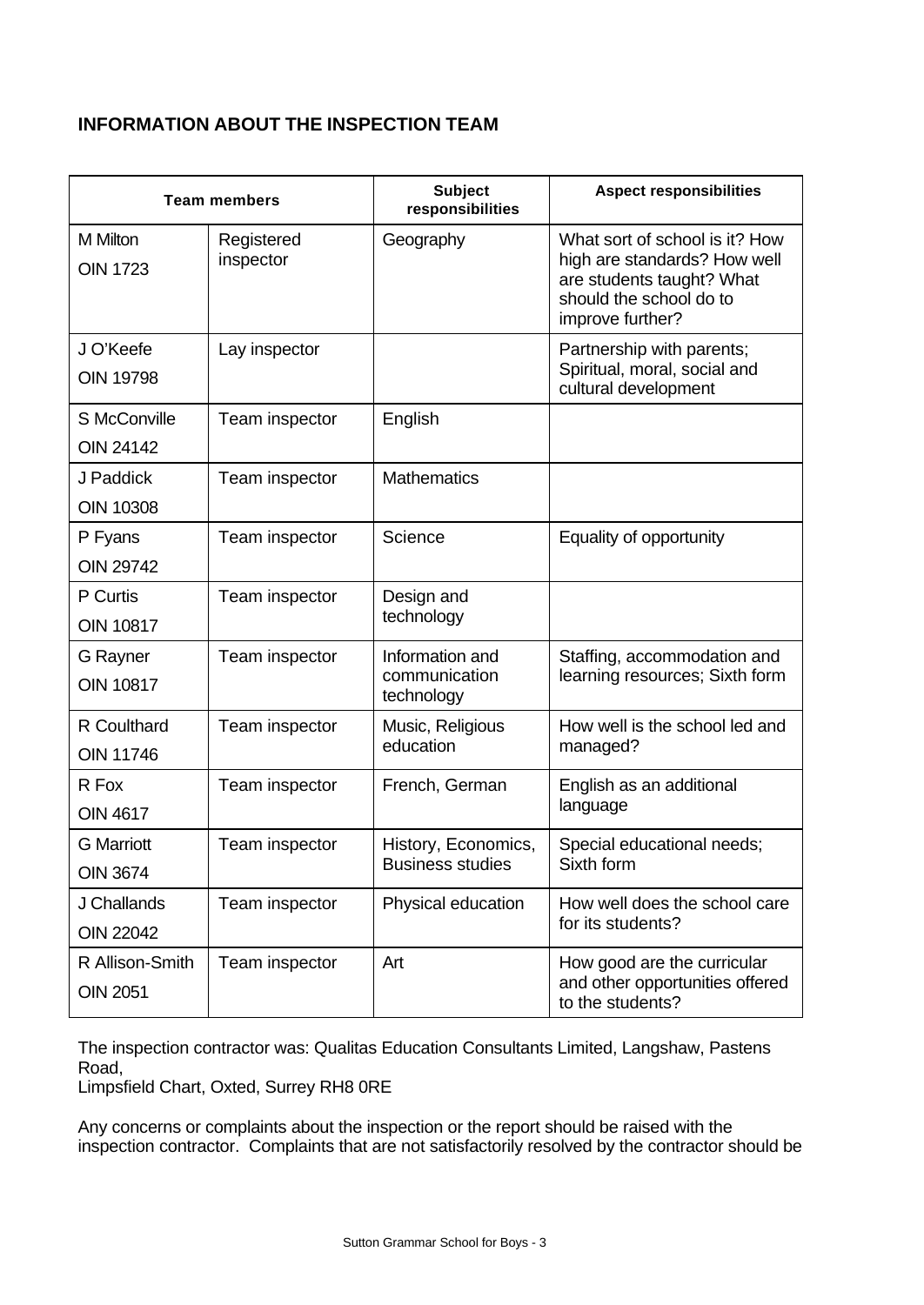raised with OFSTED by writing to: The Registrar, Inspection Quality Division, The Office for Standards in Education, Alexandra House, 33 Kingsway, London WC2B 6SE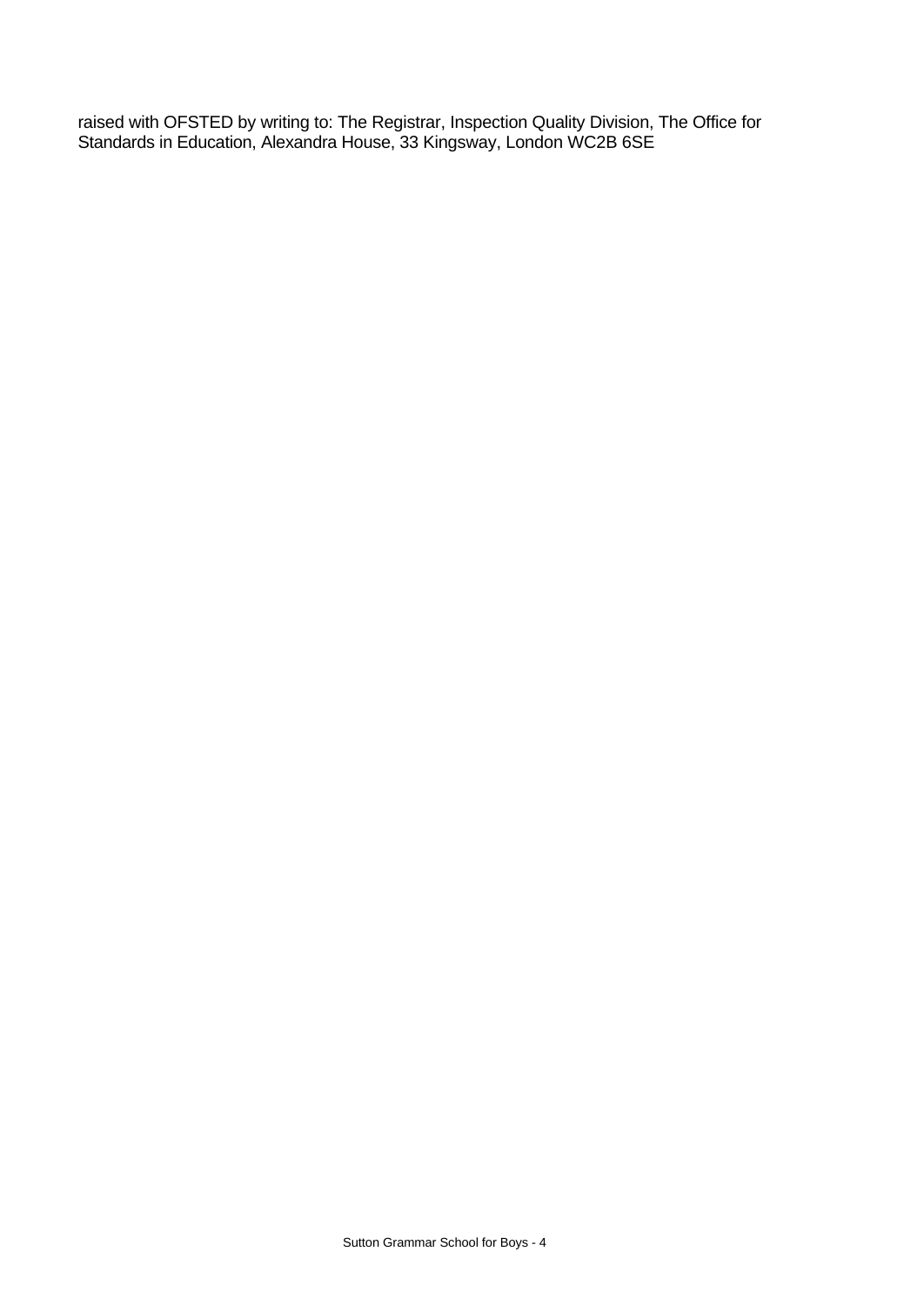## **REPORT CONTENTS**

Page

# **PART A: SUMMARY OF THE REPORT 5** Information about the school How good the school is What the school does well What could be improved How the school has improved since its last inspection **Standards** Students' attitudes and values Teaching and learning Other aspects of the school How well the school is led and managed Parents' and carers' views of the school **PART B: COMMENTARY HOW HIGH ARE STANDARDS? 10** The school's results and achievements Students' attitudes, values and personal development **HOW WELL ARE STUDENTS TAUGHT? 12 HOW GOOD ARE THE CURRICULAR AND OTHER OPPORTUNITIES OFFERED TO STUDENTS? 14 HOW WELL DOES THE SCHOOL CARE FOR ITS STUDENTS? 16 HOW WELL DOES THE SCHOOL WORK IN PARTNERSHIP WITH PARENTS 17 HOW WELL IS THE SCHOOL LED AND MANAGED? 17 WHAT SHOULD THE SCHOOL DO TO IMPROVE FURTHER? 20 PART C: SCHOOL DATA AND INDICATORS 21 PART D: THE STANDARDS AND QUALITY OF TEACHING IN AREAS OF THE CURRICULUM, SUBJECTS AND COURSES 26**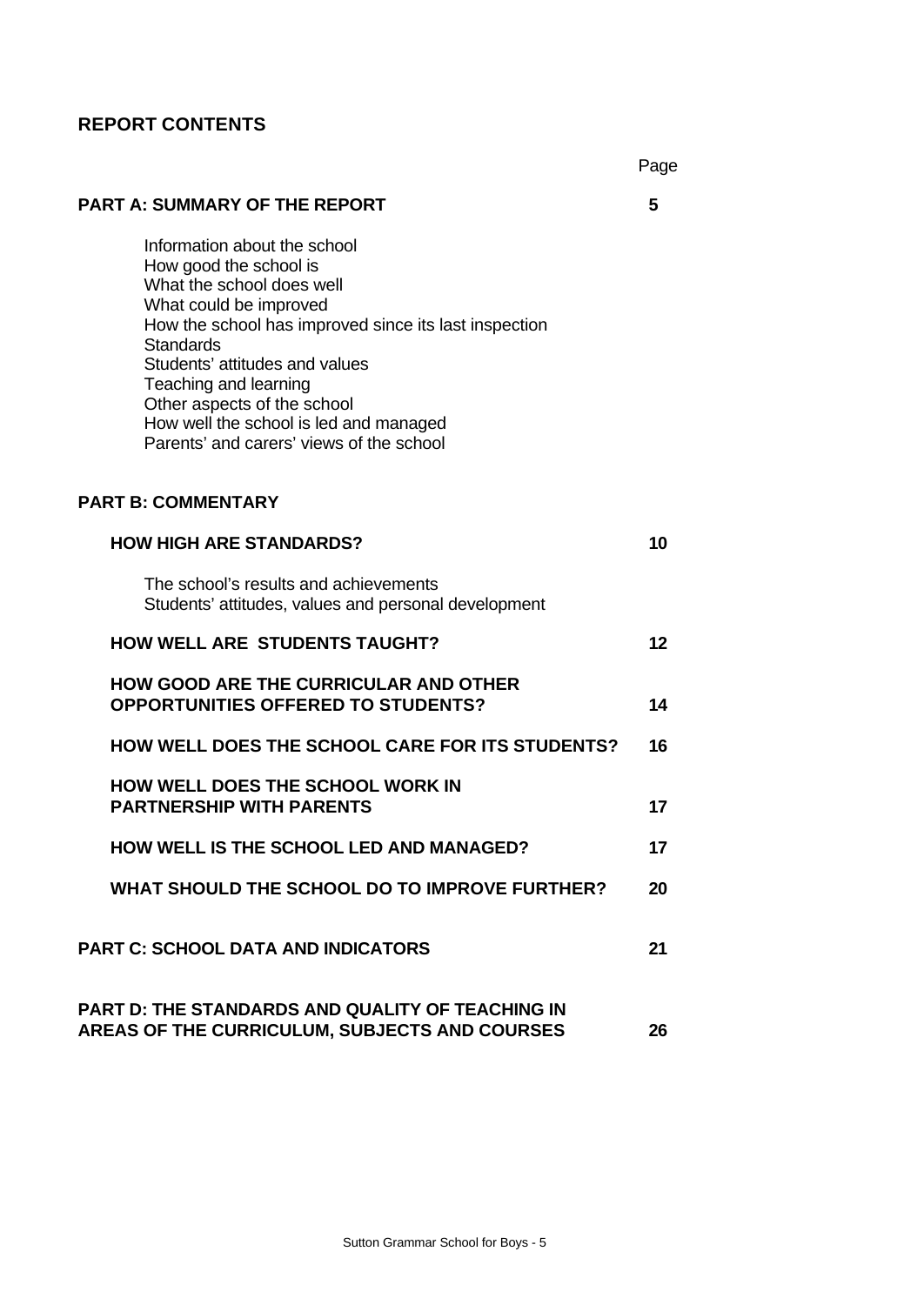## **PART A: SUMMARY OF THE REPORT**

## **INFORMATION ABOUT THE SCHOOL**

The school has 791 boys, including 201 in the sixth form. This is about average for a grammar school. About one-quarter of the students are from ethnic minority groups. The percentage of students known to be eligible for free school meals is below average for grammar schools. The percentage of students speaking English as an additional language is high but almost all of these students are very competent English speakers. The percentage of students on the school's register for special educational needs is well below average. The needs of these students include learning difficulties, sensory impairment and medical matters. Students' attainment on entry is well above average, as the school draws its students from the top 25% of the attainment range, which is wider than some other nearby grammar schools.

### **HOW GOOD THE SCHOOL IS**

The school is successful because standards are above average for grammar schools as a result of good teaching. The students' attitudes to work and their behaviour are excellent. The leadership of the school has secured high expectations and a very good school ethos. The school's expenditure per student is well below average and, consequently, the school gives good value for money.

#### **What the school does well**

- Students' behaviour and attitudes to work are excellent.
- Teaching was good or better in just over three-quarters of the lessons seen.
- Teachers know students very well, and provide very good opportunities for their personal development.
- Standards are high in many subjects, especially in English, mathematics and science.
- Very many students are involved in competitive sports, the Combined Cadet Force and other extracurricular activities.
- The very good work-related curriculum prepares older students very effectively for higher education and adult life.

### **What could be improved**

- The monitoring and support of teaching, as the quality of teaching in 18% of lessons did not enable students to make the best possible progress.
- The use of computers as, during Key Stages 3 and 4, subjects do not use them enough to enable students to apply and improve their information and communication technology (ICT) skills.
- The Key Stage 4 curriculum, as not all students study a design and technology subject as required by the National Curriculum.
- The standards attained by students in the sixth form in economics.

The gymnasium as it is too small to allow students to take part in an appropriate range of sports.

*The areas for improvement will form the basis of the governors' action plan.*

The school itself has identified most of these areas for improvement.

### **HOW THE SCHOOL HAS IMPROVED SINCE ITS LAST INSPECTION**

The school was last inspected in February 1996, and has made sound progress since then. It has sustained high standards and improved the quality of teaching. Major improvements have been made to the buildings and these have improved the quality of education. Satisfactory progress has been made with the key issues from the last inspection, although the school acknowledges that further work is needed for some of them. The school has the capacity for further improvement. However, improvements in the planning process are needed in order to make the best possible progress.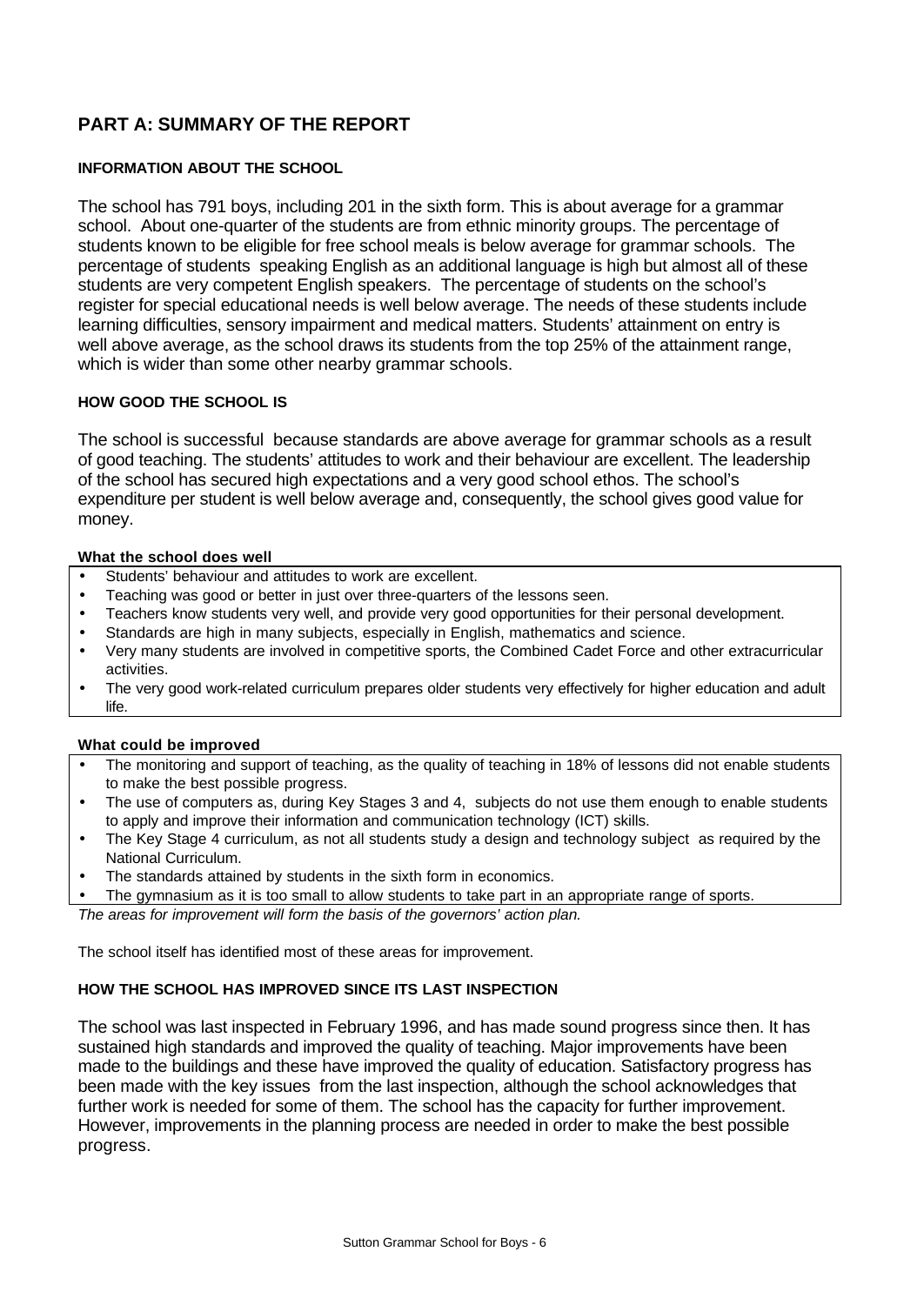### **STANDARDS**

The table shows the standards achieved by 16 and 18 year olds based on average point scores in GCSE and A-level/AS-level examinations.

|                          |       | <b>Compared with</b> | Key   |                    |                                 |
|--------------------------|-------|----------------------|-------|--------------------|---------------------------------|
| Performance in:          |       | all schools          |       | similar<br>schools | well above ave                  |
|                          | 1997  | 1998                 | 1999  | 1999               | above average<br>average        |
| <b>GCSE</b> examinations | A*    | $A^*$                | $A^*$ | B                  | below average<br>well below ave |
| A-levels/AS-levels       | $A^*$ | $A^*$                | A*    |                    |                                 |

|                    | Key                                 |        |
|--------------------|-------------------------------------|--------|
| similar<br>schools | well above average                  | А      |
| 1999               | above average<br>average            | в<br>C |
| R                  | below average<br>well below average | D<br>F |
|                    |                                     |        |

In comparison with all schools, the GCSE and A-level results are in the highest 5% nationally, as are the results of the national tests in English, mathematics and science for 14 year olds. Compared with other selective schools, the GCSE results are above average. Students achieve well throughout the school and standards are high in all subjects except for A-level economics where there has not been a permanent teacher for the first half of the autumn term. The rate of improvements in GCSE results is broadly in line with the national trend. Although standards in GCSE information and communication technology (ICT) are high, the overall standard of 16 year olds who do not follow an ICT course are lower than expectations because of insufficient opportunities to apply, consolidate and develop their capabilities in a range of other subjects. The school has set appropriate targets for its GCSE results in 2001 and 2002. Students' achievements are good.

### **STUDENTS' ATTITUDES AND VALUES**

| <b>Aspect</b>                             | Comment                                                                                                                                                                                                                                                                                                                                                                                                                                         |
|-------------------------------------------|-------------------------------------------------------------------------------------------------------------------------------------------------------------------------------------------------------------------------------------------------------------------------------------------------------------------------------------------------------------------------------------------------------------------------------------------------|
| Attitudes to the school                   | Excellent, and these attitudes make a significant contribution to students' good<br>levels of achievement. They are keen to be involved in all lessons, and often ask<br>perceptive, demanding questions. They respond very positively to good teaching.                                                                                                                                                                                        |
| Behaviour, in and out of<br>classrooms    | Excellent in lessons and around the school. Occasionally, behaviour is less good<br>because of less effective aspects of teaching. There were five short fixed-term<br>exclusions last year, which is below average.                                                                                                                                                                                                                            |
| Personal development and<br>relationships | Relationships between students and staff and amongst students are excellent.<br>Students respect the feelings, values and beliefs of others. They work well<br>collaboratively and actively help each other with their work, for example in ICT and<br>design and technology. The temporary suspension of the library and weaknesses<br>in a minority of lessons limit students' use of their initiative and skills of<br>independent learning. |
| Attendance                                | Excellent. Attendance is above average for selective schools, and the rate of<br>unauthorised absence is well below the national average.                                                                                                                                                                                                                                                                                                       |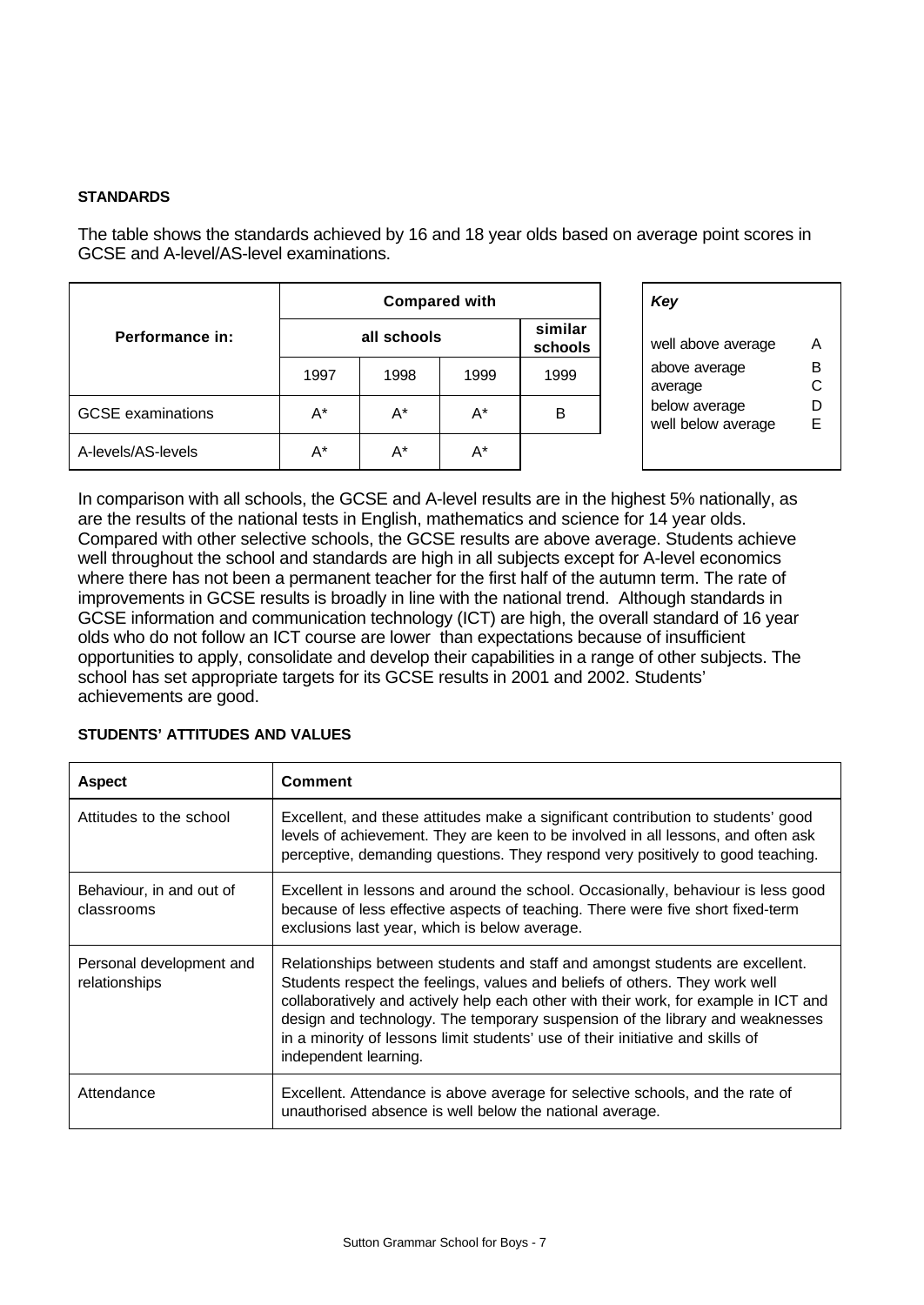### **TEACHING AND LEARNING**

| <b>Teaching of students:</b> | Aged 11-14 years | aged 14-16 years | aged over 16 years |  |
|------------------------------|------------------|------------------|--------------------|--|
| Lessons seen overall         | Good             | Good             | Good               |  |

*Inspectors make judgements about teaching in the range: excellent; very good; good; satisfactory; unsatisfactory; poor; very poor. 'Satisfactory' means that the teaching is adequate and strengths outweigh weaknesses.*

Teaching was satisfactory or better in 98% of lessons, good or better in 77%, very good or better in 34% and unsatisfactory in 2%. The quality of teaching in English is good at Key Stage 3 and GCSE, and very good at A level. In mathematics, teaching is good throughout the school and science is very good in Key Stage 3 and good at GCSE and A level. Particular strengths in teaching are teachers' very good levels of subject knowledge, thorough planning, very effective classroom management , and high expectations of what the students can achieve. In 18% of lessons, teaching was satisfactory but it did not allow students to make the best possible progress. For example, either the teaching did not ensure that all students were always fully involved, or the tasks were not challenging enough to ensure good learning. Teaching meets the needs of all students including those with special educational needs and those with English as an additional language. Numeracy skills are taught very well in mathematics and used effectively in other subjects. Students' literacy skills are not always used effectively by subjects other than English, especially when writing for different purposes and audiences.

| <b>Aspect</b>                                                                                          | <b>Comment</b>                                                                                                                                                                                                                                                                                                                                                                                                                                                                                                                                                                                                                  |
|--------------------------------------------------------------------------------------------------------|---------------------------------------------------------------------------------------------------------------------------------------------------------------------------------------------------------------------------------------------------------------------------------------------------------------------------------------------------------------------------------------------------------------------------------------------------------------------------------------------------------------------------------------------------------------------------------------------------------------------------------|
| The quality and range of the<br>curriculum                                                             | The strengths of the curriculum are the breadth and balance for Key Stage 3 and<br>the sixth form. There is also very good provision of extracurricular activities,<br>careers education and the work-related curriculum. Sixth form students have some<br>excellent opportunities for curriculum enrichment. Provision for personal, social<br>and health education has improved since the last inspection, but there are still<br>weaknesses in Key Stage 3 provision. Statutory requirements are not met for<br>teaching ICT through other subjects, and for all students to take a GCSE course<br>in design and technology. |
| Provision for students with<br>special educational needs                                               | Good. These students make good progress and achieve high standards.                                                                                                                                                                                                                                                                                                                                                                                                                                                                                                                                                             |
| Provision for students with<br>English as an additional<br>language                                    | Students with English as an additional language make the same progress and<br>achieve at least similar standards to the other students, The small number of<br>students whose English skills are below average for the school are given effective<br>support by teachers who know their needs well.                                                                                                                                                                                                                                                                                                                             |
| Provision for students'<br>personal, including spiritual,<br>moral, social and cultural<br>development | Opportunities for spiritual development are good although the requirements for a<br>daily act of collective worship are not met. Opportunities for students' moral<br>development are excellent. The school has a strong moral code and, in several<br>subjects, there are opportunities to consider ethical questions. There is good<br>provision for their social and cultural development.                                                                                                                                                                                                                                   |

## **OTHER ASPECTS OF THE SCHOOL**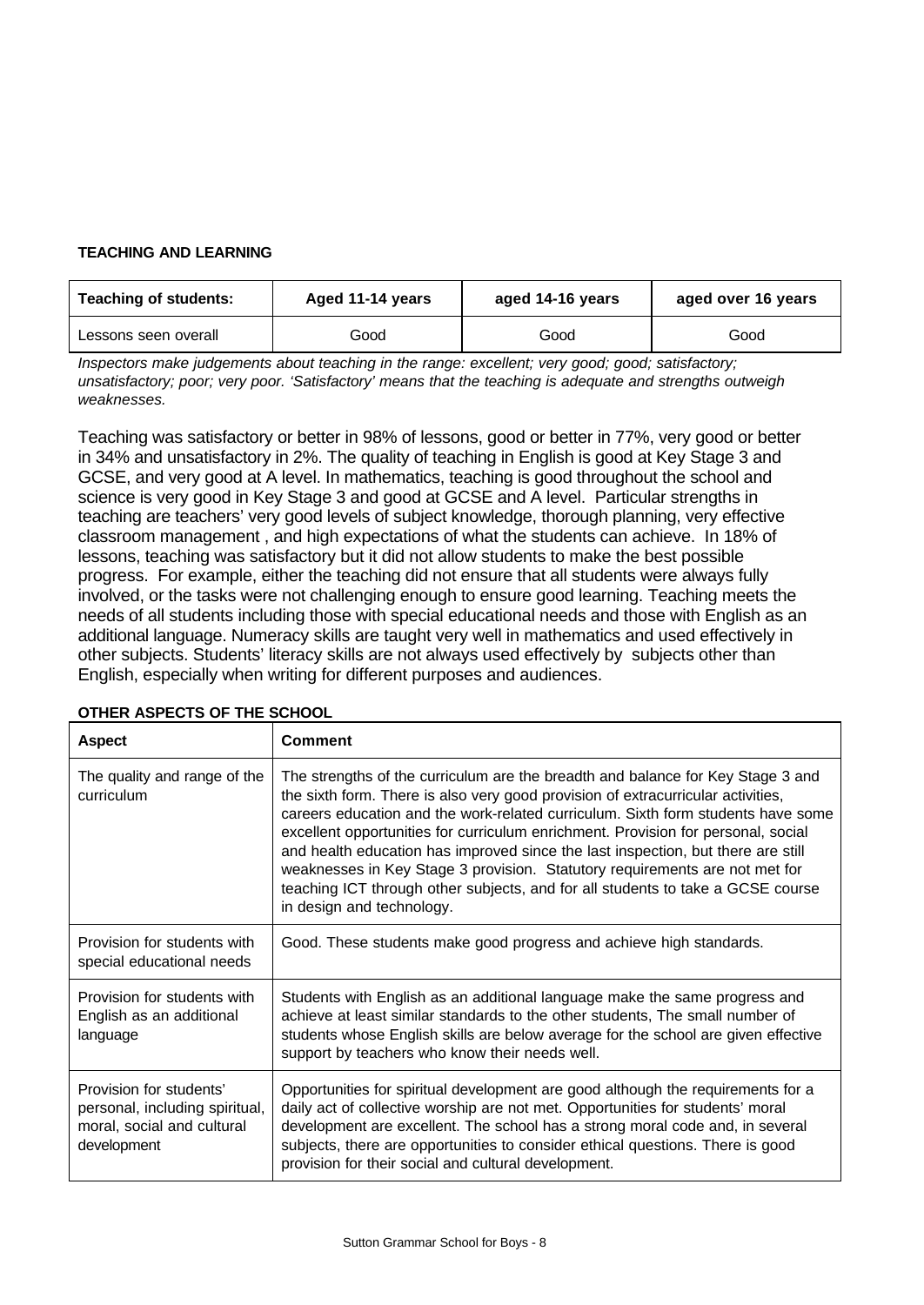| How well the school cares<br>for its students            | The school provides very good guidance for students in their academic and<br>personal development from the time they start in the lower school until the time<br>they leave. Teachers know students very well, are aware of their individual needs<br>and generally respond in a positive and supportive way. There have been<br>improvements to assessment since the last inspection, but assessment and its<br>use in improving standards is still an area for development in Years 7 to 11. Child<br>protection arrangements are sound. |
|----------------------------------------------------------|--------------------------------------------------------------------------------------------------------------------------------------------------------------------------------------------------------------------------------------------------------------------------------------------------------------------------------------------------------------------------------------------------------------------------------------------------------------------------------------------------------------------------------------------|
| How well the school works<br>in partnership with parents | The school is developing good links with the parents. A strong parent-teacher<br>association arranges successful fundraising and social events. Very good<br>educational support is given to students by their parents. Almost all parents<br>attend parents' evenings.                                                                                                                                                                                                                                                                    |

## **HOW WELL THE SCHOOL IS LED AND MANAGED**

| <b>Aspect</b>                                                             | <b>Comment</b>                                                                                                                                                                                                                                                                                                                                                                                                                                                       |
|---------------------------------------------------------------------------|----------------------------------------------------------------------------------------------------------------------------------------------------------------------------------------------------------------------------------------------------------------------------------------------------------------------------------------------------------------------------------------------------------------------------------------------------------------------|
| Leadership and<br>management by the<br>headteacher and other key<br>staff | The headteacher and others in posts of responsibility give a strong lead in<br>implementing very worthwhile ideals within a traditional grammar school<br>environment. The role of head of faculty is not always carried out effectively. The<br>work of middle managers does not always include sufficient monitoring of teaching<br>and students' work. However, senior and middle managers have recently received<br>training in monitoring skills.               |
| How well the governors fulfil<br>their responsibilities                   | Governors are very committed to the school and several are actively involved in its<br>life. However, they are not sufficiently involved in strategic planning. They have a<br>sound knowledge of the school's strengths and weaknesses. They monitor<br>standards well but are less effective in monitoring the quality of education the<br>school provides. They carry out their responsibilities satisfactorily.                                                  |
| The school's evaluation of<br>its performance                             | The headteacher has accurately evaluated the school's strengths and<br>weaknesses. The school evaluates students' exam results carefully, and knows<br>that the monitoring and support of teaching needs to be introduced systematically.                                                                                                                                                                                                                            |
| The strategic use of<br>resources                                         | There has been good strategic planning for the major improvement to the school's<br>buildings. In 1999, a school development plan covering three years was devised<br>with the full participation of staff. While all of the items in the plan are valid, the<br>plan lacks the expected structure. The school applies the principles of best value<br>to its resource use.                                                                                          |
| The adequacy of staffing,<br>accommodation and<br>learning resources      | The expertise of the staff is appropriate for the curriculum. The number of<br>students per teacher is well above average for selective schools. The gymnasium<br>is too small and there is not an appropriate room for drama. The governors, staff<br>and parent-teacher association are seeking to improve these facilities. There are<br>insufficient computers. When the library is housed in its new building, the current<br>library stock will be inadequate. |

## **PARENTS' AND CARERS' VIEWS OF THE SCHOOL**

| What pleases many parents most                                                                                                                                                       | What some parents would like to see<br>improved                                                                                            |  |  |
|--------------------------------------------------------------------------------------------------------------------------------------------------------------------------------------|--------------------------------------------------------------------------------------------------------------------------------------------|--|--|
| Standards are high and their children make good progress.<br>Homework is consistently set.<br>$\bullet$<br>The school expects their children to work hard and achieve<br>their best. | There is not a consistent approach to the<br>$\bullet$<br>marking of work.<br>A few teachers adopt a harsh approach to<br>٠<br>discipline. |  |  |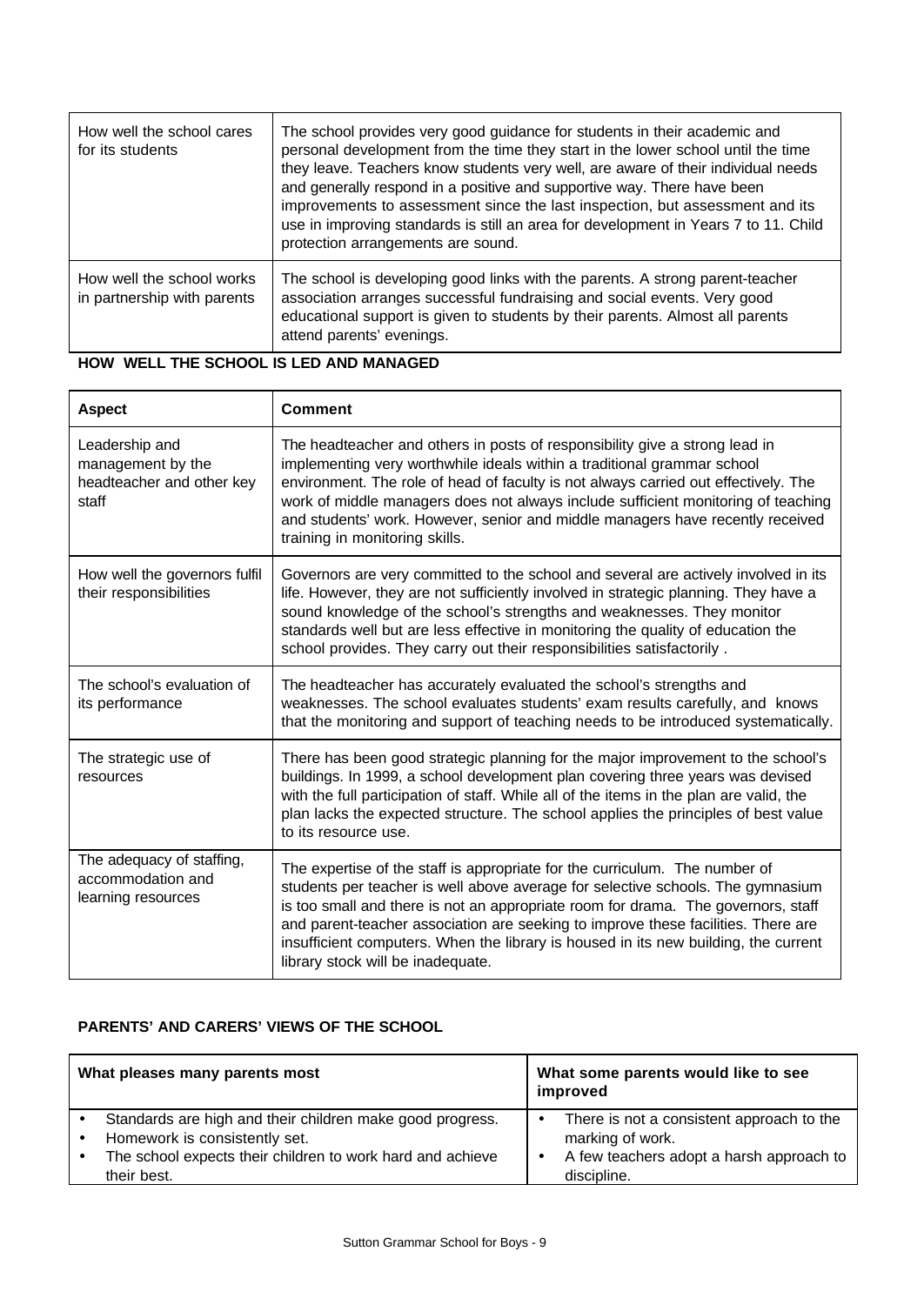|           | Teaching is good.                                                     |   | In a minority of cases, students are not  |
|-----------|-----------------------------------------------------------------------|---|-------------------------------------------|
|           | Sixth formers are confident, polite and relaxed.                      |   | given enough encouragement.               |
|           | The boys are competitive without being arrogant.                      | ٠ | The arts and humanities subjects reaching |
| $\bullet$ | Behaviour is good and their sons like school.                         |   | standards similar to those in mathematics |
|           | The school is helping their sons become mature and<br>responsible.    |   | and science.                              |
|           |                                                                       |   |                                           |
|           | Almost all teachers adopt a positive, fair approach to<br>discipline. |   |                                           |
|           | The school helps the vast majority of students to learn and           |   |                                           |
|           | make progress.                                                        |   |                                           |
|           | They feel comfortable about approaching the school with               |   |                                           |
|           | questions and problems.                                               |   |                                           |
|           | Parents' evenings are useful.                                         |   |                                           |
| $\bullet$ | The school is well led and managed.                                   |   |                                           |
|           | The school does a good job despite its financial problems.            |   |                                           |

Parents are very supportive of the school, and the inspection evidence supports their positive views. There is not yet a fully consistent approach to marking. Three instances of oppressive discipline were observed during the inspection. There was no first-hand evidence about students not being given enough encouragement. In both 1999 and 2000, the average A-level grade for English was higher than the average grades for the sciences and mathematics.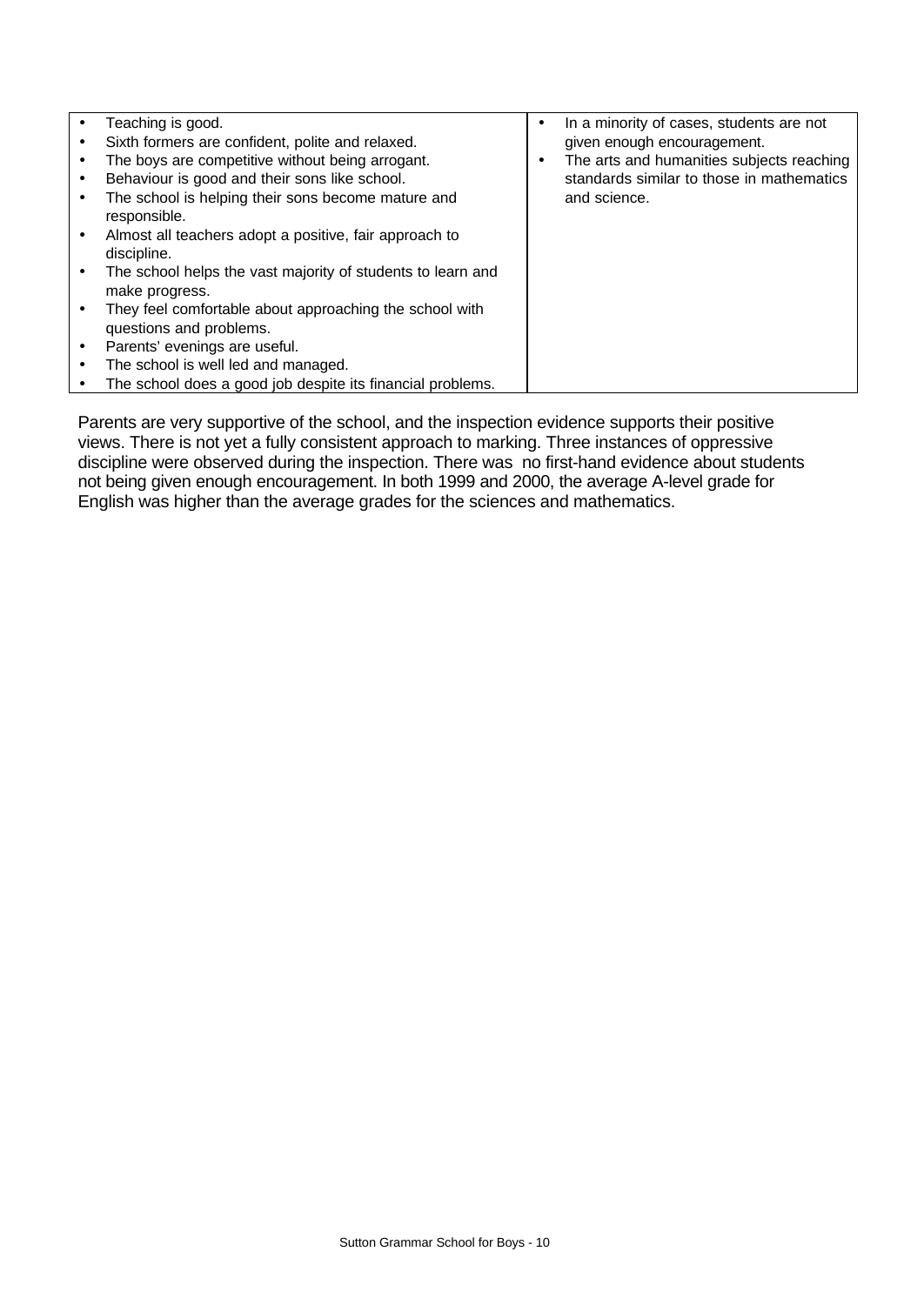## **PART B: COMMENTARY**

## **HOW HIGH ARE STANDARDS?**

## **The school's results and achievements**

- 1. In this report, the term 'standards' refers to students' attainment relative to some clear benchmark such as National Curriculum levels at the end of a key stage, or GCSE results in comparison to the national average for selective schools. 'Above average standards', for example, means that a higher proportion of students of a particular age are succeeding beyond the level set in the majority of schools. 'Achievement', on the other hand, reflects the accomplishments of students in relation to what you would expect of those particular students. The students' prior attainment, what they already know, understand and can do, is the reference point for students' achievement. National statistics are available for the 1999 results, so the school's results for that year are compared with national averages for that year.
- 2. Overall, the school's results in the national assessments at the end of Year 9 are very high compared to national averages, and above the national average for all selective schools. For mathematics and science, these results are well above national averages for selective schools, while for English the results are average for selective schools. The English results reflect the fact that nationally boys do less well than girls in this subject. The improvement in the school's results in the national tests from 1997 to 1999 has been at the same rate as the national trend of improvement. In other subjects at the end of Year 9, standards are well above national averages except for design and technology and physical education where standards are above average. Students' achievements are good during Key Stage 3.
- 3. The school's average GCSE results per student are very high compared to the national average results per student for all schools. In comparison to the average for all selective schools, the results are above average. The percentage of students obtaining five or more GCSEs at grades A\* to C is very high compared to all schools and only average for selective schools because a very small number of students do not achieve the results they should. The improvement in the school's GCSE results from 1997 to 1999 has been at the same rate as the national trend of improvement. Taking into account the results of every student, the progress that students made from Key Stage 3 in 1997 to GCSE in 1999 was above average for selective schools.
- 4. The 1999 GCSE results for English language were average for selective schools. The results for English literature were below average for selective schools but improved markedly in 2000. These results reflect the fact that nationally boys do less well than girls in English. The results for mathematics were above average for selective schools, and the science results were well above average. In 1999, the results for art, information and communications technology (ICT), French, music, physical education, religious education and business studies were well above average for selective schools. Results for geography and history were average for selective schools, although there was a marked improvement in geography results in 2000. Design and technology results in 1999 were well above average for all schools but below average for selective schools. These results were depressed by the results of the GCSE short course in design and technology, which fewer students now take. German results were also below average for selective schools in 1999. Results for both subjects improved in 2000.
- 5. The standards of the current Year 11 students reflect these results and students' achievement is good. The current Year 11 students will be the first to take a GCSE examination in drama, and their standards are above average. Standards in ICT at the end of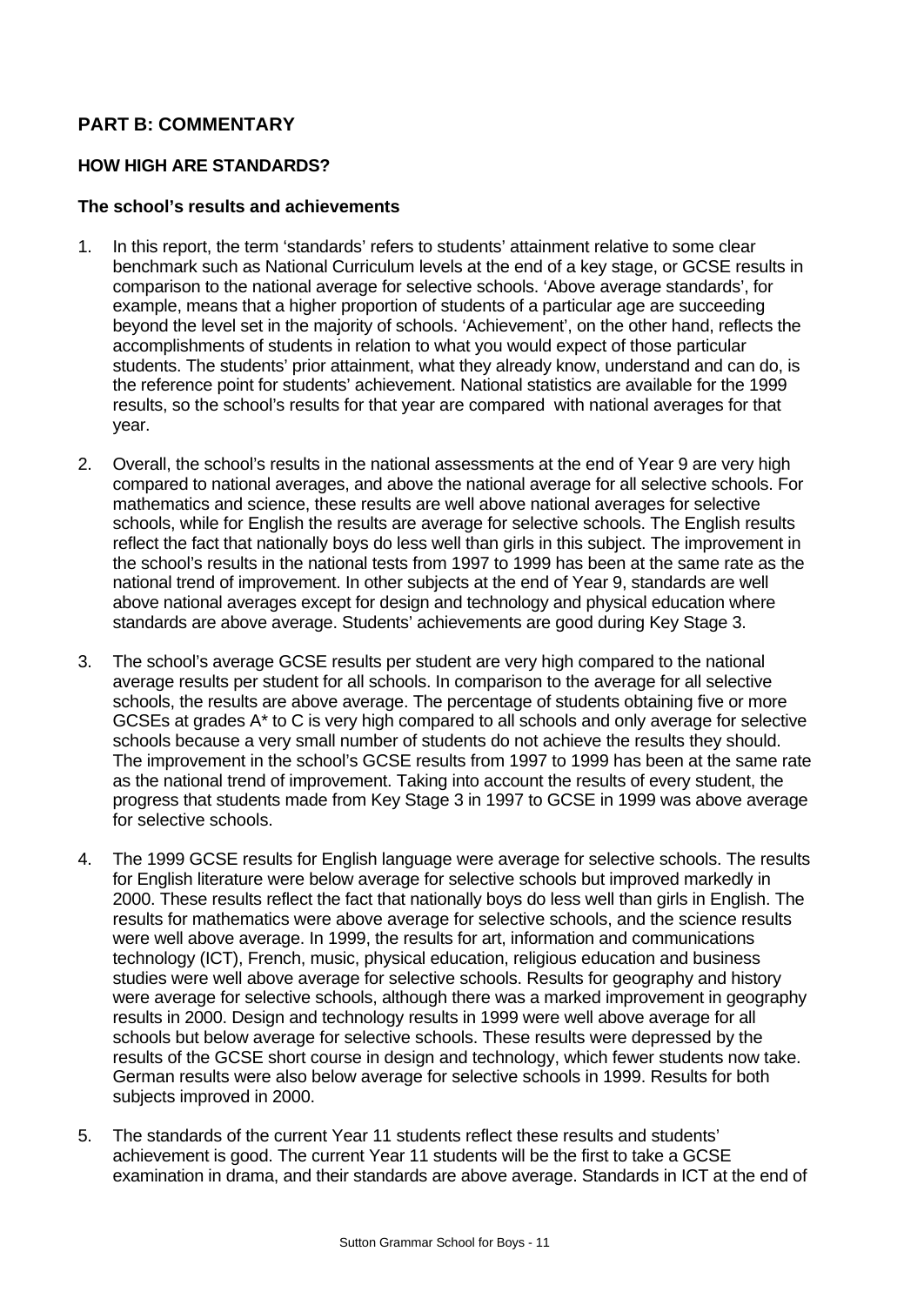Key Stage 4 are high for the relatively small number of students taking the GCSE course. Although there are examples of high standards in individual pieces of subject-based work, the overall standards for the majority who do not follow ICT courses is lower than expectations because of insufficient opportunities to apply, consolidate and further develop their capabilities in a range of different subjects.

- 6. A student's GCSE result in one subject can be compared with his average result for the other subjects he took. This enables comparisons to be made between different subjects. In 1999, students did better than average in art, business studies, chemistry, French, mathematics and physics. They did worse than average in design and technology and English. The school's targets for GCSE results in 2001 are appropriate, and it is aiming for all students to achieve five or more GCSE passes at grades A\* to C.
- 7. At A level, the average result per student was very high compared to national averages for all schools from 1997 to 2000, and above average for selective schools. The 1999 results were above average for selective schools in English literature, physics, general studies and art. Results were average for selective schools in mathematics, geography, history, physical education, and business studies. There were results below the selective schools' average in chemistry, biology, French and economics. Few students took the exams in German and design and technology, and so reliable comparisons cannot be made with national averages. The 1999 French and economics results were also below average for all schools. In 2000, the average result per student in English literature was higher than the averages for mathematics and science. About half of the students in the upper sixth take A-level general studies, and their results are above average for selective schools with a high proportion obtaining the highest grades. The standards of the current Year 13 students generally reflect these results. Because there has been very little specialist teaching of economics for the first half of the autumn term, Year 13 students are not as confident about what they know, understand and can do in economics as they are about their other subjects. In A-level French and German, standards are not as good in speaking as they are in reading and writing.
- 8. Standards of literacy in other subjects are generally good. Speaking and listening skills are very good. Students are usually fluent and articulate in their use of standard English, encouraged by good oral activities, sensitive teaching and skilful questioning. Students have high reading standards, though wider, independent reading and reading for research are limited by the library being closed for rebuilding and refurbishment. In all subjects, students make notes using correct vocabulary for that subject. They make good use of charts, graphs, grids and diagrams to aid their planning of short written responses. Much work is neatly presented and word processed. However, drafting and developing more extended writing is restricted to one or two subjects apart from English and this is a weakness. There are some good instances of drafting in geography and business studies. There is limited experience of writing for different purposes and audiences. Without a whole-school policy on developing literacy across the curriculum, inconsistencies result in teacher expectation and approach, and this is an area for development.
- 9. For the key skill of numeracy, students of all ages demonstrate very good arithmetical skills. They can use these with relative ease wherever the need arises in their studies in all subjects. Mathematical concepts and processes are assimilated naturally into their work in many areas of the curriculum. For instance, there are many examples of students planning their work with flow charts, and using data handling techniques without teachers even suggesting them. The wide range of numerical skills frequently demonstrated by the students assist them greatly in understanding new work quickly.
- 10. Students with English as an additional language are usually very capable English speakers, and the school's analysis shows that these students achieve standards similar to or better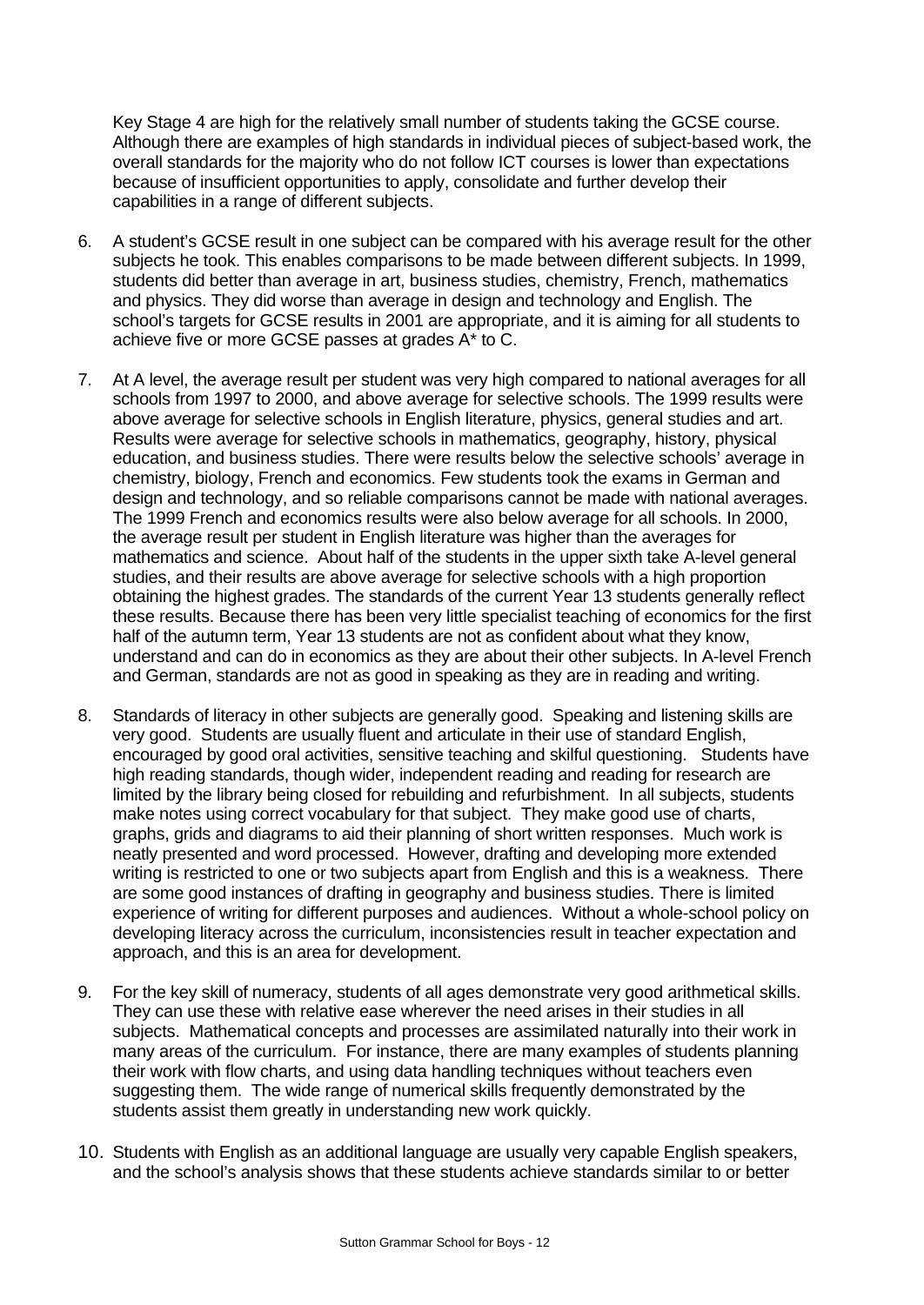than those of other students. Those students on the school's register of special educational needs achieve well because teachers know their needs and provision is well managed.

## **Students' attitudes, values and personal development**

- 11. Students' attitudes to work are excellent and these make a significant contribution to their good levels of achievement. They are keen to be involved in lessons, and often ask perceptive, demanding questions. In physical education lessons, all students wish to participate. They sustain their listening and concentration very effectively in many lessons.
- 12. Students' attendance rate is excellent, and well above average for selective schools.
- 13. Behaviour is excellent in lessons and around the school. Occasionally, behaviour is less good as a result of weaknesses in teaching. There were five fixed-term exclusions last year. This is below average. There was no evidence of bullying during the inspection, and relationships between students of different ethnic backgrounds are very good indeed. They respect the feelings, values and beliefs of others. For example, in a geography lesson, students confidently talked about their own experiences of migration and, in a religious education lesson, the class appreciated the contribution of students with Jewish, Muslim and Hindu beliefs. They value the views of others even if they do not share them.
- 14. Students work well collaboratively, and actively helped each other in some lessons observed, particularly in design and technology and ICT. When the opportunities are provided, students will use their initiative and take responsibility. For example, in design and technology, students have good opportunities to use their well-developed problem-solving skills, and there are very good opportunities for initiative in, for example, art homework and geography GCSE and A-level coursework. Students have good research skills and a good capacity for independent study, but the suspension of the library during the rebuilding limits opportunities to use and develop these. However, a few teachers do not give students enough opportunity to use their initiative although, in some cases, this is because of relatively large classes in small classrooms.

## **HOW WELL ARE STUDENTS TAUGHT?**

- 15. The quality of teaching has improved since the previous inspection. The overall quality of teaching is good and this results in very effective learning. Teaching was satisfactory or better in 98% of lesson seen, good or better in 77% and very good or better in 34%. Teaching was unsatisfactory in 2% of lessons. The quality of teaching was similar at Key Stages 3 and 4, and slightly better in the sixth form. During the inspection, the teaching seen was good or better in all subjects, although no teaching was seen for economics.
- 16. A common strength of the teaching is the teachers' very good knowledge of their subjects which results in clear explanations and good answers to students' demanding questions, as in geography and religious education. In mathematics, the best teaching makes quite difficult concepts easy to understand and, in English, teachers provide sequences of language activities that build on and extend students' previous learning. In art, teachers' abilities to draw from popular culture, music and classical art forms help to create an environment that both inspires and motivates students. A strength of French teaching is that the teachers use French that is readily understood by the students. They also ensure that the students communicate in French themselves.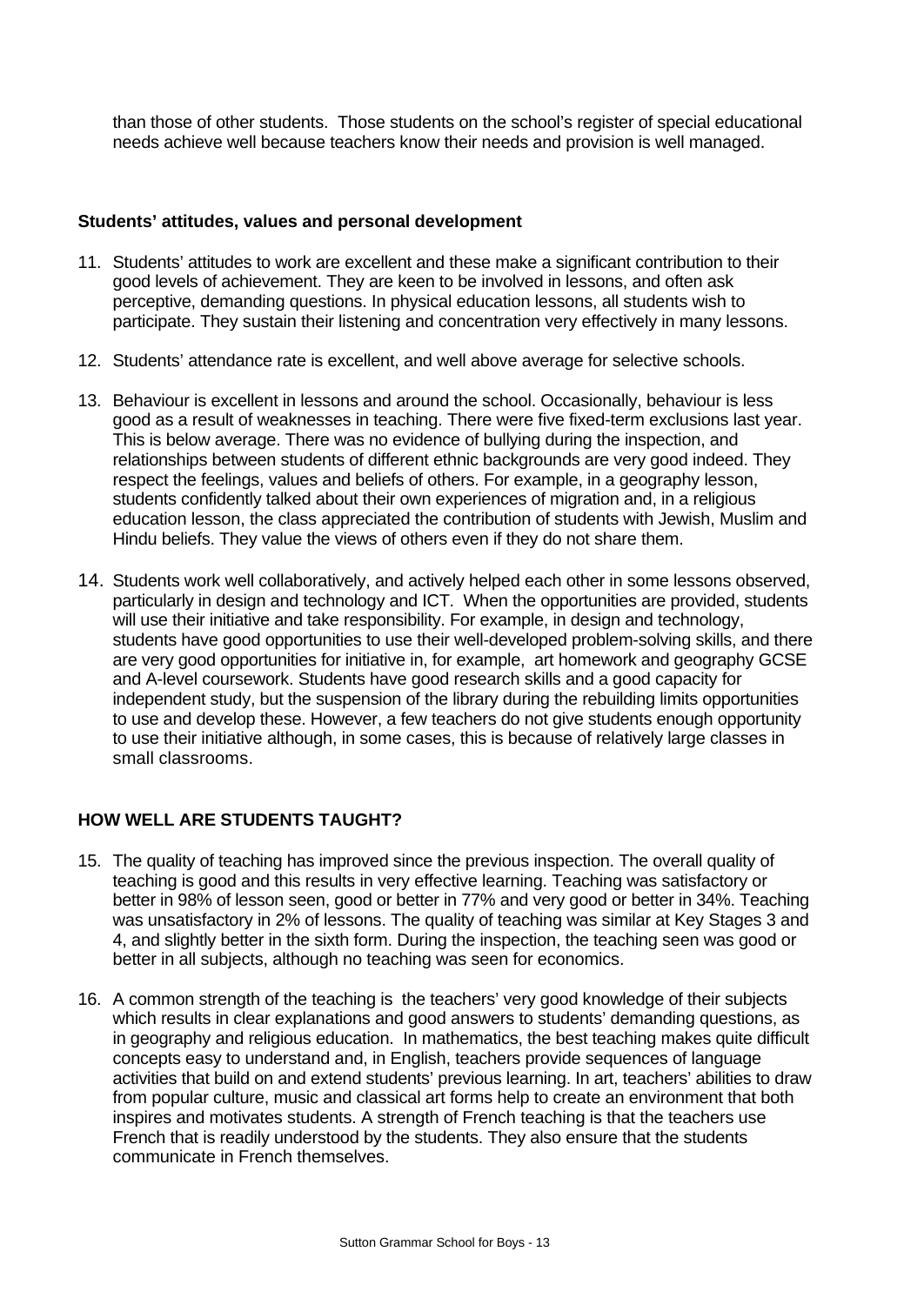- 17. Thorough planning results in varied learning activities, as in physical education and science, and these hold students' interest and help them sustain their efforts. In design and technology, interesting and relevant projects are set for students. Students in music and ICT, for example, know what they are expected to learn during lessons. In business studies, the learning objectives are shared with students at the start of lessons and then their learning is reviewed at the end. Most marking is regular and so, for example, students in English know how well they are doing and in religious education students receive good advice on how to improve their work. However, this is not consistent between different subjects and sometimes between different classes within the same subject. Classroom management is commonly effective and this secures a very good response from the students. In design and technology, teachers' supervision is vigilant as Key Stage 3 classes are larger than is normally the case. Time is not wasted and learning resources are well organised and readily to hand as in, for example, music. A key strength that is commonly found is that teachers have high expectations of what the students can achieve. ICT is effectively used in business studies, which has its own small cluster of computers, but this is a weakness in the teaching of other subjects which find it difficult to gain access to the ICT room.
- 18. The very good and excellent lessons were characterised by detailed planning which included clear learning objectives that were shared with the students right at the start of the lesson. The plans showed logical sequences of varied activities that helped motivate the students and ensure a brisk pace to learning. Because of the teachers' very good subject knowledge and understanding, they set interesting and challenging tasks that motivated the students, and used demanding technical vocabulary that was explained and exemplified. Because of their expertise, teachers teased out important points during class discussions and gave students feedback that showed them how to improve their performance. The teacher's expertise was often linked to very good relationships with the students, and these helped to motivate and enthuse the students by valuing their contributions and ideas. Students were well prepared for the lessons and the teaching built on work from a previous lesson or homework. Homeworks were often set which consolidated or extended the very good learning from the lesson.
- 19. Teaching was unsatisfactory in very few lessons where students did not learn enough. In one lesson, explanations were not clear and most of the class were confused. In another, the teacher's planning did not show the intended learning, there was a significant weakness in teaching method, the pace of teaching was too slow and the overhead transparency was difficult to read. In a third lesson, the teacher told the students what they could have worked out themselves, and a resource sheet was confusing.
- 20. In about 18% of lessons, the teaching was satisfactory but did not enable students to make the best possible progress. These lessons included the majority of subjects including English, mathematics and science. Weaknesses observed in the teaching of several of these lessons included a failure to involve all students by, for example, losing eye contact with the students sitting at the front of the class, too much teacher talk which prevented students thinking and discovering for themselves, insufficient variety of tasks so that the teaching was monotonous and students lost interest, and insufficient challenge to the students as the work was too easy. Weaknesses observed in one or a few lessons included disorganised starts which wasted time, using groups of six so some students were left out of the discussion, no time limit for tasks and unclear expectations about how much work students should complete, inappropriate teaching methods which limited students' learning and learning objectives which lacked clarity.
- 21. Numeracy skills are taught very well in mathematics and used effectively in other subjects. Students' literacy skills are not always used effectively by subjects other than English, especially for writing for different purposes and audiences.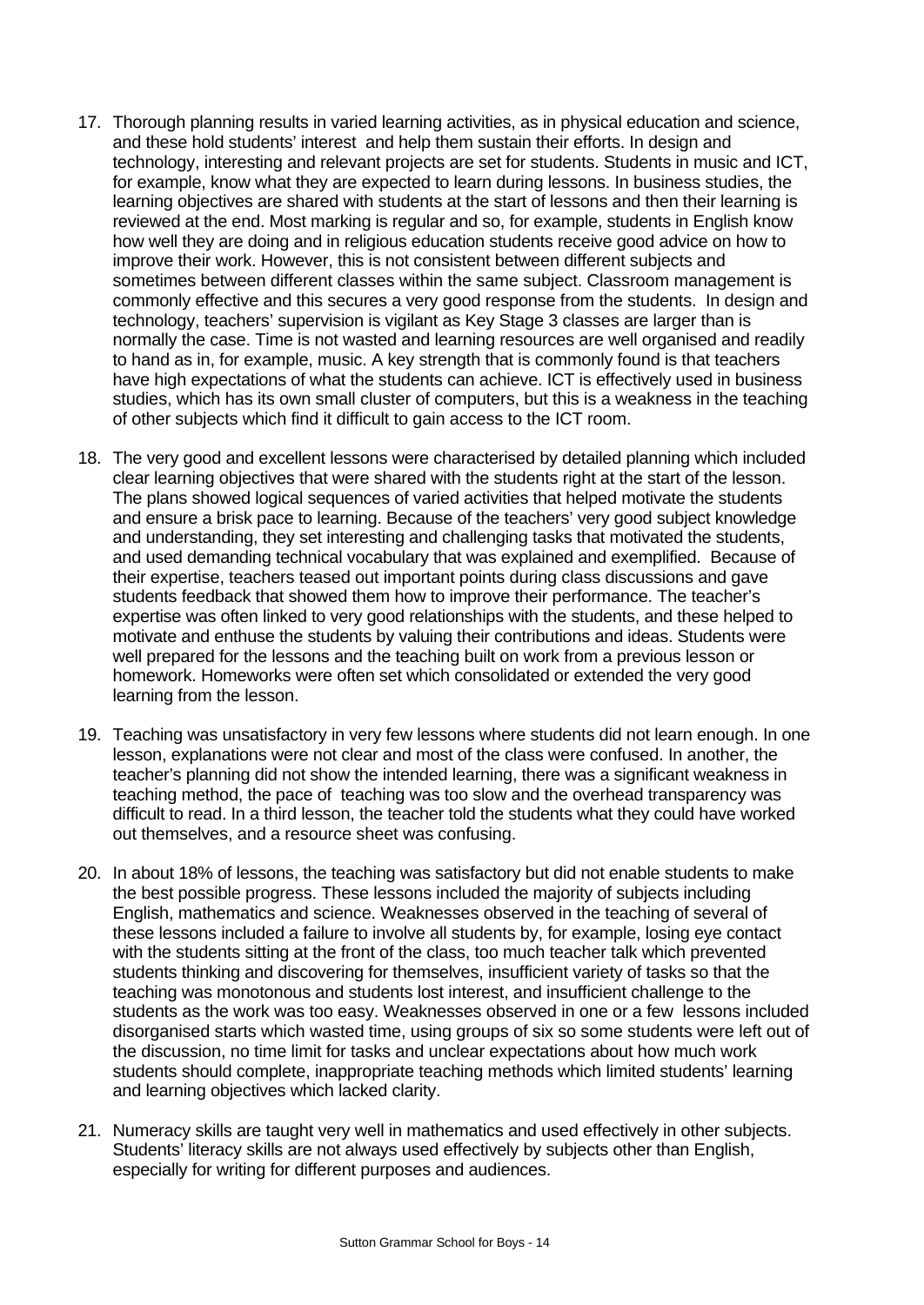22. The school provides sound support for students with special educational needs and those with English as an additional language. The school does not formally identify gifted and talented students, although there are a number of informal activities to encourage these students including some seminars for sixth formers.

## **HOW GOOD ARE THE CURRICULAR AND OTHER OPPORTUNITIES OFFERED TO STUDENTS?**

- 23. Overall, the quality and range of learning opportunities in the curriculum are good. There are aspects of very good provision as well as a number of weaknesses. The major strengths include the extensive extracurricular provision in the school. A wide range of sporting activities and fixtures are offered, as are opportunities for students who do not have computers at home to work in school, homework and special interest clubs, fundraising ventures, theatre and gallery visits, rehearsals, concerts and drama productions. A large number of students are members of the Combined Cadet Force (CCF) and take part in a regular programme of activities.
- 24. Other strengths include the very good careers education and work-related education undertaken in Key Stage 4 and the sixth form. The school has been successful in developing very good relationships with local, national and international companies, charities and community groups. This support is greatly valued by the school, for example, in the annual careers convention, the work experience programme, and in providing training in leadership and management for staff and students. The contribution of the community significantly adds to the range of learning opportunities in the curriculum and prepares students well for lifelong learning and as responsible citizens.
- 25. The weaknesses concern the inadequate provision for personal, social and health education (PSHE) in Key Stage 3 classes and the limited curricular provision within some subjects. Information and communication technology is not systematically taught in subjects across the curriculum and, at Key Stage 4, not all students follow a course in design and technology. In this respect, the curriculum at Key Stage 4, whilst having considerable strengths in some areas, does not fully meet statutory requirements.
- 26. The action taken to address identified weaknesses in the previous report has led to some improvement. Provision for arts education at Key Stage 4 has been improved with the addition of drama and music, and increased numbers are opting to take art. Psychology, computer studies, religious education and music have been introduced into the sixth form curriculum and students and parents are very happy with the good range of subjects provided. At Key Stage 3, the school now offers one lesson of drama each fortnight.
- 27. Plans to improve PSHE and to introduce the citizenship programme suggest a high level of commitment and a readiness to implement the revisions to the National Curriculum over the next two years. Year 8 students are to follow a three-day PSHE course in the summer, and eight staff are to be trained to teach this. Nevertheless, the provision for PSHE remains unsatisfactory at Key Stage 3, with just one lesson per fortnight in Year 7. Regular lessons in Years 10 and 11 mark an improvement since the last inspection. The requirement to teach about sex education, sexually transmitted diseases and drugs education is met.
- 28. There is good provision for students with special educational needs. Teachers know their needs well and this helps to ensure that the work is appropriate. Occasionally, the targets in individual education plans are too general.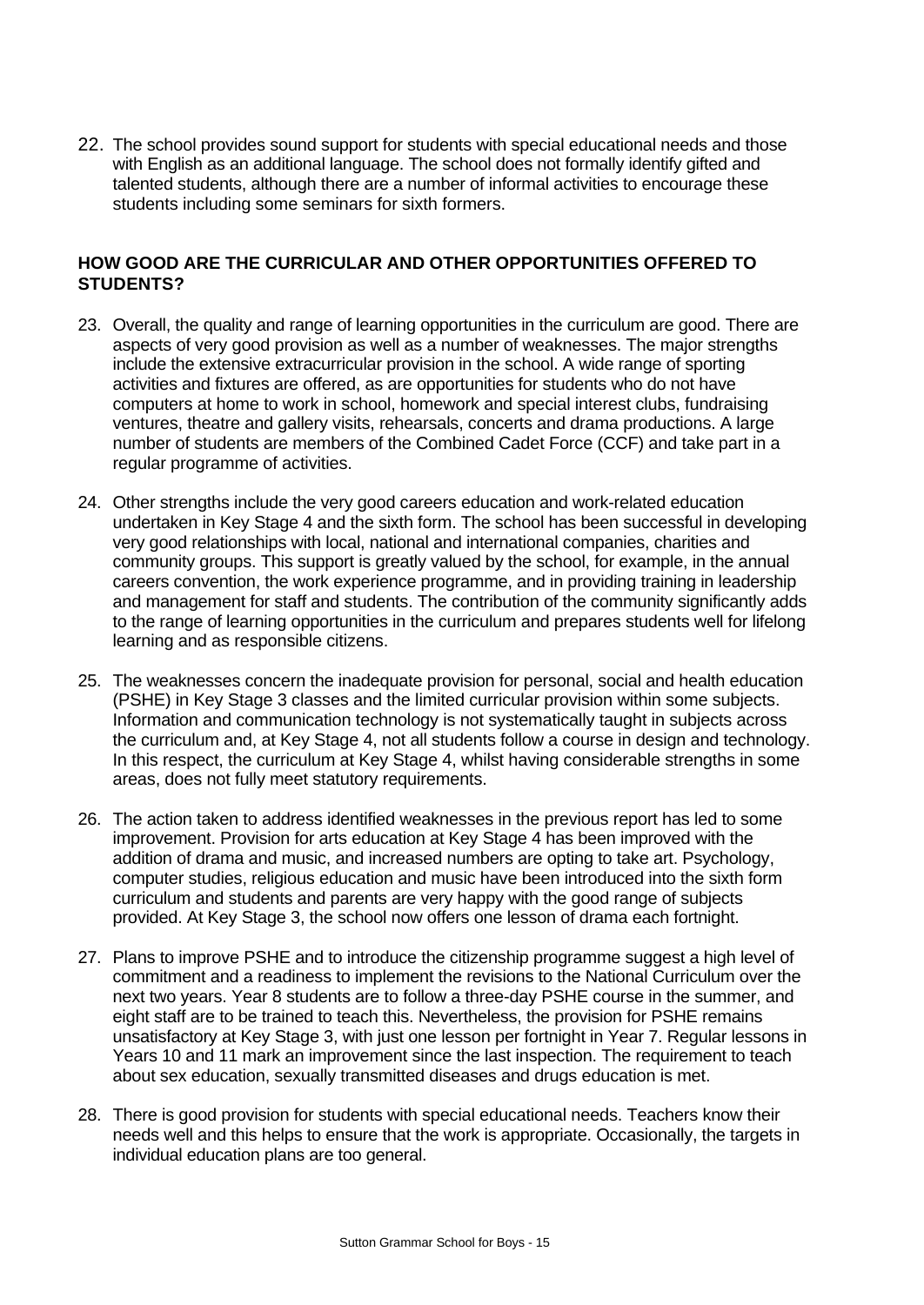- 29. Developing more extended writing is restricted to one or two subjects besides English, and this is a weakness. There is limited experience of writing for different purposes and audiences. There is not a whole-school policy on developing literacy across the curriculum, and so there are inconsistencies in teachers' expectations and approaches. Students use their very good numeracy skills wherever the need arises. Mathematical concepts and processes are assimilated naturally into their work in many subjects.
- 30. Overall, there has been satisfactory improvement on most of the curriculum issues identified as points for action in the last report. However, the strategic management of the curriculum is a weakness and individual responsibilities for managing provision, curriculum planning and organisation are not clear to some senior staff. For example, the way students in modern foreign languages were grouped was an issue at the time of the last report and it has not been resolved. Several subjects are still without clear documentation and schemes of work, for example, French and German, economics and PSHE. By contrast, the quality of documentation in English is very good. Several subjects are in the process of adapting schemes of work to improve coverage, as in mathematics, or to meet new requirements, as in music and art. The school now teaches for the recommended minimum time and has introduced a two-week timetable to give added flexibility. Nevertheless, in some subjects in the sixth form, a single period is taught outside the school day and some students find this clashes with extracurricular activities.
- 31. The school provides a good **sixth form curriculum**, which meets the needs and aspirations of its students well. This provision is cost effective. A good range of subjects is offered at AS and A Level and the new requirements to broaden the scope of students' studies have been met. A number of new subjects that enrich the choices normally provided and that allow formal study and examination in important skills, have been added in recent years. These include psychology, computing and physical education. Students achieve high standards in their courses and a very high proportion successfully go on to further and higher education.
- 32. The provision of opportunities for enrichment in the **sixth form** outside the examination courses and the extent to which these are taken up by students, are significant strengths. Curriculum enrichment includes a project developed in collaboration with Liverpool University and the Open College of the North West, a Young Enterprise programme and Challenge of Management Conference, the school's CCF and involvement in the local Volunteer Project. A key strength is the very high commitment and belief that teachers have in the projects with which they are involved. The requirement to provide opportunities to learn key skills is generally met. Opportunities to develop communication skills are provided naturally within the requirements of examination courses, and those for public speaking in a range of activities within the enrichment programmes. A very high proportion of students take courses such as mathematics, science, business studies and geography that provide substantial opportunities for use of number and ICT skills. Broader key skills that enable students to reflect upon and improve their performance are promoted very well in curriculum enrichment programmes, careers education and guidance programmes, and the tutorial system. Certification for key skills has not yet been inaugurated, but preparations are advancing well. A co-ordinated programme of study should now be developed to ensure full provision of key skills for all, and to support validation for certification. Religious education is satisfactorily provided. There is a weekly games afternoon and very high involvement of sixth form students in team sports.
- 33. The provision for spiritual development in the school has improved since the last inspection and is now good. However, daily acts of worship are still not provided for all students and so the statutory requirements for this area are not being fully met. Spiritual awareness is promoted well in English, art, music and modern languages. The provision in religious education is particularly effective where discussion on spiritual matters covers a good range of world religions. The sixth form general studies programme in Year 13 includes some good opportunities for religious education. Students who are practising Muslims are able to attend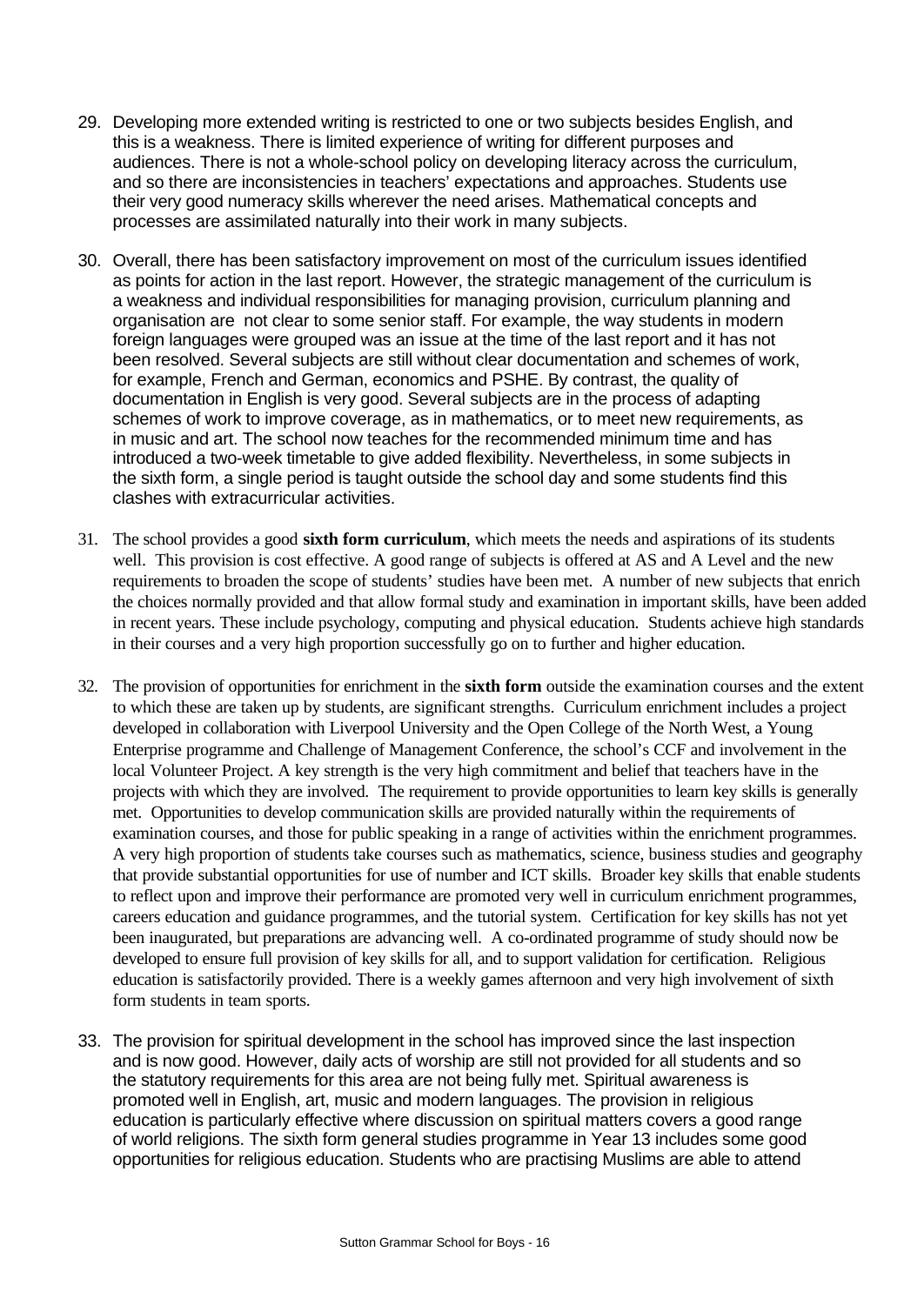weekly prayer meetings in school, and there is a Christian group as well. A member of staff occasionally holds assemblies on Judaism.

- 34. The provision for moral development is excellent. The school has a strong moral code and students clearly understand the difference between right and wrong. Most teachers present very good role models for behaviour and consideration of others. In English, geography, religious education and business studies students are challenged to think about morality and ethics.
- 35. Social development is very well catered for. A range of opportunities for students to work together are provided in extracurricular activities such as the CCF, drama and music productions, and the Young Enterprise Scheme. Group work is used well in some subjects, such as English. A school council is now in place giving students a chance to give their views to staff on a range of issues. Social development is particularly good at the top of the school where sixth form students show impressive presentation skills.
- 36. The school offers very good opportunities for students' cultural development. Some visits to art galleries and theatres are provided, as well as trips to France and Germany for younger students. No foreign exchanges are currently being provided, although a small number of students carry out work experience in Berlin. Awareness of other cultures is promoted well through discussions in art, English, religious education and science.

## **HOW WELL DOES THE SCHOOL CARE FOR ITS STUDENTS?**

- 37. The school supplies very good guidance for students in their academic and personal development from the time they start in the lower school until the time they leave. Teachers know students very well, are aware of their individual needs and generally respond in a positive and supportive way. This is evident in all aspects of the work of the school and is a strength. There is an extensive support structure which is sensitive to the students' needs.
- 38. The promotion of good behaviour is an excellent aspect of the work of the school and the staff. Students and parents are clear about the school's expectations. There is a very good system of rewards and sanctions which are generally applied sensitively and flexibly to ensure a harmonious and mutually supportive school community. The promotion and monitoring of good behaviour make a significant contribution to the quality of education in the school and to the standards of achievement.
- 39. Good procedures are in place for the monitoring of students' attendance. Registers are completed regularly and efficiently at the beginning of each session except when a class travels to the sports field during the lunch hour and so is not in school at the start of afternoon lessons. Although most students have very good attendance, the few unexplained absences are promptly and efficiently followed up. Attendance is very successfully promoted in the school and this is reflected in the excellent attendance figures.
- 40. Appropriate procedures are in place for dealing with child protection issues. However, there is not complete clarity as to who is the designated member of staff for this area. Local authority guidelines are followed when dealing with any concerns and the headteacher and special needs co-ordinator have received training in this area. The rest of the staff have not had recent training.
- 41. The school has procedures for reporting and dealing with health and safety issues as they occur. No formal whole-school risk assessments are taking place regularly, as is required by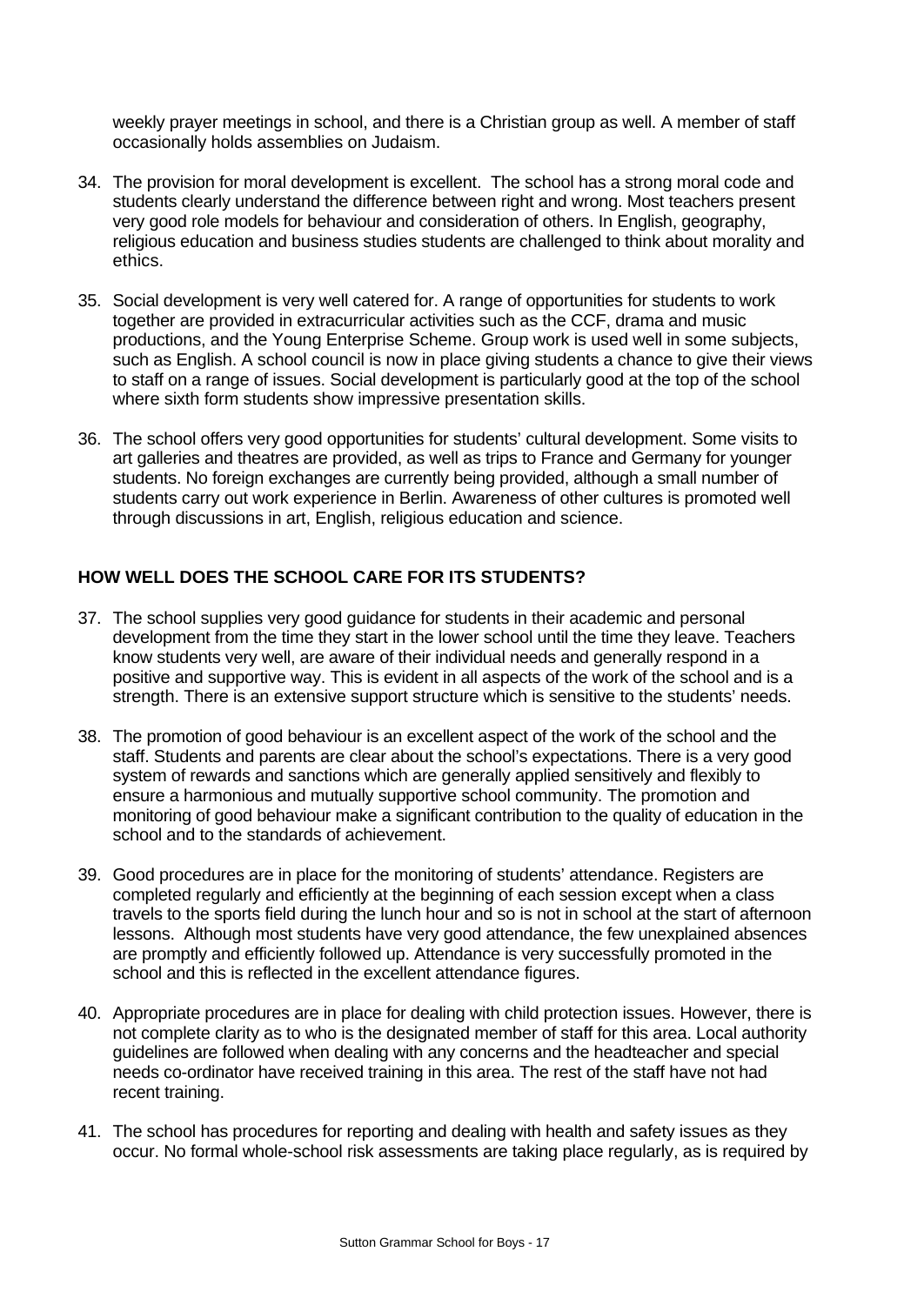law. Accident books are used properly to record incidents and an appropriate number of staff have had first-aid training.

- 42. The school's provision for assessment is satisfactory overall, with some strengths and weaknesses. School guidelines on assessment, recording and reporting amount to a statement of general principles with specific instructions on marking students' work. Marking is generally clear across all subjects and students appreciate it when there is a speedy return of work with the inclusion of helpful comments and targets for improvement. It is left to subject departments to formulate their own interpretations of assessment and there is variation in practice between departments. English offers an example of good department assessment and pupil self-assessment. A simplified chart used by the younger students lists clear criteria and stages, and enables them to know how well they are doing and what they must do to make progress. However, in Modern Foreign Languages, a clear and consistent approach to assessment is lacking and the links to National Curriculum levels are weak. Generally, there have been improvements since the last inspection, but assessment and its use in improving standards is still an area for development in Years 7 to 11. A wider discussion and exchange of good assessment practices between departments would be beneficial.
- 43. **Sixth form** students benefit from a very good level of support and guidance. The setting of target minimum grades at the start of their A-level course in each subject and the regular assessment and monitoring against these targets help students to know how well they are doing and what action to take to improve. Personal development is also carefully monitored, and students are encouraged and expected to take on considerable responsibility, and develop independence and initiative. The head of sixth form, form tutors and subject staff all know the students well and are often willing to give as much help as they can to ensure that the students, including any who may have special educational needs, achieve their potential. The arrangements for university applications are well managed and students have access to high quality advice about their applications and personal statements.

## **HOW WELL DOES THE SCHOOL WORK IN PARTNERSHIP WITH PARENTS?**

- 44. The school is developing good links with its parents who are very appreciative of the education the school provides for their sons. Good information is provided in the form of termly letters from the headteacher, report cards and annual consultation meetings. The school's brochure, although attractively presented and informative, does not comply fully with the statutory requirements for its contents. It does not contain the school's aims nor any information on the school's arrangements for students with special educational needs.
- 45. Reports are issued annually to parents. These are well written and informative. They contain useful targets for students to work towards and give both parents and students themselves an opportunity to add written comments. Parents of students with special educational needs are kept well informed of their progress and are fully involved in their reviews. Recent consultations with parents concerning the introduction of a home-school contract were very productive and the school intends to use this process for more issues in future.
- 46. The school benefits from a strong parent-teacher association that arranges regular fundraising and social events. These are well attended and raise significant extra funding for the school. Most recently, these funds were used to support the refurbishment of the sixth form block. Parents are very supportive of their sons' work at school and home. Students use computers extensively at home to supplement their school work, and wider learning is supported through trips to libraries, art galleries and museums. A wide range of opportunities for work experience are provided for students by parents.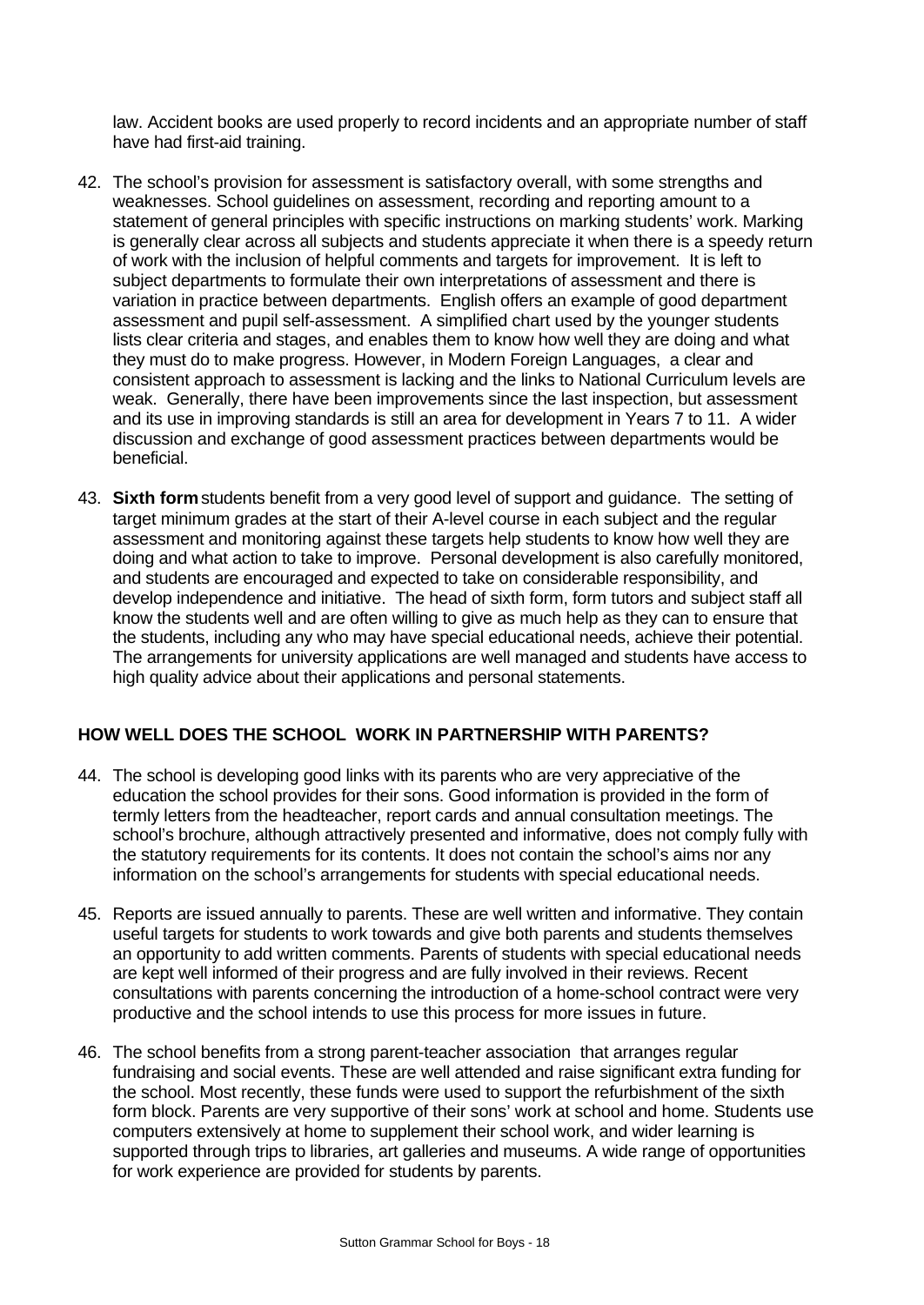## **HOW WELL IS THE SCHOOL LED AND MANAGED?**

- 47. The headteacher and others in posts of responsibility give a strong lead in implementing very worthwhile ideals within a traditional grammar school environment. The school's aims are wide-ranging and appropriate. They seek principally to promote high academic ideals and to cultivate humanity and integrity in all students. The success of this aspect of leadership is evident from the good academic standards achieved by students in relation to their abilities and from their thoughtful and civilised attitudes and behaviour. The school's targets for attainment are appropriately challenging and have been largely met each year.
- 48. The structure for managing the school has changed little from the time of the previous inspection. The academic and pastoral boards carry out their functions very well. Heads of department organise their subjects effectively. The operation of the faculty structure, however, has significant weaknesses and, in the case of two faculties, it is ineffective. The job description for the heads of faculty provides an inadequate basis for effective linemanagement and is not implemented fully. Heads of department are allowed considerable autonomy but departments, particularly where there are only one or two teachers, work largely in professional isolation. There is some lack of clarity about which senior manager has overall responsibility for the curriculum. The present system of management relies too much on informal contact between heads of department and the senior management. There is a strong commitment on the part of all staff to improving the effectiveness of the school still further. The staff possess a good capacity for this, but they are restricted at present by weaknesses in the management of two faculties, insufficient monitoring and support for teaching, and inconsistencies in subject development planning.
- 49. Members of the governing body are very committed to the school. They meet regularly and are well informed. They keenly analyse examination results and set rigorous targets for the head and deputy head. There is no curriculum committee and the governors have not ensured that design and ICT are taught as fully as is required by the National Curriculum. Governors rely heavily on the headteacher over the contents of the school's development plan, which they approve. Governors are therefore less involved in strategic planning than is usual. Governors have a satisfactory knowledge of the school's strengths and weaknesses but they do not gain first-hand information by systematically visiting lessons. The expertise of governors has been invaluable in helping the school achieve a balanced annual budget. Overall, the governing body carries out its statutory duties satisfactorily.
- 50. There has been inadequate monitoring of teaching in recent years until last term, when the headteacher carried out lesson observations in connection with the forthcoming threshold assessment arrangements. The school has had no system for evaluating teaching and linking this with in-service training or personal targets. However, a good scheme for the future management of teachers' performance has been devised. An appropriate number of staff have been trained as assessors, arrangements have been approved by the governing body and all staff, and the scheme will shortly be implemented.
- 51. In 1999, a school development plan covering three years was devised with the full participation of staff. While all of the items on the extensive list are valid, the plan is unrealistically wide and lacks detail. It has no priorities, timescales or criteria for success for the current year, and it is not a working document that is familiar to staff. Those with responsibility for individual developments are not named. Items are selected from the list as funds become available. In other respects, the school's financial planning is good, leading to very worthwhile developments. The school plans well for achieving its academic targets. A negative budget has been eradicated, an extensive building plan is taking place, and a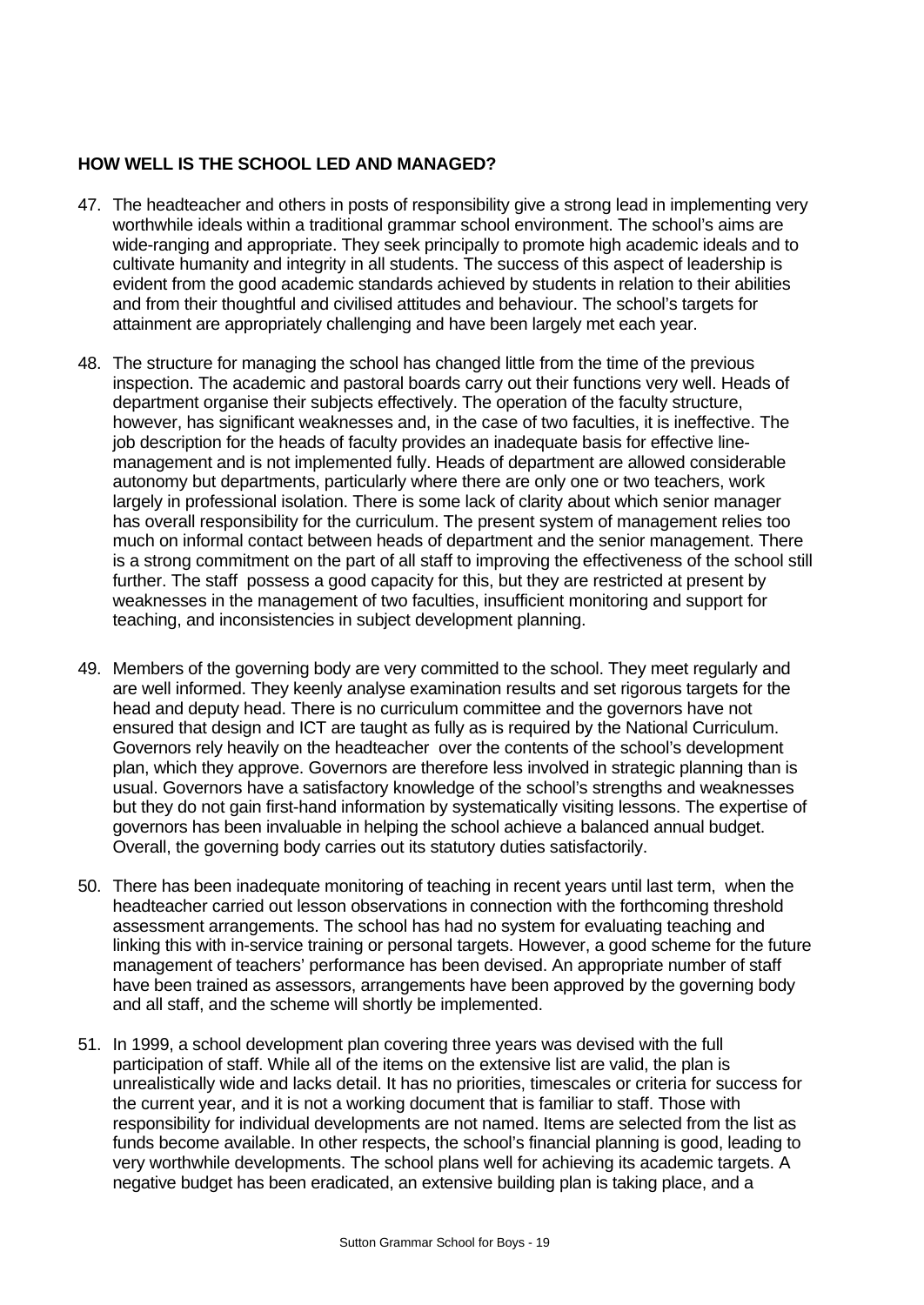successful bid has been made for funds to extend provision for information and communication technology.

- 52. Financial administration is good, and well supported by the use of new technology. Computers are increasingly used to enhance efficiency throughout the school. All specific grants, for example, for special educational needs, are spent for their intended purpose. The school is a member of a group of schools of similar type in south London which compare costs and expenditure regularly. All expenditure is very carefully considered and the school works rigorously to apply best-value principles.
- 53. Formal structures for running the **sixth form** are not a strength, but the informal relationships between those involved and their shared high commitment to the sixth form, provide generally good leadership and management. The sixth form is a very cohesive unit, which promotes teaching and learning well, and provides an environment in which students feel valued. They are well known and supported as individuals. The provision of opportunities to meet the new curricular requirements has been efficiently managed and those involved have a good awareness of the need for continued development of this aspect of their responsibilities. The area of sixth form life that remains least satisfactory is the level of accommodation and facilities for social interaction and private study, which are inadequate. They are too small and poorly furnished.
- 54. The school is well staffed to teach the curriculum. Well-qualified and experienced teachers have a positive impact upon teaching and learning in most subjects. In English, the high number of parttime teachers of the subject results in some loss of continuity, with some classes being shared between more than one teacher. The very good standards achieved in the sixth form are promoted well by the skills and enthusiasm of teachers for their specialist subjects, such as in English, art and ICT. Science benefits from a very good provision of technician support, and two modern languages assistants have an impact on learning in that subject. The school has, however, recently found it difficult to recruit suitable teachers and support staff for some subjects. This has had an impact on the teaching of economics, with little active teaching taking place in the first half of the current term. There is currently not a librarian but the school is advertising for a full-time professional librarian. In a few subjects, there has been insufficient training.
- 55. In the face of many difficulties presented by its restricted site and financial constraints, the school has shown considerable energy and enterprise in finding ways to fund and address many of the accommodation problems identified at the time of the previous inspection. Although the school was still suffering some of the short-term disruption of large-scale building works during the current inspection, improvements have been clear and dramatic. Most of the grim huts have been cleared away and a number of subjects, including geography, history and music, that were taught in difficult and uninspiring circumstances are now housed in new accommodation. ICT lessons now take place in a room with much more space and in which teachers are able to see all students at once. The number of subjects in which lessons do not take place in adjacent rooms is now much reduced. Design and technology, which still takes place in a less than satisfactory situation, is soon to move into new accommodation, and problems of teaching and storage facing English are shortly to be addressed. A new library building is nearing completion. However, the school's accommodation remains unsatisfactory in many respects. Although the school's outdoor pool is used well, the other on-site facilities for physical education are inadequate. The gym is too small. The school has good outdoor facilities, but these are some distance from the school, so that teachers have to drive students there in a coach. In addition to increasing expense and burdens upon the teachers, this eats into lesson time. The teaching of science suffers from taking place in laboratories that, although in better decorative condition than at the last inspection, are too small for the numbers of students in teaching groups, and are too few, so that they have a very high occupancy rate, making development work difficult. The small size of the music accommodation makes practical work difficult and sixth formers have nowhere to undertake their art work as part of their private study during school time. The smallness of the modern languages accommodation restricts the range of activities that are possible.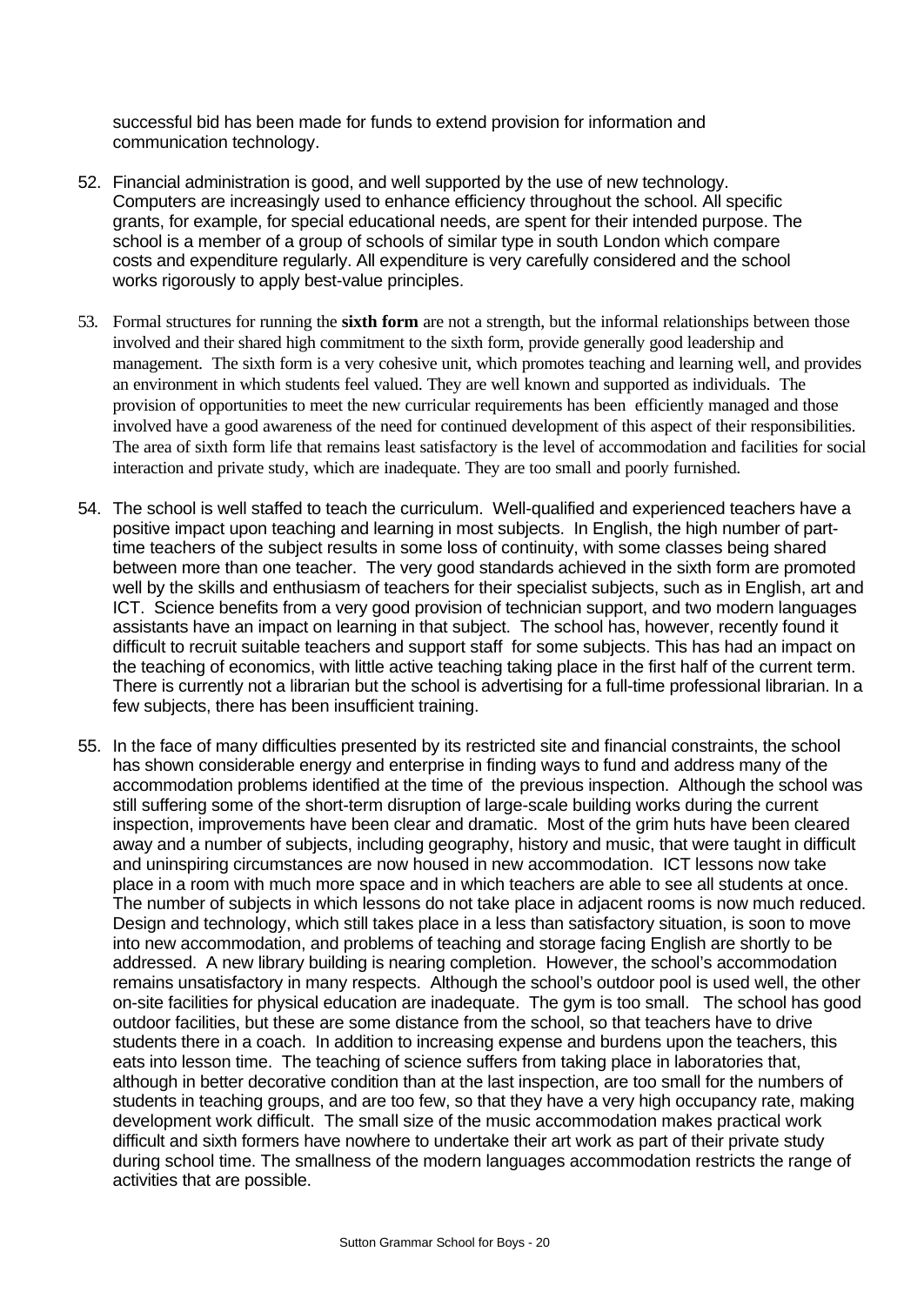56. The school has suffered severe funding restrictions in recent years and, in spite of much effort in pursuing additional finance, continues to have a low level of expenditure per pupil. Resources are satisfactory in English (albeit with a heavy reliance upon students providing their own books), mathematics, geography, history, physical education and special educational needs, where teachers make a significant contribution by effectively modifying general material. Other departments have resources that are generally adequate, but with weaknesses. In modern languages, the resources for German, where continuity suffers due to the lack of a common textbook in all years, are inferior to those for French. There is limited variety in resources for religious education, including too few artefacts. More listening materials and consumables such as drum beaters are needed in music. Learning resources are unsatisfactory in some key areas of the curriculum. There is inadequate funding to replace obsolete science equipment. ICT resources are inadequate to meet the needs of the curriculum, with the result that most subjects are denied sufficient access to meet their own National Curriculum requirements to provide opportunities to use computers where appropriate, and the school does not meet its overall statutory requirement at Key Stage 4. Resources for design and technology, particularly computer-aided design, are too limited. The school has had no access to library resources for some time, because these have been in store, awaiting completion of the new library. Even when they are housed in the new accommodation, the current library stock will be insufficient in quantity and quality, due to a backlog of underfunding.

## **WHAT SHOULD THE SCHOOL DO TO IMPROVE FURTHER?**

- 57. To further raise standards, the governing body, headteacher and staff should:
- implement, as planned, a systematic programme for the monitoring and support of teaching; *[19, 20, 50]*
- formalise and implement plans for other subjects to use ICT during Key Stages 3 and 4 so that students apply and improve their skills in a planned, systematic way; *[5, 25, 110]*
- provide all students with a design and technology course at Key Stage 4; *[25, 93]*
- implement a plan to help A-level economics students to make up lost ground because of a lack of specialist teaching; *[7, 146]*
- continue to use their best endeavours to secure improvement to the indoor accommodation for physical education on the school's site. *[55, 138]*

[*Numbers refer to the relevant paragraphs in the body of the report*.]

- 58. In addition to these key issues, the governors, headteacher and staff should consider the following issues for inclusion in the action plan:
- continued improvement to PHSE during Key Stage 3; [*27]*
- improved use of assessment data to raise standards; *[42]*
- provide and use a good scheme of work in history; *[107]*
- improve management in two faculties; *[48]*
- involve the governing body more fully in school development planning with the advice of the headteacher; *[49, 50]*
- continue to improve the library stock; *[69]*
- implement the schemes of work in modern languages and put in place more rigorous assessment procedures. *[125]*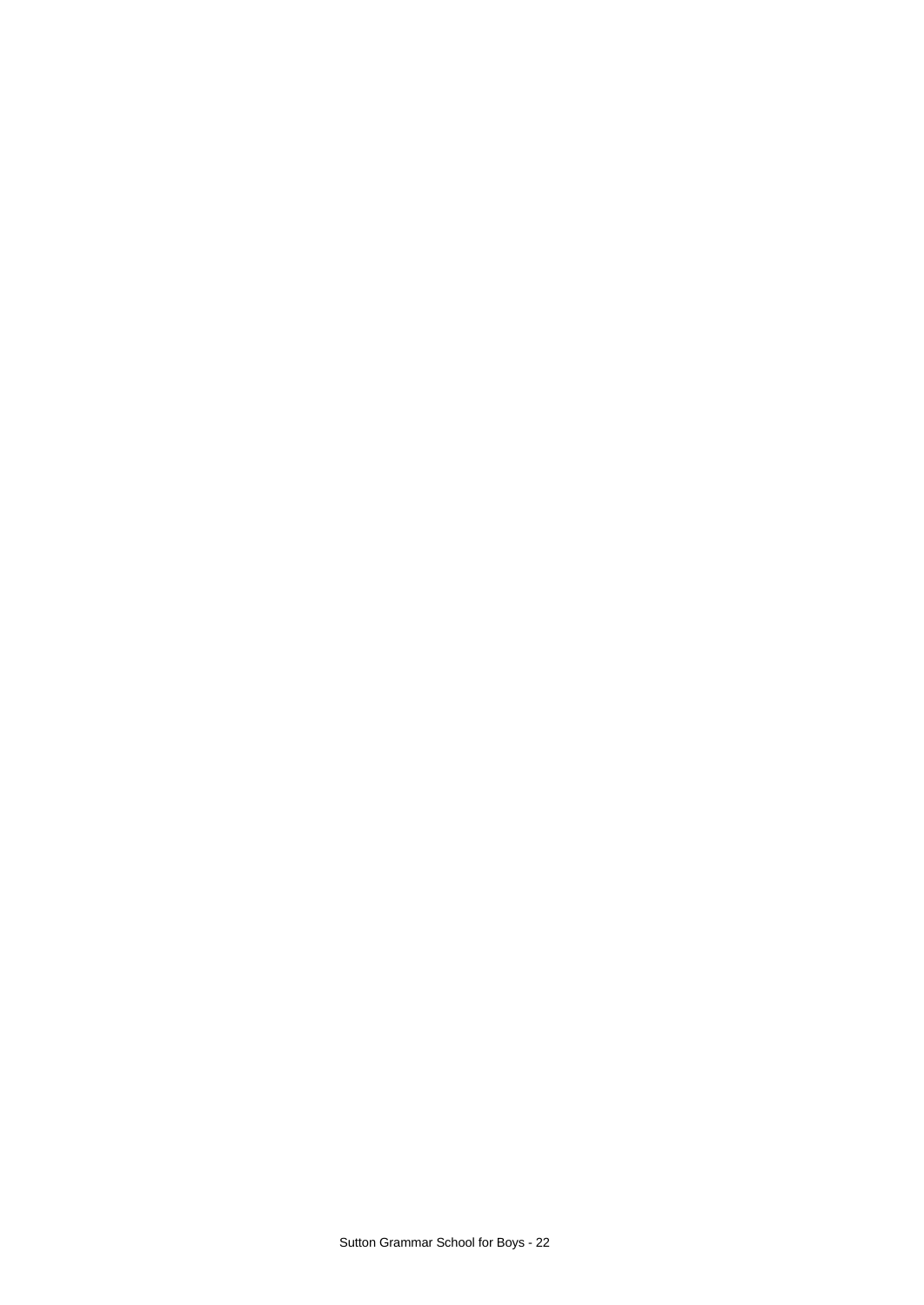## **PART C: SCHOOL DATA AND INDICATORS**

## *Summary of the sources of evidence for the inspection*

Number of lessons observed

Number of discussions with staff, governors, other adults and students

## *Summary of teaching observed during the inspection*

| Excellent | Very good | Good | Satisfactory   | Unsatisfactory | Poor | Very Poor |
|-----------|-----------|------|----------------|----------------|------|-----------|
|           | 25        | 43   | n,<br><u>.</u> | -              |      |           |

*The table gives the percentage of teaching observed in each of the seven categories used to make judgements about lessons.*

## *Information about the school's students*

| Students on the school's roll                               | $Y7 - Y11$ | Sixth form |
|-------------------------------------------------------------|------------|------------|
| Number of students on the school's roll                     | 590        | 201        |
| Number of full-time students eligible for free school meals |            |            |

| Special educational needs                                             | $Y7 - Y11$ | Sixth form |
|-----------------------------------------------------------------------|------------|------------|
| Number of students with statements of special educational needs       |            |            |
| Number of students on the school's special educational needs register | 17         |            |

| English as an additional language                         | No of pupils |
|-----------------------------------------------------------|--------------|
| Number of students with English as an additional language | 93           |

| Pupil mobility in the last school year                                         | No of pupils |
|--------------------------------------------------------------------------------|--------------|
| Students who joined the school other than at the usual time of first admission | 21           |
| Students who left the school other than at the usual time of leaving           | 14           |

## *Attendance*

#### **Authorised absence Unauthorised absence**

|                           | %   |                           | %   |
|---------------------------|-----|---------------------------|-----|
| School data               | 4.6 | School data               | 0.0 |
| National comparative data | 7.9 | National comparative data | ι.  |

*Both tables give the percentage of half days (sessions) missed through absence for the latest complete reporting year.*

| 152 |  |
|-----|--|
| 35  |  |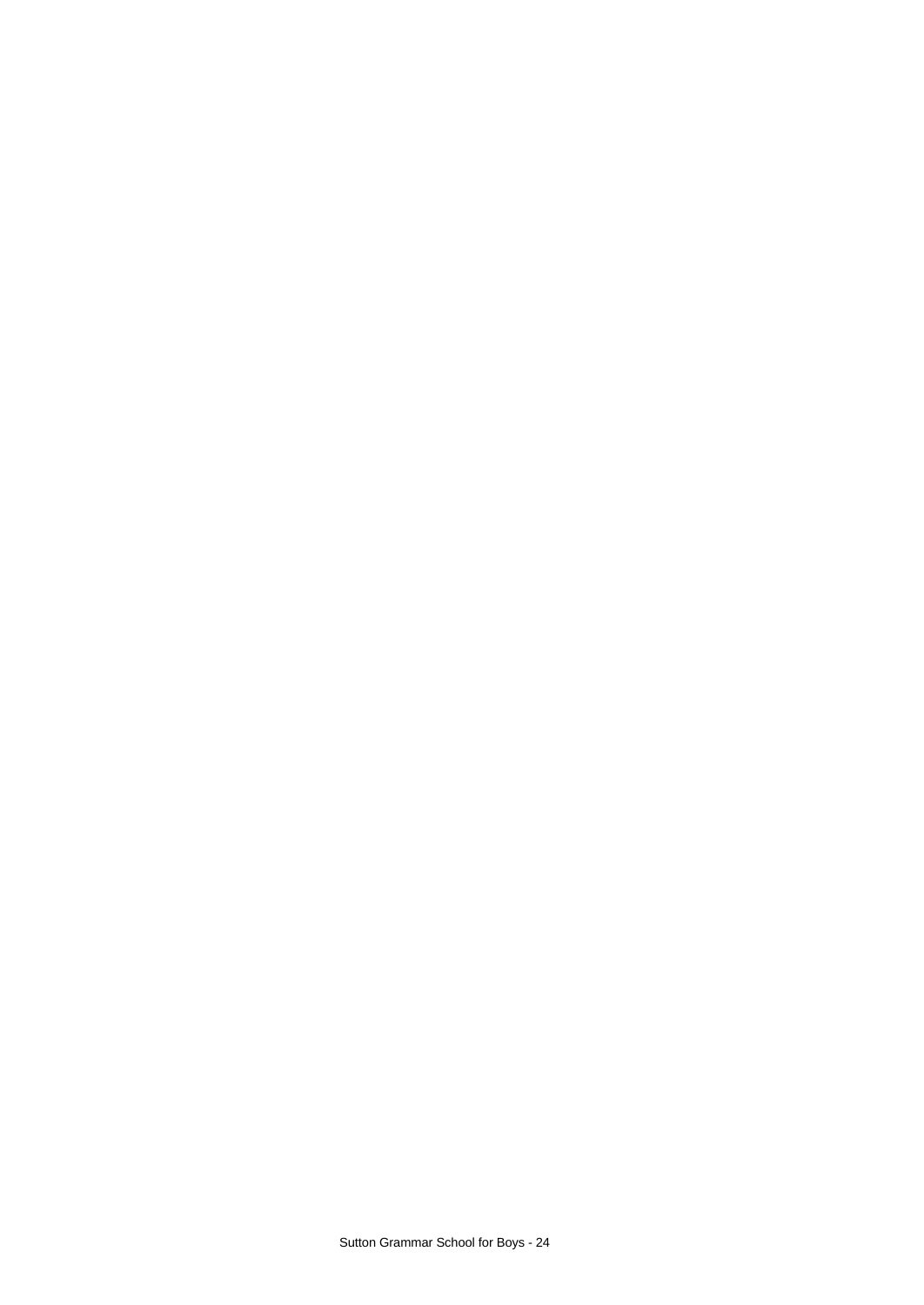## *Attainment at the end of Key Stage 3*

| <b>National Curriculum Test/Task Results</b><br>English                                     |  |  | <b>Mathematics</b> | <b>Science</b> |       |
|---------------------------------------------------------------------------------------------|--|--|--------------------|----------------|-------|
| Number of registered students in final year of Key Stage 3 for the latest reporting<br>year |  |  | 115                |                | 115   |
|                                                                                             |  |  | <b>Boys</b>        | Girls          | Total |

|                                                  |          | -       |         |         |
|--------------------------------------------------|----------|---------|---------|---------|
| Numbers of students at NC level<br>5 and above   | Boys     | 113     | 112     | 111     |
|                                                  | Girls    | N/a     | N/a     | N/a     |
|                                                  | Total    | 113     | 112     | 111     |
| Percentage of students                           | School   | 98 (99) | 97 (99) | 97 (99) |
| at NC level 5 or above                           | National | 63 (65) | 62 (60) | 55 (56) |
| Percentage of students<br>at NC level 6 or above | School   | 74 (93) | 97 (98) | 92 (93) |
|                                                  | National | 28 (35) | 38 (36) | 23(27)  |

| <b>Teachers' Assessments</b>                     |             | English   | <b>Mathematics</b> | <b>Science</b> |
|--------------------------------------------------|-------------|-----------|--------------------|----------------|
|                                                  | <b>Boys</b> | 114       | 114                | 113            |
| Numbers of students at NC level<br>5 and above   | Girls       | N/a       | N/a                | N/a            |
|                                                  | Total       | 114       | 114                | 113            |
| Percentage of students                           | School      | 100 (100) | 99 (100)           | 98 (98)        |
| at NC level 5 or above                           | National    | 64 (62)   | 64 (64)            | 60 (62)        |
| Percentage of students<br>at NC level 6 or above | School      | 89 (95)   | 99 (100)           | 90 (89)        |
|                                                  | National    | 31(31)    | 37(37)             | 28 (31)        |

*Percentages in brackets refer to the year before the latest reporting year.*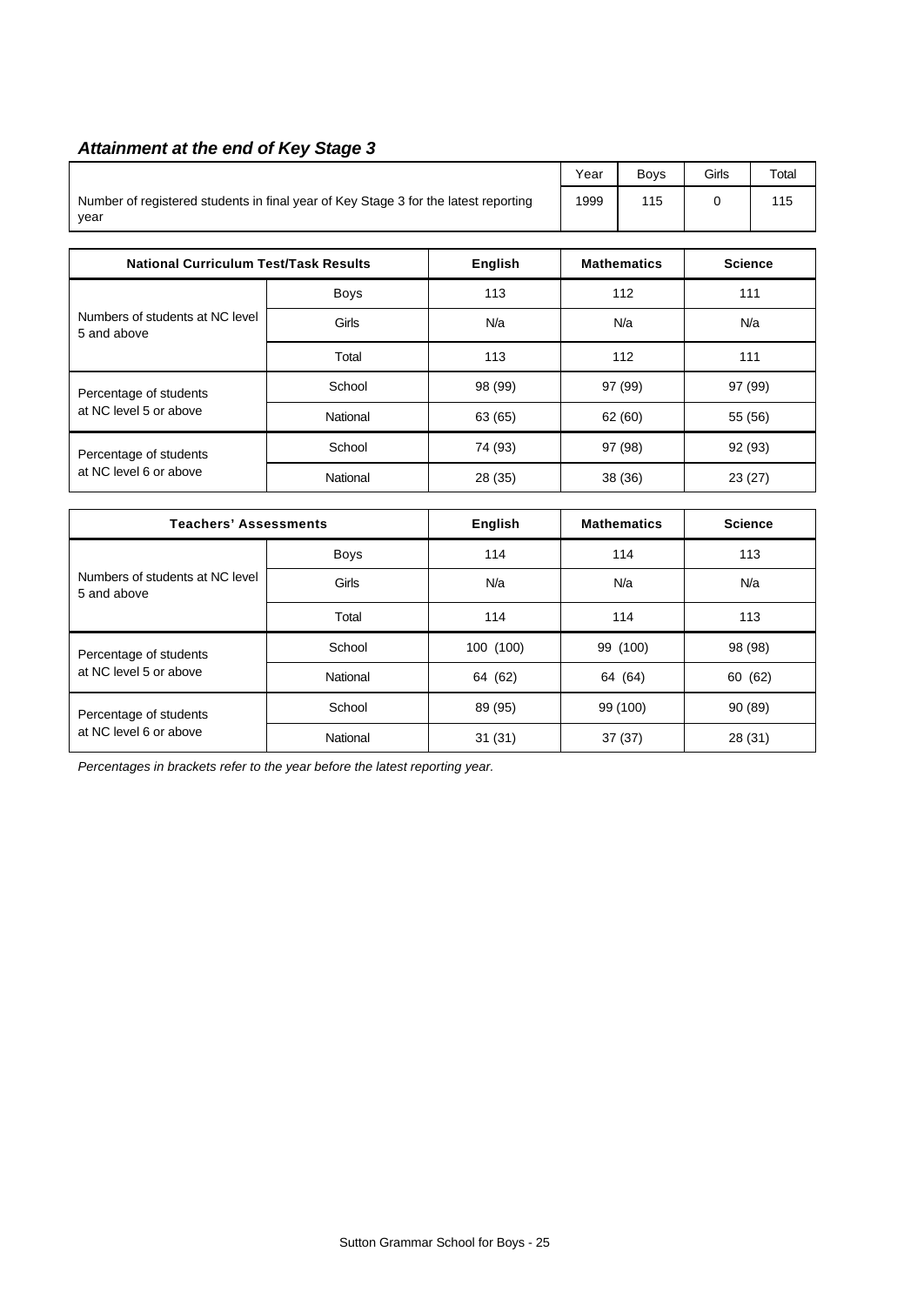## *Attainment at the end of Key Stage 4*

|                                                                        | Vear | <b>Bovs</b> | Girls | Total |
|------------------------------------------------------------------------|------|-------------|-------|-------|
| Number of 15 year olds on roll in January of the latest reporting year | 1999 | 108         |       | 108   |

| <b>GCSE results</b>                                     |             | 5 or more grades<br>$A^*$ to $C$ | 5 or more grades<br>$A^*$ -G | 1 or more grades<br>$A^*$ -G |
|---------------------------------------------------------|-------------|----------------------------------|------------------------------|------------------------------|
|                                                         | <b>Boys</b> | 105                              | 108                          | 108                          |
| Numbers of students achieving<br>the standard specified | Girls       | N/a                              | N/a                          | N/a                          |
|                                                         | Total       | 105                              | 108                          | 108                          |
| Percentage of students<br>achieving                     | School      | 97 (94)                          | 100 (100)                    | 100 (100)                    |
| the standard specified                                  | National    | 46.6 (44.6)                      | 90.9 (89.6)                  | 95.8 (95.2)                  |

*Percentages in brackets refer to the year before the latest reporting year.*

| <b>GCSE results</b> |          | <b>GCSE point score</b> |
|---------------------|----------|-------------------------|
| Average point score | School   | 63 (56)                 |
| per pupil           | National | 38 (38.6)               |

*Figures in brackets refer to the year before the latest reporting year.*

## *Attainment at the end of the sixth form*

| Number of students aged 16, 17 and 18 on roll in January of the latest reporting year |      | <b>Bovs</b> | <b>Girls</b> | $\tau$ otal |
|---------------------------------------------------------------------------------------|------|-------------|--------------|-------------|
| who were entered for GCE A-level or AS-level examinations                             | 1999 | 85          |              | 85          |

| Average A/AS<br>points score |      | For candidates entered for 2 or more A-levels<br>or equivalent |             | For candidates entered for fewer than 2 A-<br>levels or equivalent |        |             |  |
|------------------------------|------|----------------------------------------------------------------|-------------|--------------------------------------------------------------------|--------|-------------|--|
| per candidate                | Male | Female                                                         | Αll         | Male                                                               | Female | Αll         |  |
| School                       | 23.9 | N/a                                                            | 23.9(25.5)  | 2                                                                  | N/a    | $2.0$ (n/a) |  |
| National                     | 17.7 | 18.1                                                           | 17.9 (17.6) | 2.7                                                                | 2.8    | 2.8(2.8)    |  |

*Figures in brackets refer to the year before the latest reporting year.*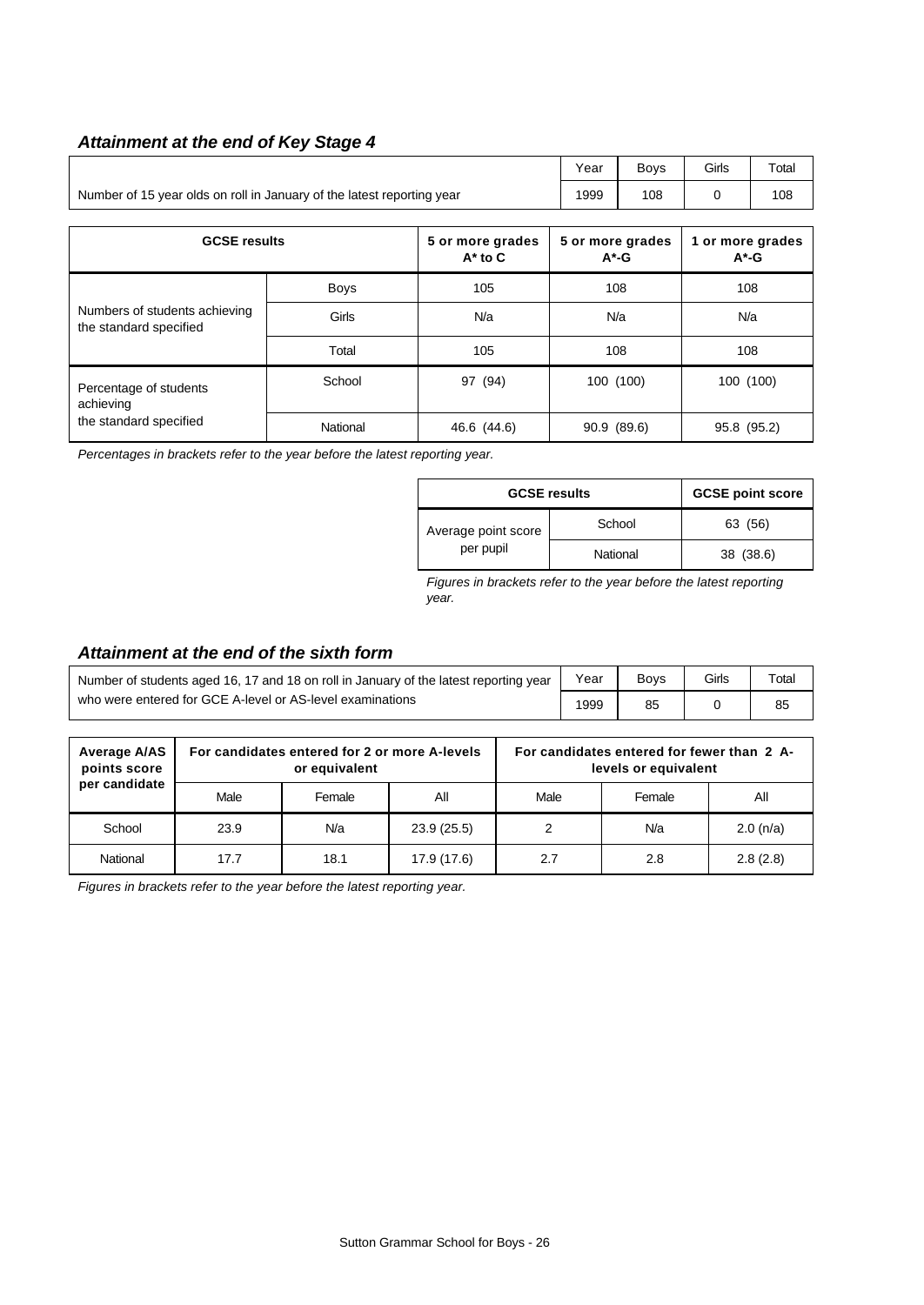|                                 | No of pupils |                              | Fixed period | Perma |
|---------------------------------|--------------|------------------------------|--------------|-------|
| Black - Caribbean heritage      | 5            | Black - Caribbean heritage   | 0            | 0     |
| Black - African heritage        | 3            | Black - African heritage     | 0            | 0     |
| $Black - other$                 | 4            | $Black - other$              | 0            | 0     |
| Indian                          | 49           | Indian                       | 0            | 0     |
| Pakistani                       | 18           | Pakistani                    | 0            | 0     |
| Bangladeshi                     | 6            | Bangladeshi                  | ŋ            | 0     |
| Chinese                         | 15           | Chinese                      | 0            | 0     |
| White                           | 590          | White                        | 5            | 0     |
| Any other minority ethnic group | 101          | Other minority ethnic groups | 2            | 0     |

## *Ethnic background of students Exclusions in the last school year*

| No of pupils |                              | Fixed period   | Permanent |
|--------------|------------------------------|----------------|-----------|
| 5            | Black - Caribbean heritage   | Ω              |           |
| 3            | Black - African heritage     | O              |           |
| 4            | Black - other                | 0              | Ω         |
| 49           | Indian                       | 0              | 0         |
| 18           | Pakistani                    | 0              | 0         |
| 6            | Bangladeshi                  | 0              | Ω         |
| 15           | Chinese                      | 0              | Ω         |
| 590          | White                        | 5              |           |
| 101          | Other minority ethnic groups | $\mathfrak{p}$ |           |

*This table gives the number of exclusions, which may be different from the number of students excluded.*

## **Qualified teachers and classes: Y7 – Y13**

| Total number of qualified teachers (FTE) | 40.3 |
|------------------------------------------|------|
| Number of students per qualified teacher | 19.6 |

#### **Education support staff: Y[ ] - Y[ ]**

| Total number of education support staff |     |
|-----------------------------------------|-----|
| Total aggregate hours worked per week   | 127 |

#### **Deployment of teachers: Y[ ] - Y[ ]**

| Percentage of time teachers spend in | 77 7 |
|--------------------------------------|------|
| contact with classes                 |      |

#### **Average teaching group size: Y7 – Y11**

| Key Stage 3 | 30   |
|-------------|------|
| Key Stage 4 | 23.3 |

#### *Teachers and classes Financial information*

| <br>$\overline{\phantom{a}}$<br>Гоtal<br>number of<br>aualified teachers *<br>ᅚ | 40.⊾ | <b>Financial vear</b> | - - - | 1999-2000 |
|---------------------------------------------------------------------------------|------|-----------------------|-------|-----------|
|---------------------------------------------------------------------------------|------|-----------------------|-------|-----------|

| FTE means full-time equivalent.              |   |                                            |           |
|----------------------------------------------|---|--------------------------------------------|-----------|
| Education support staff: $Y[ ] - Y[ ]$       |   | Total income                               | 1,842,521 |
| Total number of education support staff      | 5 | Total expenditure                          | 1,829,475 |
| Total aggregate hours worked per week<br>127 |   | Expenditure per pupil                      | 2,400     |
|                                              |   | Balance brought forward from previous year | $-15.415$ |
| Deployment of teachers: Y[ ] - Y[ ]          |   | Balance carried forward to next year       | $-2,369$  |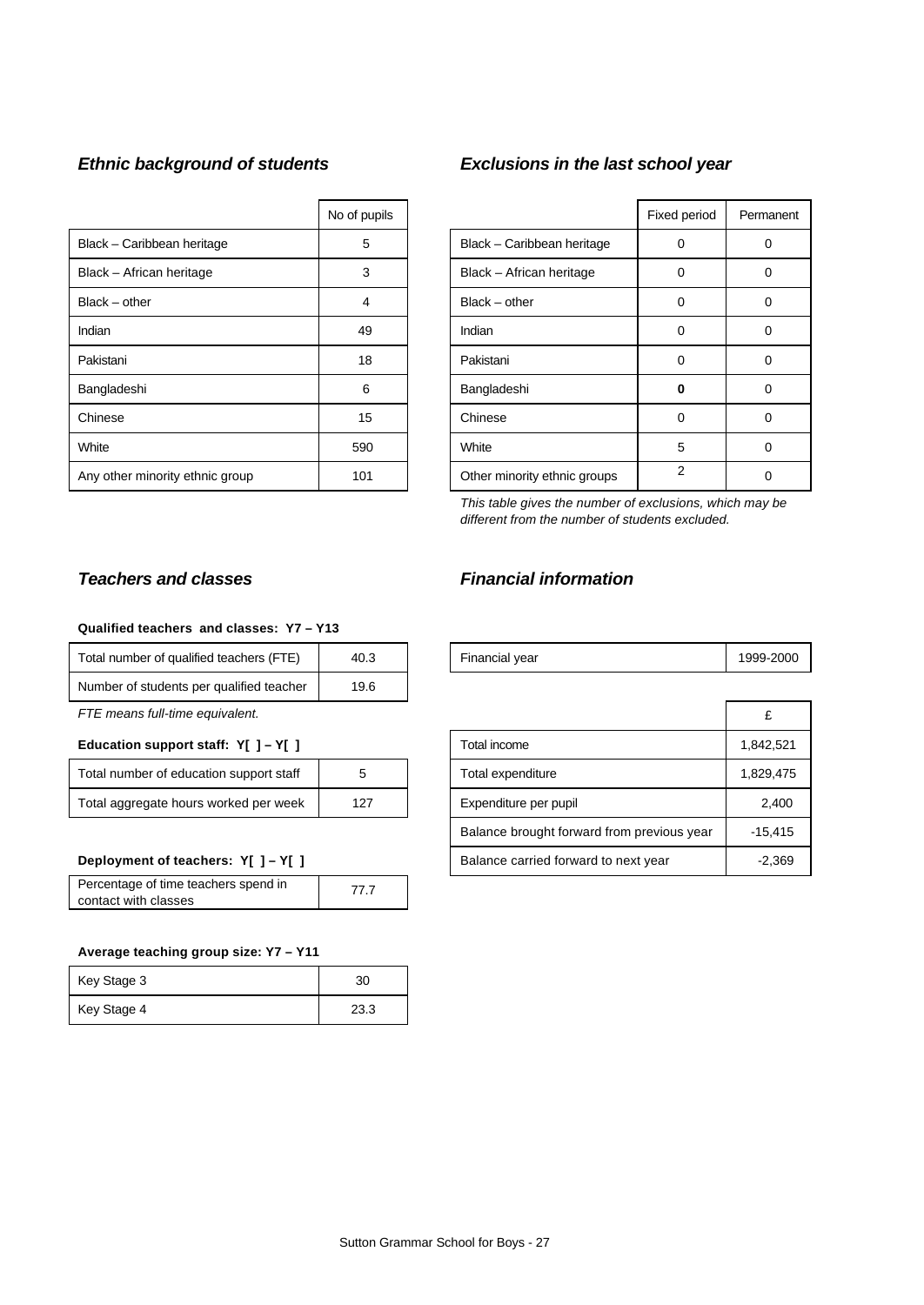## *Results of the survey of parents and carers*

**Questionnaire return rate**

| Number of questionnaires sent out | 791 |
|-----------------------------------|-----|
|                                   |     |

Number of questionnaires returned 481

#### **Percentage of responses in each category**

|                                                                                       | Strongly<br>agree | Tend to<br>agree | Tend to<br>disagree | Strongly<br>disagree | Don't<br>know  |
|---------------------------------------------------------------------------------------|-------------------|------------------|---------------------|----------------------|----------------|
| My child likes school.                                                                | 47                | 45               | 6                   | 1                    | 1              |
| My child is making good progress in school.                                           | 46                | 46               | 2                   | $\mathbf 1$          | 4              |
| Behaviour in the school is good.                                                      | 50                | 46               | 1                   | 0                    | 3              |
| My child gets the right amount of work to do at<br>home.                              | 35                | 53               | 8                   | $\overline{2}$       | $\overline{2}$ |
| The teaching is good.                                                                 | 44                | 50               | 1                   | 0                    | 5              |
| I am kept well informed about how my child is<br>getting on.                          | 31                | 47               | 12                  | $\overline{2}$       | 8              |
| I would feel comfortable about approaching the<br>school with questions or a problem. | 47                | 43               | 6                   | $\overline{2}$       | 2              |
| The school expects my child to work hard and<br>achieve his best.                     | 74                | 25               | 0                   | 0                    | 1              |
| The school works closely with parents.                                                | 24                | 52               | 12                  | 3                    | 9              |
| The school is well led and managed.                                                   | 51                | 42               | $\overline{2}$      | 1                    | 5              |
| The school is helping my child become mature and<br>responsible.                      | 52                | 39               | 4                   | 0                    | 4              |
| The school provides an interesting range of<br>activities outside lessons.            | 30                | 49               | 8                   | $\mathbf{2}$         | 11             |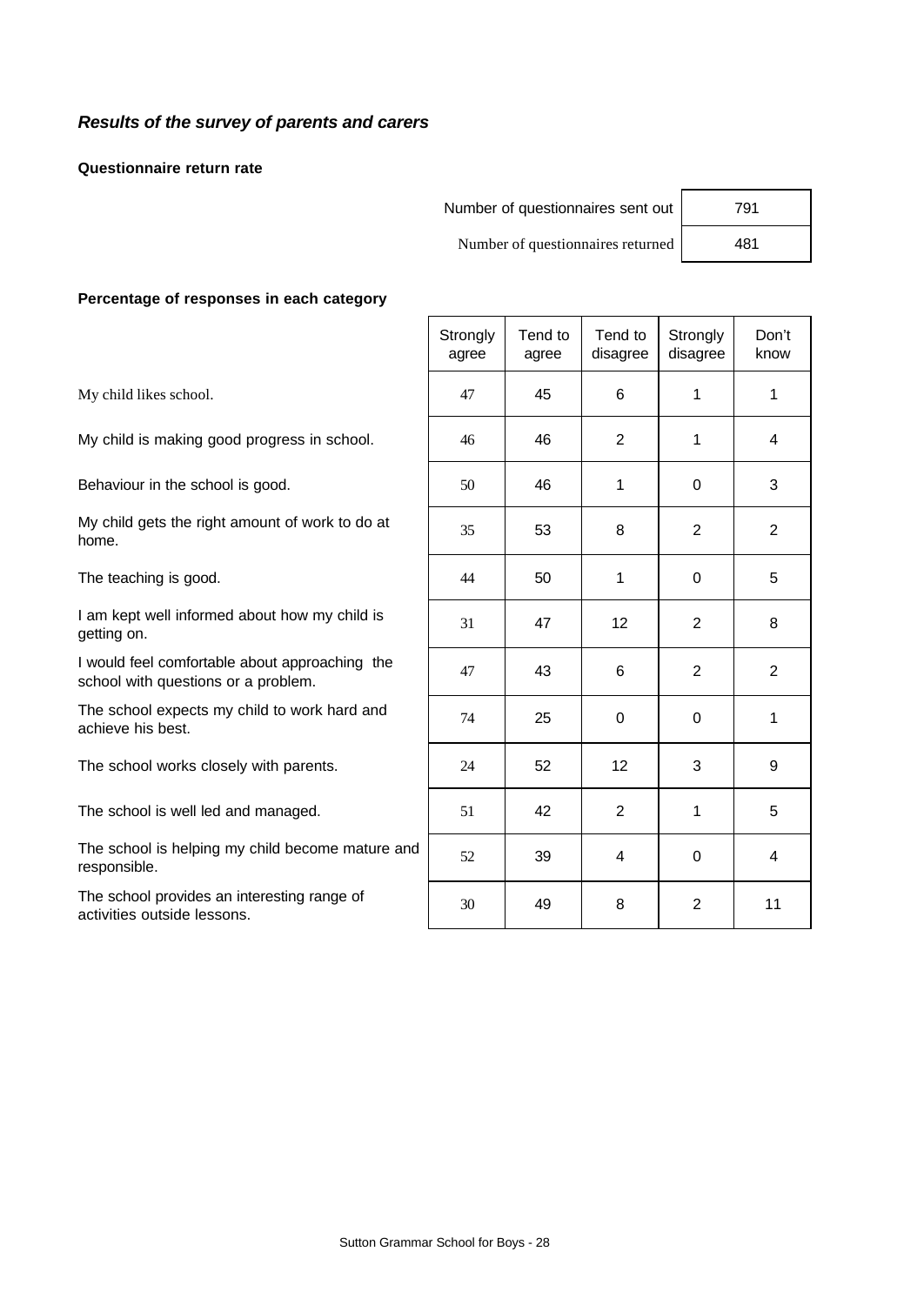## **PART D: THE STANDARDS AND QUALITY OF TEACHING IN AREAS OF THE CURRICULUM, SUBJECTS AND COURSES**

## **ENGLISH**

- 59. GCSE results in English language have remained steady since the last inspection. In 1999, results were very high in comparison with the national average and broadly in line with selective schools. Results in GCSE English literature have been variable. In 1999, results were higher than the national average, but lower than the average for selective schools. There was a marked improvement in 2000. All students are now entered for this examination which was not the case at the last inspection. Students traditionally perform less well than girls in the English subjects and the school's GCSE literature results reflect that difference when compared to national figures. English and English literature results were not as good as mathematics or science, especially at the higher grades, and this echoes the national picture which shows students do less well in English than in mathematics or science. Alevel English language results dipped to well below the national average in 1999, but improved in 2000. Results in A-level English literature, which traditionally attracts a larger group of students in the school than language, were well above average in 1999, with a high proportion of students gaining the highest grades. Results in 2000 were good with the average grade higher than mathematics or science, but with fewer entries. Results in the national tests at the end of Year 9 have been very high for the last three years in comparison with the national average and broadly in line with similar schools. However, as in GCSE, they have not been as good as results in mathematics or science.
- 60. The evidence of students' work and the lessons observed show that achievement in all areas of English is good, though more variable in the sixth form. Standards in speaking and listening are very high. Students are articulate and self-confident when answering questions, when giving formal presentations and in role play in class. Their skills develop as they move through the school in response to the imaginative, systematic opportunities offered in class.
- 61. Reading standards are very good. Students read a variety of demanding texts independently and with good understanding. Stories and plays read in class are generally seen as a source of pleasure and provide good stimuli for the study of English language. The students show definite preferences. For example, the multi-cultural writing of Guyanese poet Grace Nicholls captured the imagination more than the English Victorian poet Browning. The high standard reached in reading challenging literature results from well-chosen texts, and constructive and detailed guidance from the teacher.
- 62. Writing standards are usually very good. Finished writing can be of a very high standard as a result of careful planning and drafting which starts in Year 7 and continues throughout the school. There are examples of very perceptive and impressive GCSE coursework essays. However, a minority of students in Years 10 and 11 begin to struggle with the demanding texts and the extended writing requirements of GCSE. Their written work lacks detail and accuracy and there is a deterioration in their presentation. By the age of 18, written work of the higher attainers is of a very high standard especially in English literature. It is coherently organised, incisive and accurate. Students effectively use the study of professional writers to enhance their own writing. After reading 'Waiting for Godot', for example, an A-level class wrote and performed short scenes in the style of Samuel Beckett, cleverly catching the humour, isolation and absurdity of Beckett's characters.
- 63. Standards of literacy in other subjects are generally good. Speaking and listening skills are very good. Students are usually fluent and articulate in their use of standard English, encouraged by good oral activities, sensitive teaching and skilful questioning.Students have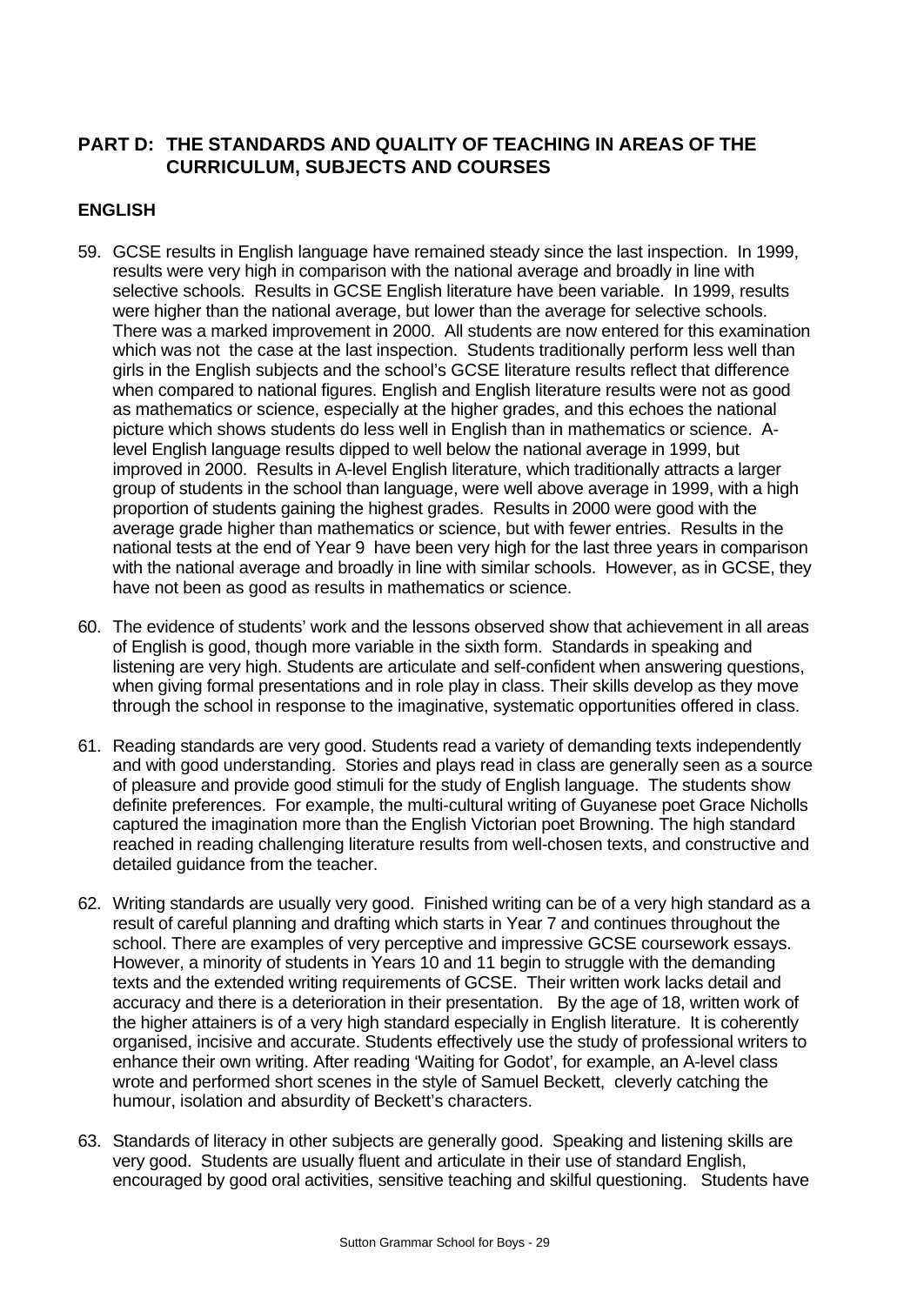high reading standards, though wider, independent reading and reading for research are limited by the library being closed for rebuilding and refurbishment. In all subjects, students make notes using correct vocabulary for that subject. They make good use of charts, graphs, grids and diagrams to aid their planning of short written responses. Much work is neatly presented and word processed. However, drafting and developing more extended writing is restricted to one or two subjects apart from English and this is a weakness. There is limited experience of writing for different purposes and audiences. Without a whole-school policy on developing literacy across the curriculum, inconsistencies result in teacher expectation and approach, and this is an area for development.

- 64. From a high standard of English when they enter Year 7, students make good progress as they move through the school. In Year 7, for example, students reading the novel 'Goodnight Mr Tom', quickly acquire skills in reading and interpreting the text as they bring together several themes in the narrative relating them to their own experiences. This leads to a growing appreciation of the craft of the writer and in reading more demanding texts with critical awareness. A newly devised unit on literacy skills in Year 7 helps students to focus on the accurate use of language. Oral and written work show a progressive grasp of themes and characterisation as students move through Year 8, and work is extended to include a study of media. An impressive example of the high challenge in Year 8 media was seen in the close analysis of one evening's news relayed on five television channels. In Year 9, students increasingly initiate debate and develop reasoned argument. A Year 9 class displayed impressive verbal skills of persuasion, and used humour and thorough research to claim the 'contract' to market their product - fruit-flavoured crisps. Skills acquired in speaking and listening become more refined as students approach GCSE. This was seen when a Year 10 class interviewed and filmed each other, using studied television techniques, on ways to solve the recent petrol crisis. They displayed such conviction that even the presentation which proposed using child labour to push cars was almost credible. The majority of students in Year 10 and 11 make good progress but, for a minority, basic errors persist in spelling, punctuation and particularly in the development of ideas in longer essay writing. Progress throughout the two-year A-level course is underpinned by very good class teaching and detailed, constructive marking of work. However, some of the students approaching advanced English with average or lower attainment at GCSE experience literacy difficulties and struggle with the extended writing requirements; this is reflected in their A-level results.
- 65. The small number of students with special educational needs make good progress in all aspects of their work. Sensitive work by the teachers and their good knowledge of the students lead to early identification of learning problems.
- 66. Students' attitudes to learning are very good. They work conscientiously, with good humour, mainly sustaining their efforts in lessons and contributing well to the teacher's requirements. Younger students maintain their interest when teaching is stimulating with varied activities and they are led to place a high value on English. Students work increasingly well together in pairs and groups as they move through the school. In the sixth form, most students show a sense of purpose and urgency in their work. However, the suspension of the library during rebuilding and the lack of any computers in the department for research set limits on the opportunities for independent study.
- 67. The overall quality of teaching is good, and very good in the sixth form. Teaching has improved since the last inspection. Teachers have a very good knowledge of their subject and are adept at providing sequences of language activities that build progressively on students' learning. In the best lessons, there is rigour, palpable enthusiasm and often a dash of the unexpected. Less successful is the occasional lesson where pace is restrained by too much teacher direction and intervention which prevents students thinking for themselves.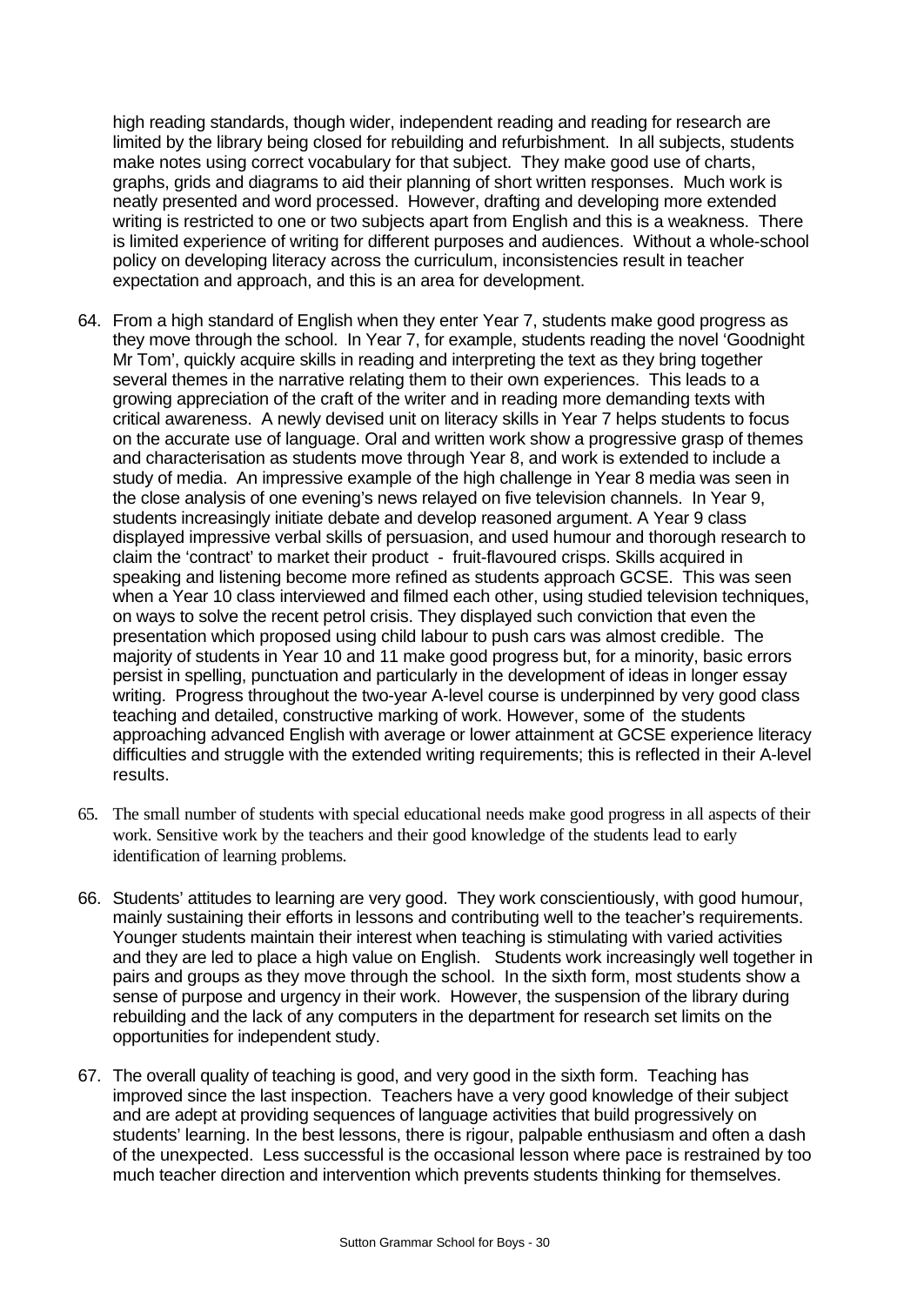Students benefit from the consistently secure routines. They know how well they are doing from the positive marking of work and regular assessment. Teachers increasingly develop students' personal responsibility when they involve them in assessing their own and each other's work, and in negotiating individual targets for improvement. Regular visits are organised to the professional theatre which support and extend the work done in class.

- 68. Schemes of work have been rewritten and improved since the last inspection. A strength is their clear continuity from one year to the next, with themes overlapping between years, and with regular assessment of defined learning objectives. High expectations for attainment are revealed in the simplified criteria given to and used by each pupil. The department is inadequately resourced and there is a heavy reliance on students buying their own books for GCSE and A-level which they may then annotate. Weaknesses in accommodation for storage and department administration are in the process of being addressed. The use of information technology is still irregular and too dependent on students' access to equipment at home
- 69. The management of the department is effective with a good working handbook and clear directives on administration, marking and examination requirements. There is a strong commitment to improve and to raise the profile of English in the school. The department works as a team with many responsibilities shared. Closer links with primary schools is an area for development in relation to building on the teaching of literacy. A large new library building had just been completed at the time of the inspection. The school is seeking to appoint a professional librarian. Although the fiction books have been considerably improved since the previous inspection, the library's stock still needs improvement.

## **MATHEMATICS**

- 70. Standards of attainment in mathematics are very high compared to the national averages for all schools, and represent good levels of achievement for students of all ages. In 1999, Key Stage 3 test results were very high compared with the national average, as they had been in 1997 and 1998. They were well above average for selective schools. Results in 2000 were similar. There has been a rising trend particularly at the higher National Curriculum levels between 1997 and 2000. Key Stage 3 results in mathematics were better than in English and science.
- 71. GCSE standards in mathematics in 1999 were very high compared with all schools nationally, and above average for selective schools. All students gained a result in the range A\*-C and, significantly, 95 per cent achieved an A\*, A or B. Results improved between 1997 and 2000 and were much better than an average for the same students' other GCSE subjects.
- 72. Results at A level in 1999 were above average for all schools, and broadly average for selective schools. Further mathematics results were strong. Mathematics is the most popular subject at A level in the school; usually between 40 and 60 students take the course each year. Not all of these students achieve top grades at GCSE. Hence, the results represent good levels of achievement as virtually all students pass in the range A-E and at least half attain grades A or B.
- 73. The good levels of achievement represented in examination results are confirmed by the current standards of work seen in lessons and work samples. Students enter the school with good levels of mathematical capability and, by the end of Key Stage 3, they have built significantly on this good base. They are particularly good at numerical questions, and work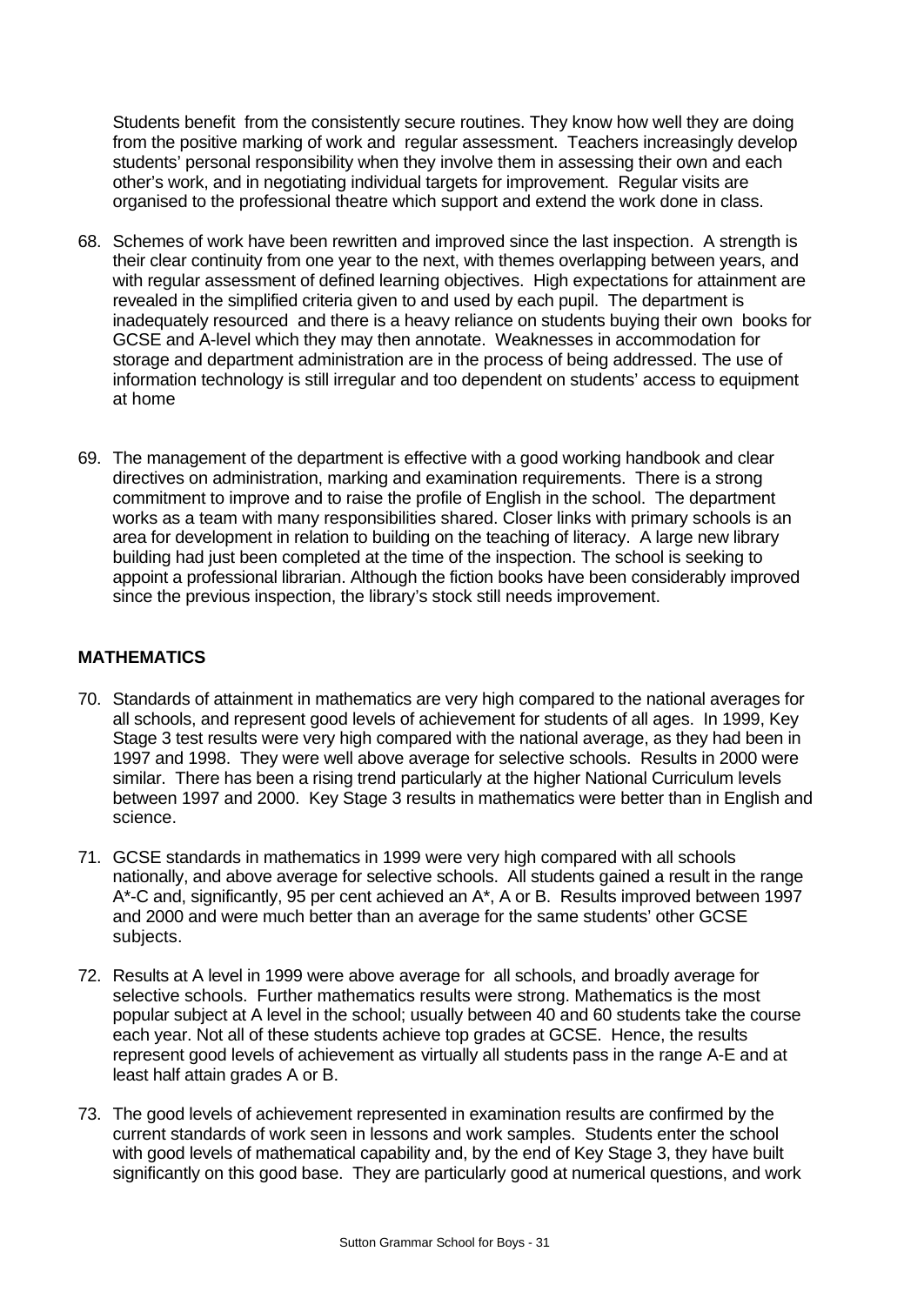quickly and confidently in all aspects of the subject. Higher-attaining students in Year 9 display unusually good skills and understanding. For example, they can use graphical calculators confidently to generate families of parabolic curves from algebraic equations as an aid to sketching them.

- 74. The good progress is made by all students including those with special educational needs and English as an additional language, and continues through Key Stage 4. By the end of this key stage, standards are very high. The highest-attaining students in Year 11 have all already passed GCSE at A\* or A grade a year early, and the whole class is studying A level work; this provides a very good base for future A-level studies in mathematics, further mathematics and the sciences. During Year 11, only occasionally is there any underachievement; this is confined to a small number of students in one class, who do not try hard enough. The underachievement in the sixth form at the time of the last inspection has been almost completely eliminated. Standards are well above average at the end of the A-level course, taking mathematics and further mathematics together; students are working at levels consistent with the good results achieved in the previous years. However, the progress of a few students is slightly constrained by their somewhat limited competence in written English, which restricts the quality of their logical explanations.
- 75. For the key skill of numeracy, students of all ages demonstrate very good arithmetical skills. They can use these with relative ease wherever the need arises in their studies in all subjects. Mathematical concepts and processes are assimilated naturally into their work in many areas of the curriculum. For instance, there are many examples of students planning their work with flow charts, and using data handling techniques without teachers even suggesting them. The wide range of numerical skills frequently demonstrated by the students assist them greatly in understanding new work quickly.
- 76. The students' good attitudes to work means that they are a joy to teach. They respond very positively to the good quality of teaching that the school provides. Teaching has improved since the last inspection. Almost all lessons observed during the inspection were satisfactory or better, and the great majority were good or very good. Teachers have very good subject knowledge, explain work clearly and, in the best lessons, make quite difficult concepts easy to understand. Lesson planning is good, and the choice and sequence of examples chosen for explanation lead to quick acquisition of understanding. Good quality of discussion with the students linked with carefully explained examples ensure that learning is secure. A very good learning atmosphere usually prevails in mathematics classes. Weaknesses in teaching are confined to a small number of lessons where learning takes place at a satisfactory, and very occasionally unsatisfactory rate. In these lessons, preparation, choice and sequence of examples and presentation skills could all be improved.
- 77. The new head of department has made a good start. She has quickly gained the respect of the teachers and students, knows what needs to be done, and has the capacity and energy to achieve the task. Development planning, weak at the time of the previous inspection, has been improved, but it should still be given a far higher profile in the strategic improvement of the subject, linking financial considerations to priorities, timescales and outcomes. The school would benefit from a thoroughly revised and completed scheme of work for all classes, with built-in assessment procedures, designed to take students in a more sequential manner through the levels of the National Curriculum, particularly at Key Stage 3. The current scheme of work suggests the occasions where information technology might be used rather than specifying them as a requirement. Consequently, the school fails to provide students with their minimum National Curriculum entitlement of information technology in their mathematics curriculum. This should be remedied as soon as possible so that the students are not disadvantaged in their future life pathways through a technologicallydependent society.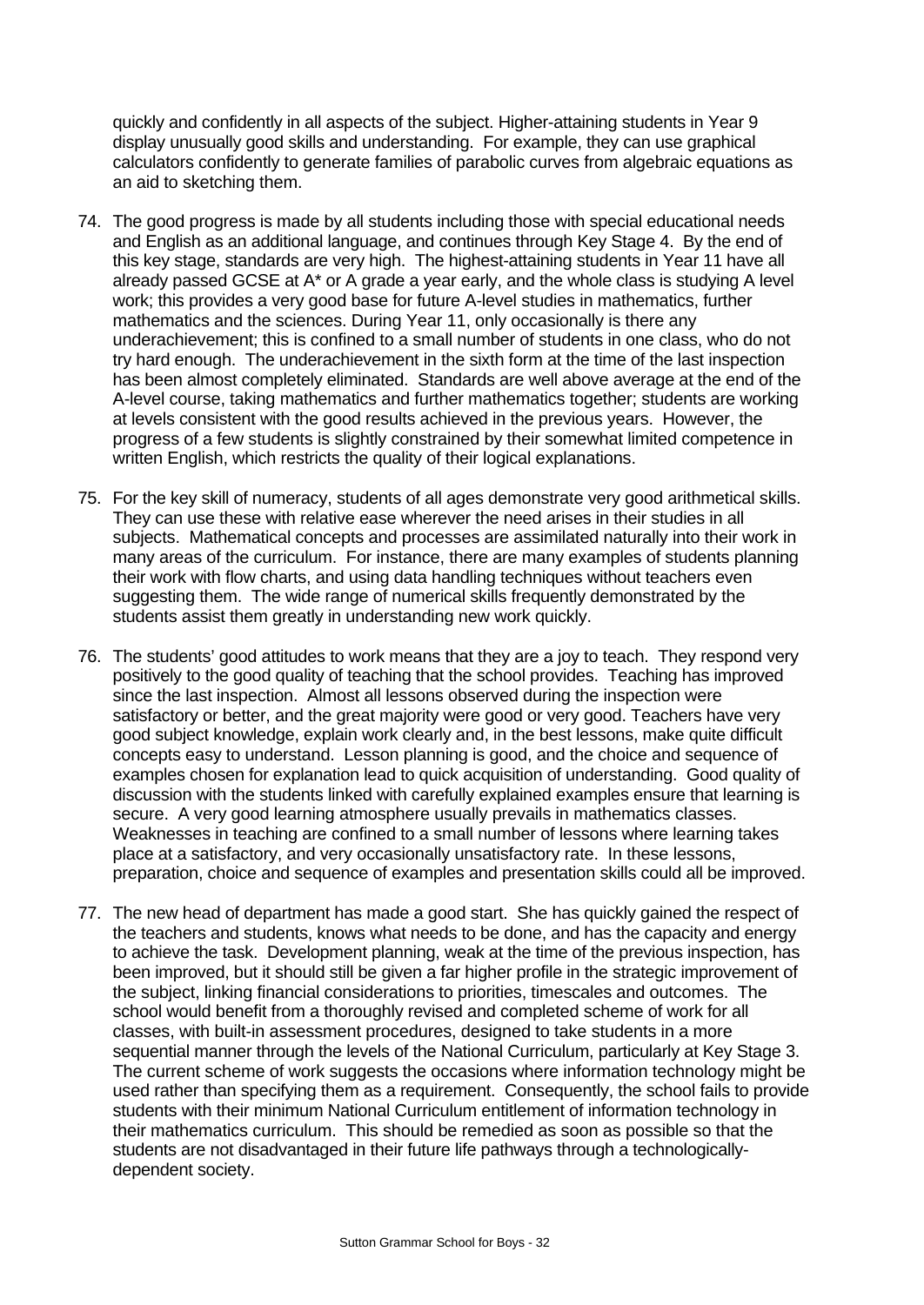## **SCIENCE**

- 78. By the 1999 end of Key Stage 3 tests, students had reached standards that were very high compared to the national average for all schools and well above the average for selective schools. This level of performance has been sustained for the last three years. The trend in the results for science has been broadly in line with the national average for the last three years. Attainment at the end of Key Stage 4 in 1999 was very high compared to both the national average for all schools and selective schools. The level of performance has improved each year since the last inspection and the improvement continued in 2000. At A level, attainment in all three sciences in 1999 was well above the national average for all schools. The percentage of higher grades was above the national average for selective schools in physics but below in biology and chemistry.
- 79. In their lessons, students in all years are achieving very high standards compared to national averages for all schools. This was illustrated in a lively Year 9 lesson on pressure, where the students demonstrated their ability to do mental calculations using equations and discussed ideas of friction, volume and surface area with confidence. In a Year 11 lesson on ultrasound, students arriving somewhat lethargically were quickly motivated by very stimulating teaching and became very involved in the lesson asking relevant, probing questions. In a Year 12 Alevel lesson on enzyme reactions, the teacher's excellent knowledge and enthusiasm enabled a stimulating discussion to take place. Students introduced ideas such as activation energy and the possible role of hydrogen bonding in the denaturing of enzymes into the discussion. In a Year 7 lesson on classifying materials, the teacher enabled students to learn and use a range of vocabulary such as electrical conductivity, malleability and flexibility. His very good question and answer technique enabled students to demonstrate their knowledge about graphs and to acquire new concepts, such as an independent variable. In all years, lessons are constructed to develop students' scientific skills. Students are enabled, through the marking of investigations and examination questions, to develop the skills necessary for coursework and examination success. Considering students' prior learning on entry to the school, their achievement is good.
- 80. The great majority of students are interested in science. In most lessons, teachers use a variety of methods to stimulate learning at a brisk pace and the students respond very well. Students are very articulate and numerate, and keep very good written records of the work they do. They respond very positively to questions and set about their work in a businesslike and safe manner.
- 81. The quality of teaching observed during the inspection was very good and led to very good learning. The quality in the sixth form and at Key Stage 3 was very good whilst that at Key Stage 4 was good. Students' high levels of literacy and command of basic numeracy skills, coupled with their desire to succeed, helped them to obtain maximum benefit from this teaching. The strengths of the teaching in the sixth form lay in the excellent subject knowledge of teachers in all three science subjects and their obvious interest in the subjects. The strengths at Key Stage 3 lay in the variety of methods used in the classroom and the opportunities for imaginative work. Apart from this, the teaching has many clear strengths which help students to learn: good understanding of the requirements of the National Curriculum and examination courses; excellent planning based on clearly laid-out schemes of work; very good collection and use of national and school data to track individual students; good classroom management with prompt starts to lessons and equipment/resources to hand; very high expectations from the teachers leading to an atmosphere conducive to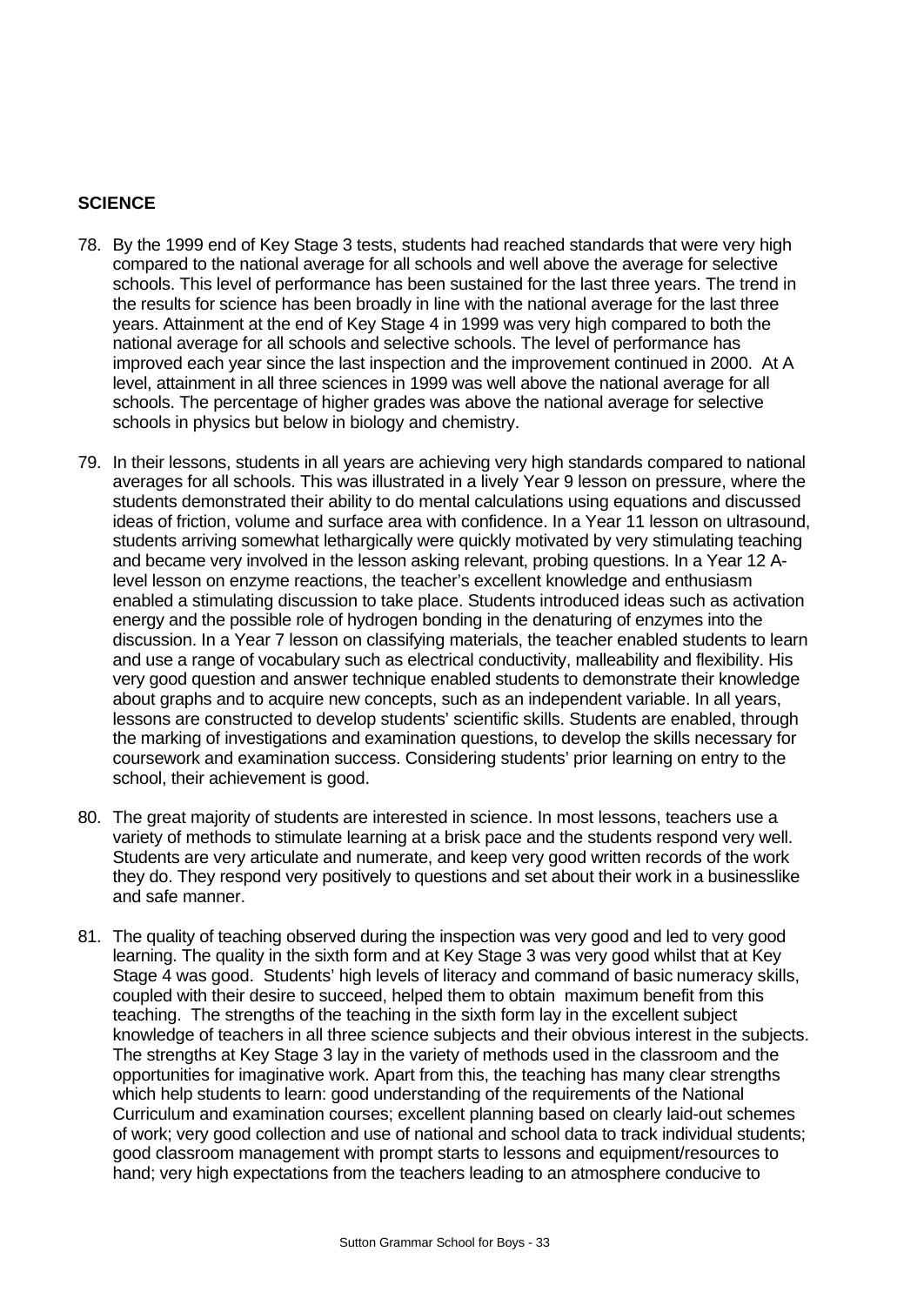learning; very good classroom relationships. The few weaknesses observed that occasionally slowed the pace of learning include too much input by the teacher thus reducing the opportunity for students to take responsibility for their own learning, and a lack of appropriate intellectual challenge.

- 82. The department is well led and managed at all levels. The department monitors performance data and has a very good method of identifying and dealing with underachievement. The recent development of performance management has improved the consistency with which students' books are marked. Moral and social development is promoted well through very good relationships within classrooms, respect for each other's views, sensitivity to each other's needs, and discussions on the social and ethical implications of areas such as genetic engineering and the effects of the chemical industry.
- 83. The science department uses what resources it has well and is ably supported by an excellent team of technicians. However, its accommodation, though improved since the last inspection, is still unsatisfactory. Several laboratories are too small for the 30 students they have to accommodate and the laboratories are in almost constant use making it difficult for the technicians to do their work. Whilst science makes a contribution to ICT, it is restricted owing to lack of equipment. Whilst these inadequacies have not affected standards, they place the staff under extra stress. Overall, the improvement since the inspection has been good. All points raised have been tackled and standards have risen at Key Stages 3 and 4.

## **ART**

- 84. Standards in art are very high. Attainment in the 1999 GCSE examinations was well above the average for selective schools. In recent years, an increasing proportion of students have gained higher grades. In the most recent examinations, well over half of those entered attained A\* or A grades. This marks an improvement since the last inspection. The number of students entered for the examination has increased over recent years. Performance in art examinations is favourable when compared with other subjects. The evidence of students' work and lessons observed show that standards in current examination groups are also very high. The skills for independent learning are particularly well developed. Students use these skills creatively in extended research tasks, in their experiments with different materials and methods of working, and when embarking on their individual responses to questions. In a Year 11 class, the preparations for large-scale two- and three-dimensional work was carried out through annotated drawings and sketches, and extended further through the creative use of photocopiers, cameras and image manipulation on the computer. At all stages, in one-toone and whole-class discussions, the teacher asked challenging questions pressing students to explain and question their decision-making. This resulted in very good learning.
- 85. Standards in the sixth form are high. In 1999 and in 2000, most students attained the higher grades. Good achievement and high standards have been maintained in recent years. Numbers on the course have risen and are currently higher than previous years. Students in A-level classes have portfolios of work that show a very high standard. Weekly life-drawing classes provide a rigorous drawing programme. All students completed a GCSE critical studies project in Year 12 and most achieved the highest A\* grade. This element of the course supports the development of core skills - particularly ICT and literacy – alongside an historical and critical dimensions of the arts and culture. The quality and standard is excellent, demonstrating imaginative and intellectually challenging ideas that are extended throughout the course.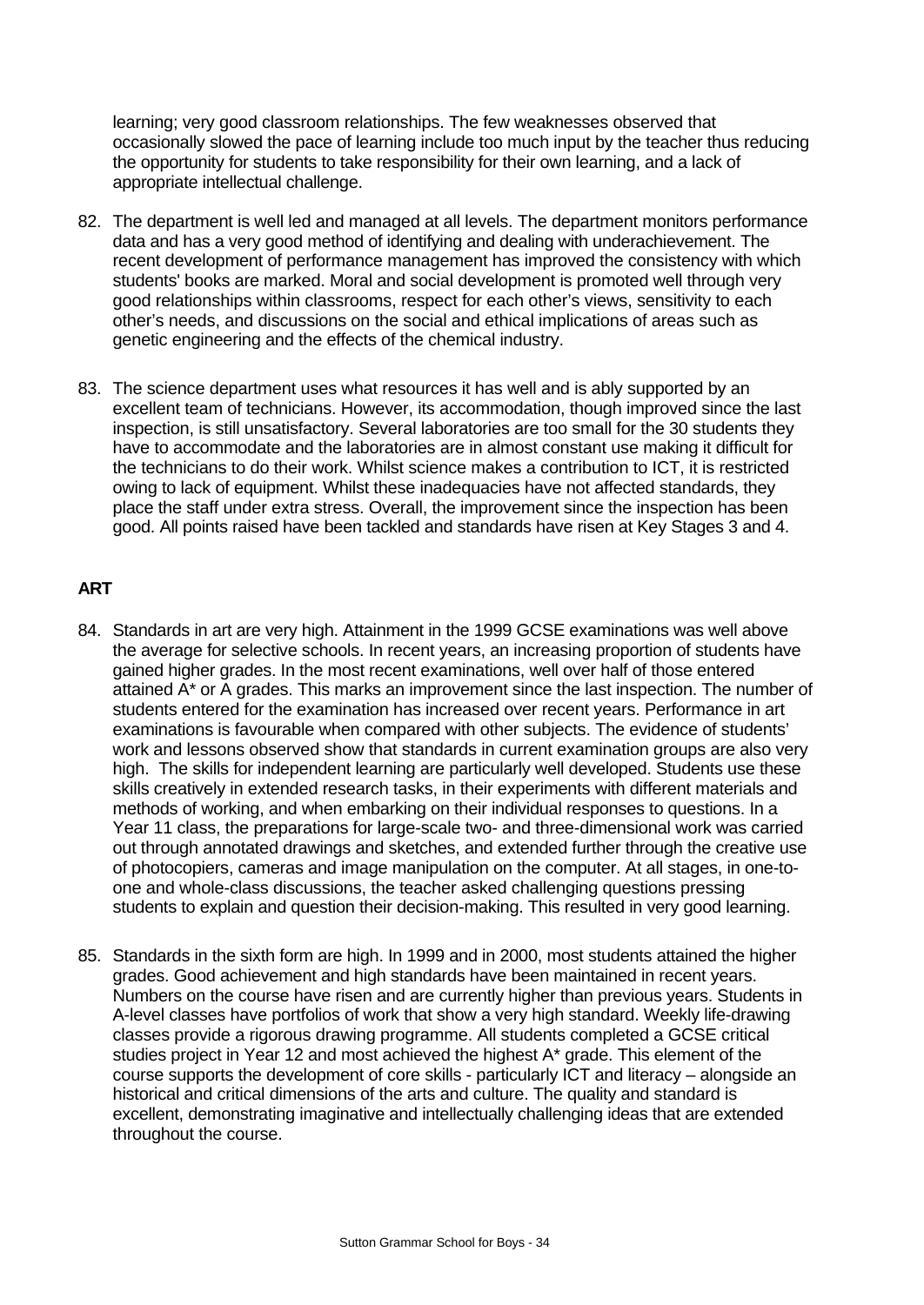- 86. The results of teacher assessments at the end of Year 9 show most students attaining standards that are well above average. The work that was seen in lessons by students in Key Stage 3 classes was above or frequently well above the level expected for their age. Students use their knowledge of art and artists' work sensitively and with understanding, as demonstrated by their drawings and paintings based on the cubist work of Picasso. The quality of three-dimensional and mixed-media work is lower than might be expected. As at the time of the last inspection, the balance of experiences is narrow and presents limited opportunities for students to develop a wider range of skills, knowledge and understanding.
- 87. In all years, the progress and achievements of students, including those with special educational needs, are good. Progress is particularly good in GCSE and A-level classes because students are given clear information about the criteria for assessment. It enables them to take the initiative and responsibility for their own learning rather than wait to be told what to do next. In a Year 10 class, the teacher closely questioned students to ensure they understood why the task was set and how it contributed to longer-term objectives for learning.
- 88. Overall, the quality of teaching and learning are very good. Subject expertise is excellent and makes rigorous intellectual demands, particularly of A-level students. The ability to draw from popular culture, music and classical art forms helps to create an environment that both inspires and motivates. Teaching and learning, although good, were less effective in Years 7, 8 and 9 than in other years. Large class sizes and inadequate resources limit achievement and the acquisition of some of the skills, knowledge and understanding identified within the National Curriculum. Most notably, there is little three-dimensional work and no computer-generated imagery. These are the main areas of weakness.
- 89. Overall, students' attitudes and interest, their behaviour and independent learning skills are very good and contribute significantly to the high standards achieved. The management of the department is good. Whilst some of the weaknesses in curriculum provision remain at Key Stage 3, there has been considerable improvement in examination results. The percentage of students gaining higher grades has increased and the breadth of the curriculum improved.

## **DESIGN AND TECHNOLOGY**

- 90. By the end of Key Stage 3, attainment is above the national expectation for the majority of students. Most students have a good understanding of the design process and can produce several ideas in answer to a design problem. Discussion with students, class observation and looking at students' work indicate a sound basic knowledge of the concepts that underpin the design process. Through the main areas of graphics, electronics and mechanisms, students work with a range of materials to achieve high standards in the finished product. Critical analysis of their work takes place and they are prepared to modify their ideas. They show knowledge and understanding of the materials, components and tools they use. Some good work was seen in systems and control using sensors in switching circuits. Students do not work with textiles or food.
- 91. At the end of Key Stage 4 in 1999, the overall GCSE results were well above the national average for all schools but below average for selective schools. The results improved significantly in 2000. If the results of the full-course GCSE are taken separately, the A\*-C grades would compare more favourably with selective schools. The short-course results depress the overall standard. Many projects show thorough research and social considerations such as wheelchair access to commercial premises. Graphics work is of a high standard showing flair and imagination. Presentation is good and carefully considered. Effective use is made of information and communication technology. Much of this work is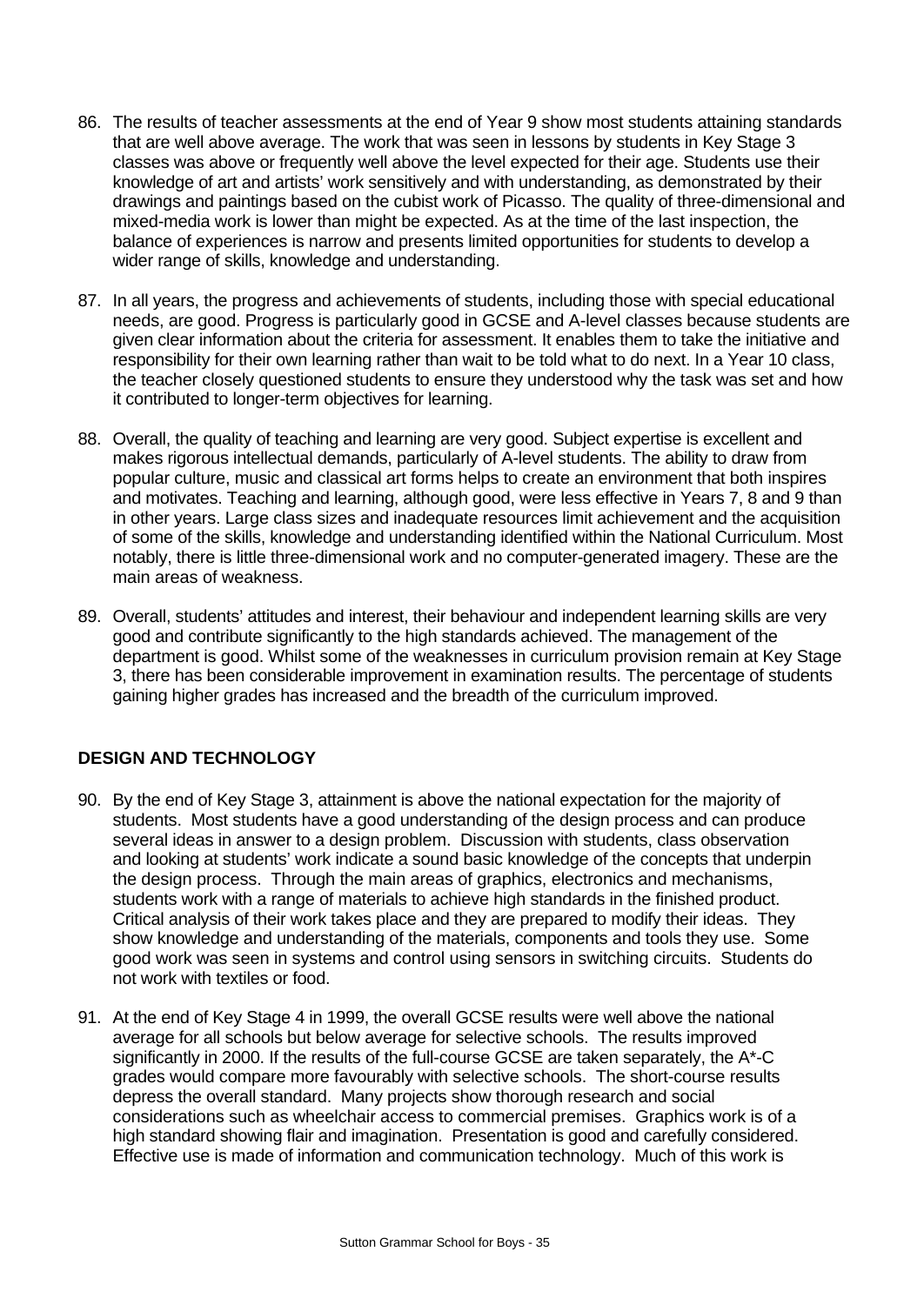done at home as access to computers within the department is limited. Students' mathematical ability supports their electronics studies.

- 92. In 1999 and 2000, too few A-level candidates took examinations to make valid comparisons with national averages. Work seen during the inspection was above average for all schools. Teaching is good. Teachers plan interesting and relevant projects that capture Key Stage 3 students' interest and systematically address the design process. In Year 7, for example, a project to make a cube puzzle taught isometric and orthographic drawing, card modelling and systems design. Extension activities were planned including more complex packaging of the cube using nets and the use of computers for design. Despite large classes, good class management, vigilant supervision and the enthusiasm of the students account for the high standards achieved. At Key Stage 4, the classes are still large. Teachers act as consultants and skills specialists as students work through projects that prepare them for examinations. Teachers encourage independence and many students have well-developed problem-solving skills. The good teaching is carried through to the sixth form where numbers taking A-level have increased. Assessment is comprehensive and students are aware of their targets. The recent change to more frequent assessment rather than at the end of each project will further assist students. The curriculum is sound but there is a need for more work on structures at Key Stage 3 and pneumatics as part of control. Whilst there is some computer-aided design and making, this is an area for further development. The department is short of information and communication technology resources.
- 93. Not all Key Stage 4 students take design and technology. The alternative courses offered are ICT or drama. In Year 11, one class takes drama as an alternative to design and technology, and in Year 10 one class takes drama and another ICT as an alternative. While both these courses include some elements of design and technology, it is not possible with either of them to cover all the programmes of study required by the National Curriculum.
- 94. At the last inspection, the graphics room was reported to be in need of refurbishment. The school has a major building project, very soon to be completed, which will incorporate this improvement. There has been no change in the provision of food and textiles as design and technology materials. The new National Curriculum orders for design and technology at Key Stage 3 require students to work with a range of contrasting materials including compliant materials and/or food.

## **GEOGRAPHY**

- 95. The teachers' assessments at the end of Key Stage 3 in 2000 were well above national averages, and the attainment of the current Year 9 students is also well above average. Students complete a great deal of work, and Year 7 students have very good map-work skills. There is some particularly high attainment as in the detailed, advanced work on variations in river flow over time. Occasionally, there are instances of work that lacks challenge for the students such as a rather general letter to the National River Authority, and a poster about mercury pollution that was not based on a good level of knowledge.
- 96. The GCSE results in 1999 were broadly average for selective schools. There was a marked improvement in the results in 2000 when 66% of students achieved A\* or A grades and, on average, students achieved better results in geography than their other subjects. Current GCSE standards are well above national averages. Students' work is detailed and thorough as in their case studies of population in China and Mauritius. Coursework is of a high standard, with clear analysis and conclusions. Some students make very good use of ICT in their coursework studies.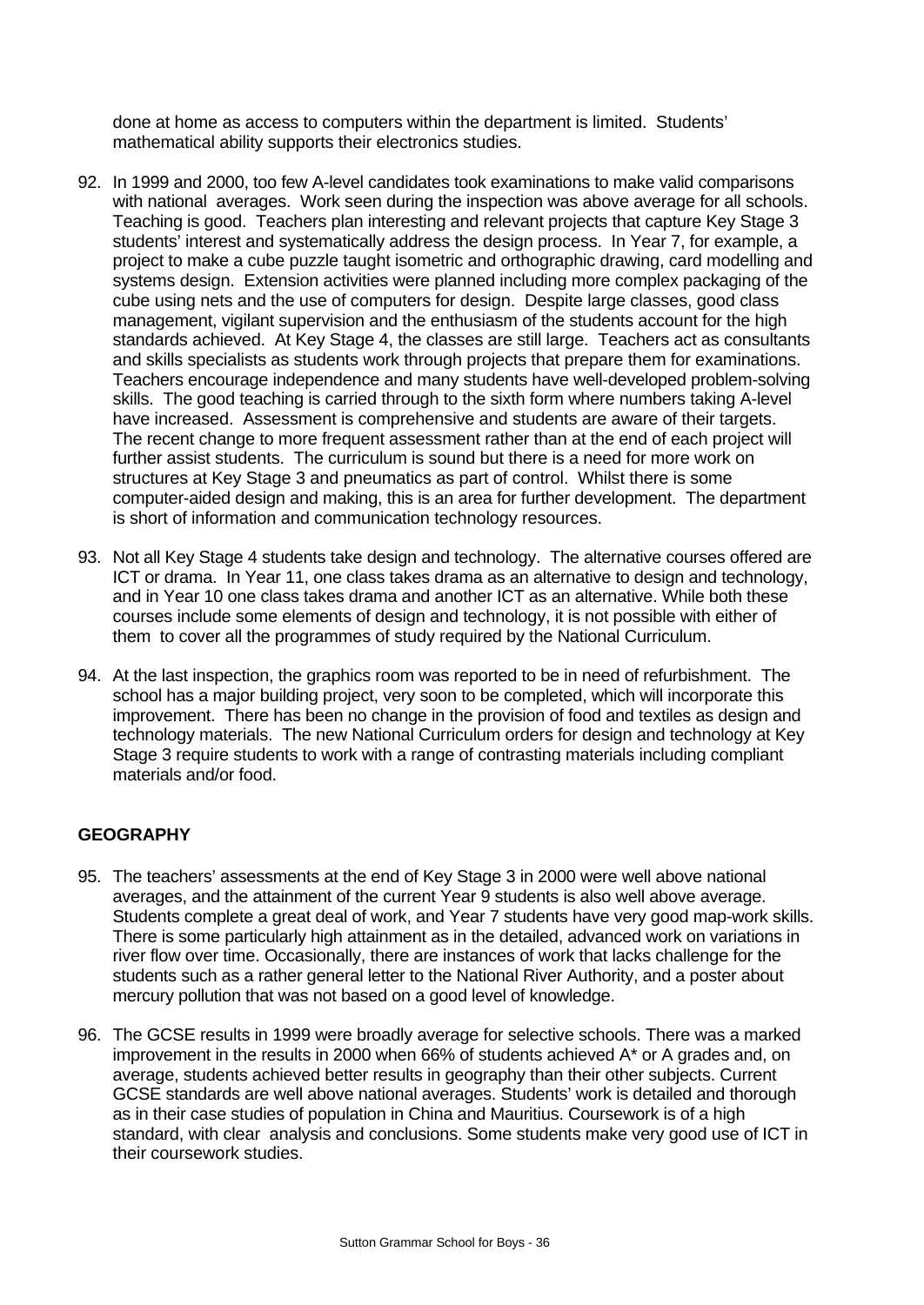- 97. The A-level results in 1999 were average for selective schools, and the results in 2000 were similar. On average, students achieved better results in geography than in their other A-level subjects. Current standards are well above national averages. For example, students know the two main types of glacier and the processes of glacier movement. For their individual coursework, students cover a good range of topics including urban geography , biogeography and micro-climates. They use a wide variety of data collection methods, and their analyses are thorough and clear.
- 98. Students' attitudes to work and their behaviour are excellent. Together with the good quality of teaching, these contribute strongly to their good achievement. Students with special educational needs and those with English as an additional language achieve as well as their peers.
- 99. The overall quality of teaching is good, and lessons observed ranged from very good to satisfactory. A common strength of the teaching is teachers' very good subject knowledge that results in clear explanations, some advanced learning and clear answers to students' demanding questions. For example, in a GCSE lesson, students learnt a detailed classification of human migrations. There is usually a brisk, enthusiastic pace which ensures that much work is achieved, as in a sixth form lesson about the physical and human consequences of earthquakes. Classroom management is most effective and helps to secure a very good response from students. For instance, they asked many perceptive questions about plate tectonics in a Year 9 lesson. Teachers use some stimulating, demanding resources such as satellite images and newspaper articles. Teachers use questions effectively to check students' understanding and to systematically build students' understanding of, for example, the formation of and weather associated with anticyclones. In all lessons, there is a good emphasis on using specialist geographical vocabulary.
- 100.Occasional weaknesses seen in teaching included setting some tasks from the Key Stage 3 textbook that were too easy, learning objectives that were too general, and confusion over a particular teaching point because of a lack of adequate preparation. At A level, marking is thorough and makes clear how students can improve their work. At Key Stage 3, the quality of marking varies between classes. Some is thorough and detailed but some provides very few written comments.
- 101.Students have some opportunities to investigate for themselves in, for examples, enquiries about the Kobe earthquake and coastal protection. However, students have limited opportunities to ask their own geographical questions and to suggest appropriate sequences of investigation. There is a well-structured scheme of work and it will be important that this is updated as a result of information from assessment and evaluation. There are insufficient opportunities for fieldwork at Key Stage 3. There is no fieldwork teaching as part of the GCSE course. As the department is aware, insufficient use is made of ICT in the teaching of geography. Although some good activities have been planned, these have not been used because of the difficulty of access to the computer room. It is good that all students are issued with textbooks that are used for homework.
- 102.The department is very well managed and has made good progress since the previous inspection. Staff are very committed and hard working which is particularly commendable as they have important whole-school responsibilities. Standards at GCSE and A level have risen. Accommodation has improved a great deal and the necessary schemes of work have been written. Students now write in a wider range of forms, although there is scope for further improvement as much writing still consists of short factual pieces. A-level students have good opportunities for wider reading, and there is now a sixth-form study room. However, there is no planned use of the library in the schemes of work.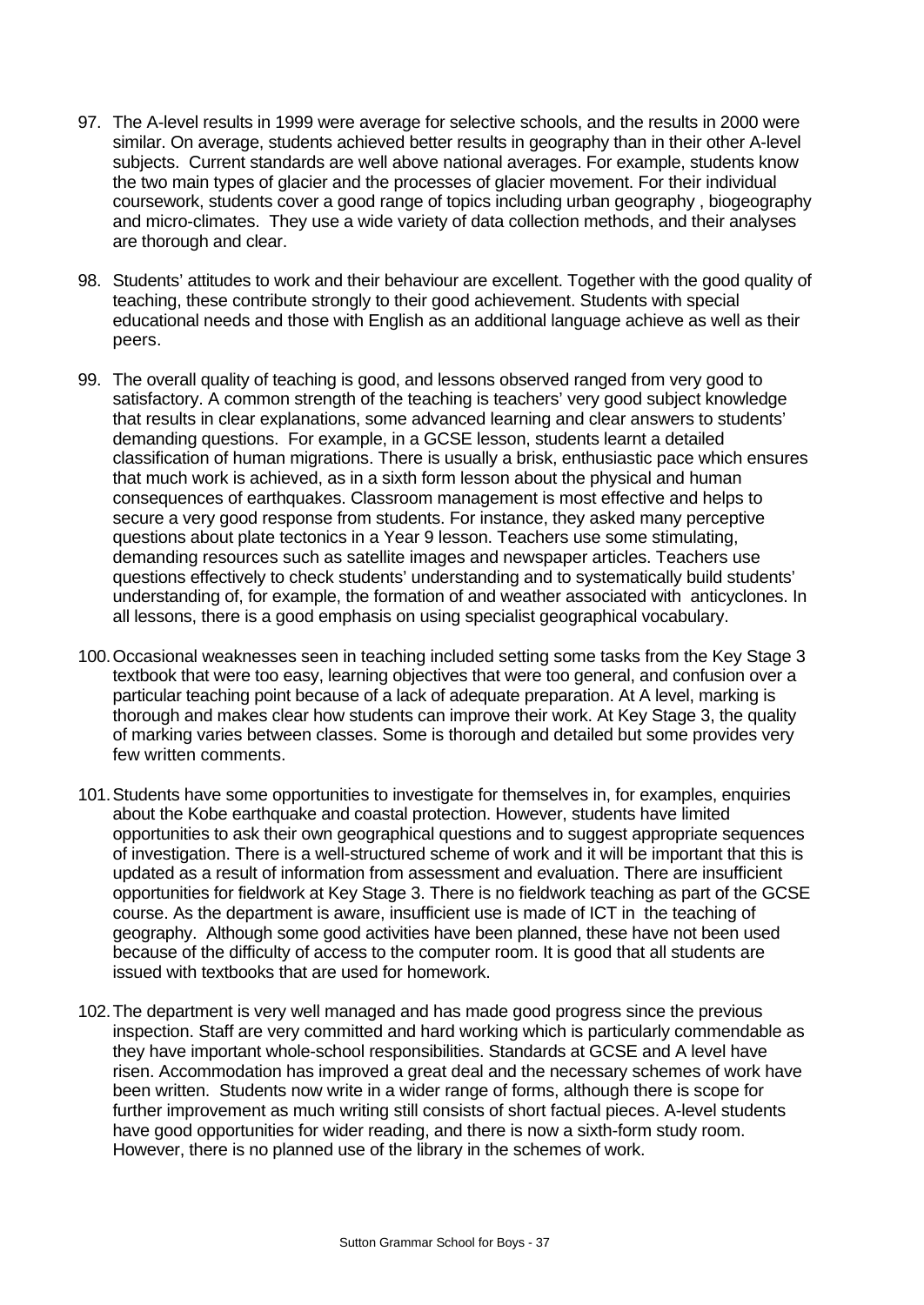## **HISTORY**

- 103.In terms of national averages for all schools, standards are very high at the end of Key Stages 3 and 4. They are average at A Level. At all stages in the school, students have a very good knowledge of historical facts. They are able to describe, often in considerable detail, the main events and personalities in the topics they are studying.
- 104.In the lessons seen during the inspection, Key Stage 3 students showed good understanding of chronology and, in response to probing questions, they made good connections between causes, events and consequences. Explanations were securely based on their knowledge. For example, in a Year 7 lesson, the students showed very good knowledge of the events leading up to the Battle of Hastings and were beginning to draw sensible conclusions. In general, however, students are not always confident in making use of historical sources to gain information or in analysing these to provide information about their provenance. They are not routinely asking when, by whom and for what purpose documents and other sources were produced. The quality of their written work is not as good as their oral work and they are not given enough opportunities to write at length. This means that, though their achievement is still satisfactory, it is not as good as it could be and not as good as most subjects.
- 105.The proportion of students gaining A\* to C grades at GCSE is very high. The work seen in Years 10 and 11 suggests that this will be maintained. However, the proportion of students gaining A\* and A grades is not as good as other subjects, and other selective schools nationally. Year 11 work shows very good factual knowledge and written work is usually well structured. The best coursework on the Vietnam War shows good sustained argument, and information is presented effectively in a range of appropriate ways, but not enough students are working at this level to gain A\* and A grades. Students are less skilled in using source materials critically in investigative work.
- 106.Attainment at A level is above average for selective schools in terms of the percentage pass rate, but below average overall in terms of the proportion of A and B grades. Subject knowledge is very good and higher-attaining students especially are able to draw on this in sustaining coherent lines of argument and in displaying a good grasp of complex and interrelated issues. This was very evident in an A-level lesson on China between 1949 and 1968 where the most-able students evaluated very effectively the relative strengths and weaknesses of the different leaders and power groups. Most students show similarly good levels of knowledge but do not use it to develop their arguments in enough detail or depth, and their essays tend to be too descriptive.
- 107.The teachers are enthusiastic about history, have very good subject knowledge and use it effectively. They assess and mark students' work regularly and monitor progress, although the marking tends to be for accuracy and does not give enough guidance on how students could improve their work. They employ resources well and more use is beginning to be made of ICT. Schemes of work give satisfactory guidance on content but do not give advice on teaching strategies or a range of suitable activities, which is a significant weakness. This is reflected in the difference between written and oral work, and in the students' relative weakness in handling evidence despite their knowledge.
- 108. The head of department and teaching staff have improved work in history since the last inspection and want to further raise standards. GCSE and A-level results are now closer to those for other subjects, and the quality of teaching is better. This gives the department a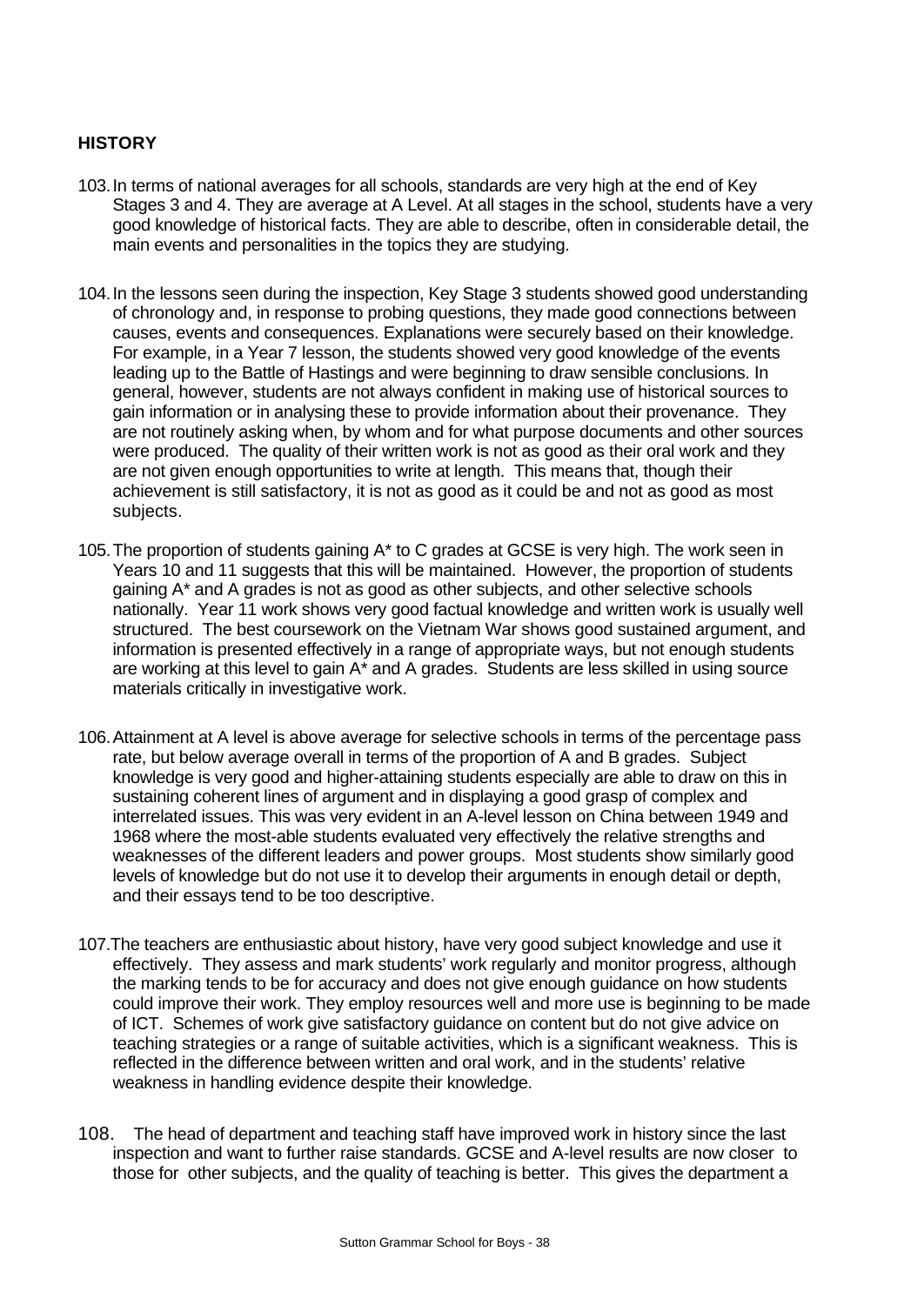secure basis on which to make further improvement, which is necessary if students' achievements are to be good rather than satisfactory.

## **INFORMATION AND COMMUNICATION TECHNOLOGY**

- 109. There was no full-course GCSE in the subject in 1999, but the standards of students taking a short course examination were high. There has been a generally improving trend in recent years and this has continued into 2000, with all students achieving A-C grades, but none reaching A\*. No students took an A-level examination in 1999 or 2000. Teachers assessed their students' standards as being very high at the end of Key Stage 3.
- 110.In lessons and from the scrutiny of students' previously completed work, standards at the end of Key Stage 3 are consistently good and are very good for many students, who benefit from a taught course in each year. Students in Year 9 know how to use a range of applications, can integrate text and tables when presenting information, and can write a program to control a machine for selling railway tickets. Some show very high capability in designing procedures for investigating people's needs and preferences for a sports club, and in translating this information into a form suitable for processing in a database. Standards at the end of Key Stage 4 are high for those students who follow taught courses in the subject. Students have a good understanding of the process of analysing a problem and developing solutions, and most are able to write Internet pages, using an appropriate computer language. The capability of the most able is often demonstrated in the quality of organisation of their work in files on the computer and of their word-processed reports on their coursework projects. Although there are examples of high standards in individual pieces of subjectbased work, the overall standard for the majority who do not follow ICT courses is lower than expectations because of insufficient opportunities to apply, consolidate and further develop their capability in a range of contexts across the curriculum. In the sixth form, standards are well above expectations for those following the AS-level computing course. The Year 12 students who recently embarked upon this course demonstrate knowledge and application of key concepts that is very good for their stage of study. Cross-curricular opportunities occur more naturally in the sixth form, so standards are in line with expectations for those not following the computing course. Achievement is good in the taught courses, because high standards are maintained in Key Stages 3 and 4 and further improved in the sixth form.
- 111.The quality of teaching is good overall and very good in the sixth form. Teachers' knowledge and understanding are very good in most lessons in Key Stage 3 and in all lessons in Key Stage 4 and the sixth form. Good guidance is given on ensuring that capability is fully represented in examination performance.Lessons are introduced effectively so that students are clear about what they have to achieve and the relevance of their tasks. Support for individual work is diligent and highly effective, being based upon good knowledge of students and their individual needs. Good questioning provides opportunities for students to apply and reflect upon their developing capability, and identifies and addresses problems. Numeracy is often supported well when, for example, students use spreadsheets to calculate and analyse the school's football results. Literacy benefits when students develop and use their specialist vocabulary. Key Stage 4 students have good opportunities to practise their extended writing skills when developing and refining reports on their project work. Occasionally, teachers do not establish or make sufficient use of prior learning when, for example, not allowing Year 7 students to show things learned about spreadsheets during primary school.
- 112.Learning is generally good and is very good in the sixth form. It develops quickly and students apply their skills well. Attitudes make a considerable contribution in most lessons, with students working hard and with enthusiasm. They willingly support each other and, although calling upon teachers where necessary, they develop strategies to address their own problems. Failure to complete homework occasionally restricts progress in lessons, when time has to be spent upon aspects that should already have been completed. There is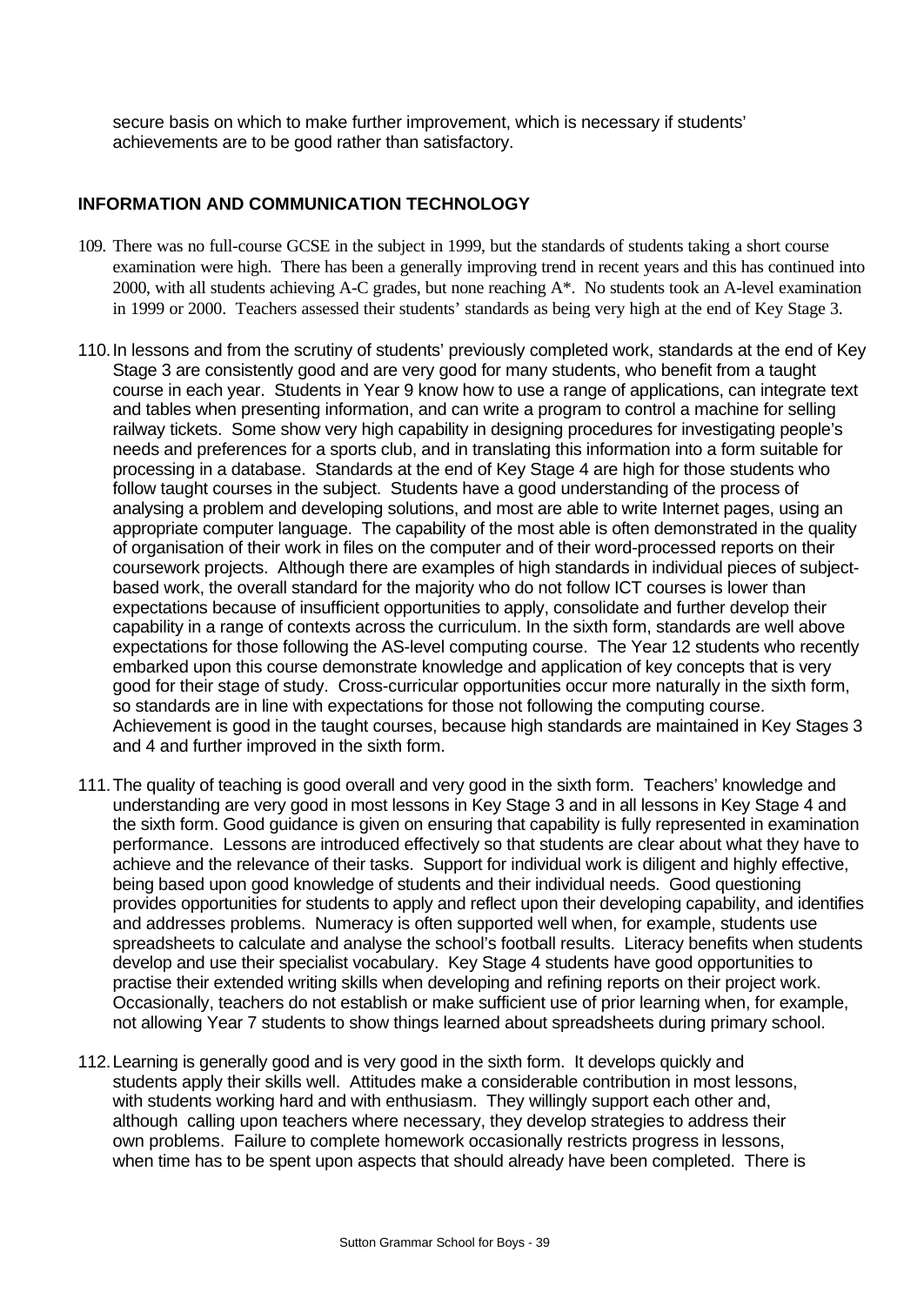occasional inattention, but this is usually due to students over-enthusiastically focusing upon their own work and thus missing guidance from the teacher.

- 113. Several improvements have been made since the previous inspection. A new computer room has dramatically improved the environment for teaching and learning, so that it is now much less overcrowded for the large teaching groups and allows teachers to support individuals more effectively. There is now technical support, which is shared with design and technology. The need for formal training is being addressed by the majority of staff recently embarking upon New Opportunities Fund training. Monitoring the success of this is at an early stage and the school needs to ensure that teachers will have access to adequate resources to apply their new skills if the impact is to be maximised. There has been a substantial improvement to opportunities in Key Stage 4 and the sixth form with the introduction of successful GCSE and A-level courses. A number of existing strengths have been maintained or further improved. However, overall improvement has been unsatisfactory because, while several improvements have been made, some key ones have not been addressed. The school continues to fail to meet statutory requirements in Key Stage 4, because of inadequate co-ordination of opportunities across the curriculum, and failure to systematically assess progress. The school's stock of computers remains insufficient to meet the demands of the curriculum. The deployment of the current stock, while serving the taught courses very well, fails to provide adequate access to other subjects. Although there is the intention to improve the situation, this has not yet been translated into detailed, costed, time-related plans.
- 114.Management of the taught courses is good, but overall the school's leadership and management of ICT is unsatisfactory because of failure to address key weaknesses. Capacity for improvement is good, however, because whole-school and departmental management share a general vision for the development of the role of ICT, which needs to be sharpened up into a clear development plan, and capable management at a departmental level has recently been well supported by being allocated more time to focus upon curricular development.

## **MODERN FOREIGN LANGUAGES**

#### **French**

- 115. The standard of work of students currently in Year 9 is well above national expectations. Students use perfect, imperfect, future and present tenses well. In some lessons, they are very confident where French is used extensively both by the teacher and the students themselves. Standards are strongest in Year 7 where students reply to the teachers' fluent use of French with several sentences on topics such as the family or rooms in the house. Those students, who begin French as a second language in Year 8, also attain very high standards when compared with national expectations for this stage of the course.
- 116.GCSE results in 1999 were higher than the results reported for the last inspection. Students did better in French than in other subjects. The proportion gaining A\*-C grades was higher than the average for all selective schools, although results fell to just below the average for all selective schools against unconfirmed figures for 2000. The evidence of students' work and the lessons observed show that in Key Stage 4 attainment is well above national expectations. Students do best in lessons, such as the Year 10 lesson observed, where the teacher's high expectations, clear learning objectives, and choice of a telephone activity which appealed to their interests, resulted in high-level speaking skills. Standards are not as high as they should be in the Year 11 group containing the highest attainers because the newly appointed teacher has spent too long this term reworking structures and vocabulary previously covered.
- 117.A-level results for 1999 were below the national average results of all schools and selective schools. The proportion of students gaining the higher grades was significantly lower than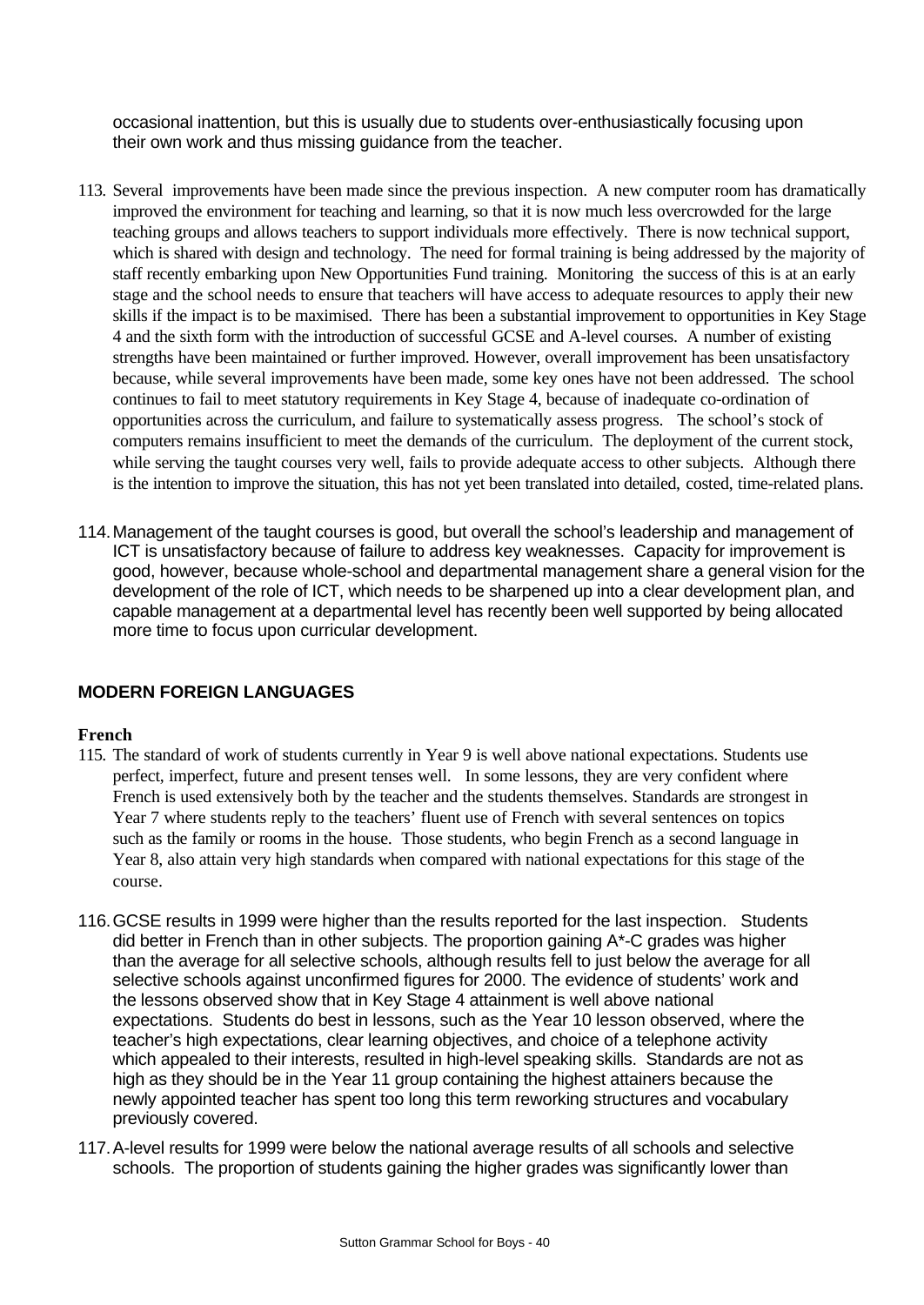the national average. These results improved slightly in 2000. In current sixth form groups, attainment is in line with national expectations for this stage of the course. It is better in Year 12, where students have more opportunities to use the language because of the larger numbers taking the course. Attainment is weaker in Year 13 where students encountered difficulties when talking about a poem on bullfighting.

118.Students, including those with special educational needs, achieve well in Key Stages 3 and 4 and appropriately in the sixth form. Standards are soon well above average in Year 7, and students make good progress throughout Key Stages 3 and 4. They develop the skills of listening, reading, speaking and writing well. The exception to this is the highest-attaining group in Year 11 and in the sixth form. The progress of Year 13 students is restricted by their reticence and reluctance to speak in the foreign language.

## **German**

- 119.The standard of work of students currently in Year 9 is well above national expectations. Attainment is better in Year 9 where students are beginning to work in the past tense, and in Year 7 where they give opinions about the towns where they live. It is weaker in the Year 8 second language group where students could not recall simple structures taught two weeks previously and had difficulty understanding the teacher's use of German.
- 120.GCSE results have remained broadly similar to those reported for the last inspection. Although the proportion of students gaining A\*-C passes was lower than the average for selective schools in 1999, results for 2000 were higher with some particularly high results in the speaking examination. From analysis of work and observation of lessons, attainment at Key Stage 4 is well above national expectations. Students rise to teachers' very high expectations, extending and enhancing their work well. They have very well-developed listening and reading skills.
- 121.Only one student entered for A level in 1999, which means that comparison with national data is not significant. Results for 2000 included few higher grades. Attainment of students currently in the sixth form is in line with national expectations for this stage of the course. Students in Year 12 write fluently about themselves using a wide variety of vocabulary and structures. In Year 13, they have well-developed reading and listening skills, but speaking skills were weaker in the lesson observed where they used English to communicate with the teacher.
- 122.When compared to their earlier attainment, students, including those with special educational needs, achieve appropriately at Key Stage 3 and the sixth form, and well at Key Stage 4.
- 123.Overall, the teaching observed in modern foreign languages was good. In French, it ranged from excellent to satisfactory and, in German, from good to unsatisfactory. The best teaching was seen in French at Key Stage 3, where established routines, careful grammatical analysis of the work being presented, and clear learning objectives resulted in high standards and very good progress. A strength of the teaching in French at Key Stage 3 is teachers' ability to deliver the lessons in accessible French and to ensure that students communicate in French themselves. The main weakness is in German in the second language Year 8 group where the lack of clear learning objectives, structure and pace resulted in unsatisfactory progress. Students are provided with more opportunities to speak French than German at Key Stage 3.
- 124.As a result of the good teaching, learning is also good overall. Particularly good progress was made by students in Key Stage 3 French lessons. Students behave very well in language lessons but occasionally become restless because they have covered the work before. Literacy and numeracy skills are well developed. Teachers are training to use computers within language learning although they are not currently being used.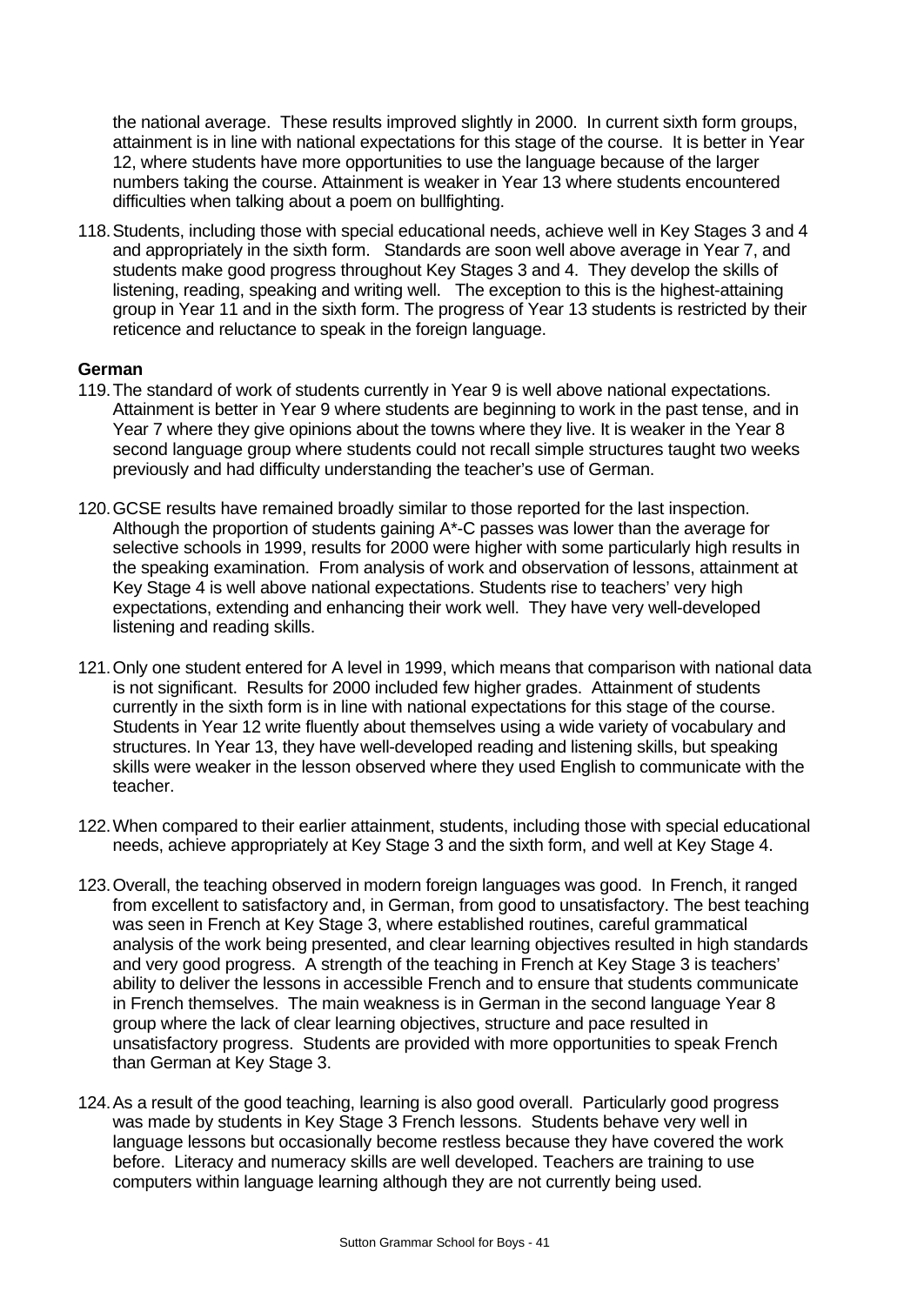125. Since the last inspection, teaching has improved significantly. French and German are now used extensively in many classrooms. The newly appointed head of department gives clear educational direction for both subjects and there is shared commitment amongst teachers to improvement, which is already taking effect. Numbers taking French in the sixth form have increased dramatically. Opportunities to use dictionaries, read for pleasure, produce creative writing and take part in more extended written activities are now provided more regularly, and foreign language assistants have been appointed for both languages. There has been little monitoring and evaluation of teaching to ensure that the very good practice seen in Key Stage 3 French is shared across all year groups and languages. Although schemes of work are in place, they are not yet being used, which is why new teachers are not sure of what has been covered previously. Assessment procedures are still unsatisfactory, and there is inadequate tracking of students' performance and identification of the very best linguists as they move through the school. This means that standards are not as high as they could be, particularly at A level. The issue raised about setting arrangements at Key Stage 4 has not been addressed. Students who have studied a language for two years and those who have had three years of study are in the same sets, ignoring the breadth of knowledge acquired in three years. At A level, timetabling difficulties prevent some students from having their full time entitlement with other members of the group and there are often two language lessons on the same day, which means that students do not have regular access to language learning over the week. The development plan lacks the rigour to ensure that this department moves forward as it should.

## **MUSIC**

- 126.Results since the school introduced GCSE music four years ago have been very high in comparison with the national average for all schools and for grammar schools. All students between 1997 and 1999 gained A\* to C grades. The results fell in 2000, when 78% achieved higher grades. The subject has grown annually in popularity. In 1997, there were five candidates. In the Year 10 set this year, there are 28 students. A small A-level group has been established in the current Year 12.
- 127.Assessment of students' attainment, carried out by the school at the end of Year 9, indicates a substantial proportion of students working beyond the expected level. This was confirmed during the inspection. At the end of Year 9, students are skilled at instrumental recognition. They have an assured working knowledge of the National Curriculum elements of music. They have listened to a good range of music. Many compose very securely, using programmable keyboards. For example, there was a high level of inventiveness in 12-bar blues pieces composed in Year 9, and standards of performance were high. Students' attainment in lessons in Key Stage 4 is well above average. In Year 11, students compose very fluently using computers. They layer pieces with technical assurance and have a very good grasp of style. Performing is very good by most students. They have a good range of technical and theoretical knowledge.
- 128.Students' achievement varied from satisfactory to good in lessons observed in Key Stage 3. In Year 7, many could identify the principal instruments in four sections from 'Carnival of the Animals', despite the excessive length of the excerpt which taxed their powers of recall too much. In Year 8, they showed a good understanding of the contrasting characters of the three themes in 'Dawn' from 'Peter Grimes', but had insufficient opportunity to develop expressive language by evaluating it orally. Students in Year 10 have good listening skills. They can identify the historical period from which pieces of music come and have a good knowledge of styles and important representative composers. The students, who are at an early stage in the GCSE course, quickly confirmed their knowledge of the layout of a full orchestral score. They were able to follow the score, analyse the means by which the composer achieved his effects, and identify technicalities, such as augmentation and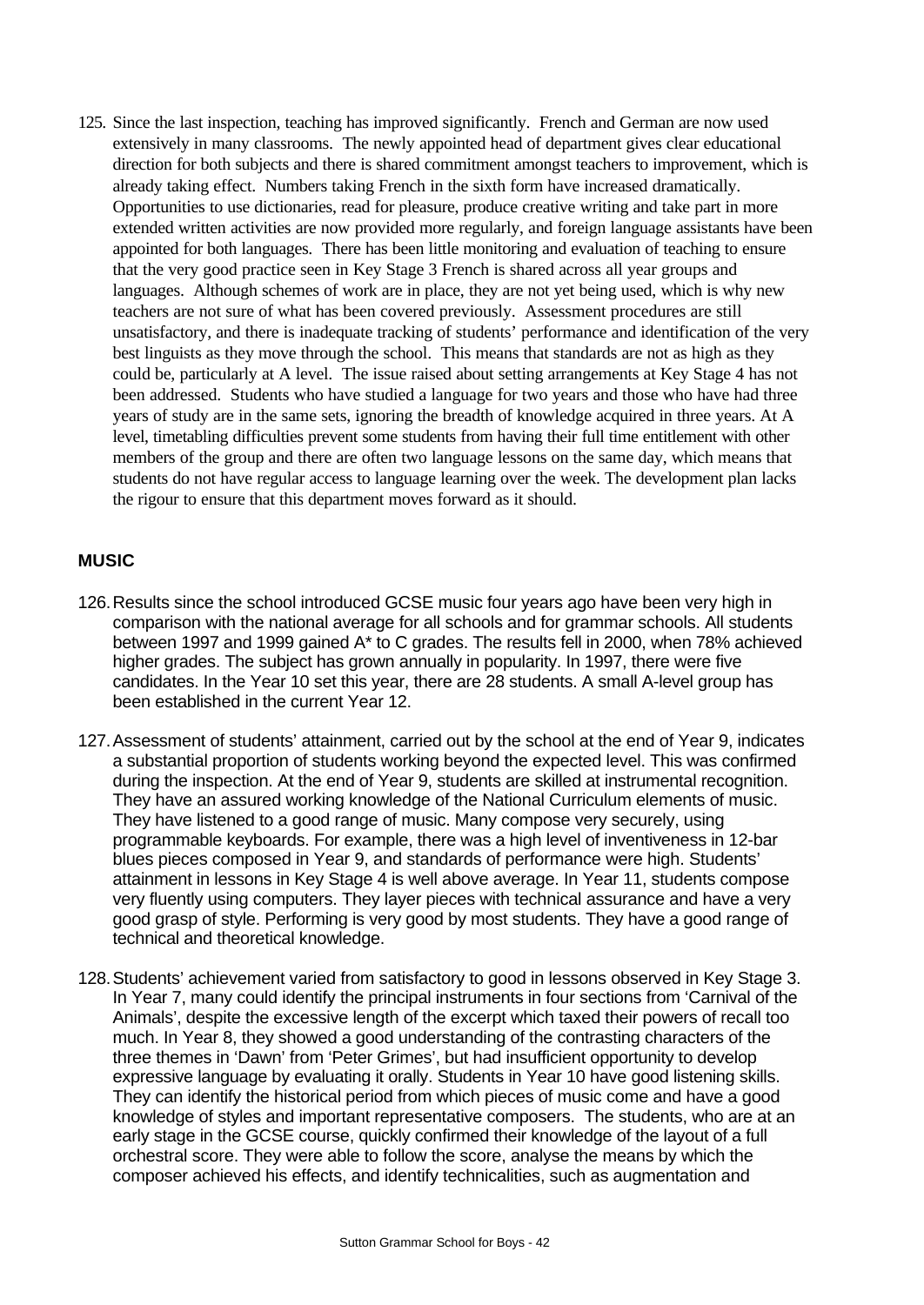diminution. In Year 11, students were developing more advanced listening skills, identifying subtleties of orchestration and the technical means by which Weber achieved expressive effects in the overture, 'Der Freischutz'. In Year 12, students showed their good understanding of baroque style by identifying the hallmarks of Bach's style in the Fourth Brandenburg Concerto.

- 129.Teaching is good in Key Stage 3. In Key Stage 4 and Year 12, it is very good, and sometimes excellent. The teaching is enthusiastic and attracts a good response from students. Lessons have clear objectives for which the appropriate resources are readily available and carefully organised. Clear instructions help the students to work efficiently from the start. Teachers have very good subject knowledge. Time is well organised. Good discipline is easily maintained. Assessment of work in progress around the class is very good. This leads to helpful advice from the teacher and very good progress from students. However, the teaching of musical appreciation in Key Stage 3 concentrated too much on technicalities, which sometimes reduced the effectiveness of the activity as a musical experience. Some assessment procedures are too drawn out, especially where the class acts as an audience for the majority of a lesson. In Key Stage 4 and Year 12, the very high standard of teaching enabled the students to make very good progress. All advice is authoritative and very concisely expressed.
- 130.Music has undergone a remarkable transformation from the unsatisfactory state described in the previous inspection report. The high standards of academic success at GCSE level and the quality of extracurricular provision have become a source of considerable prestige to the school. Music now makes a significant contribution to the social and creative lives of a considerable and continually growing number of students. Day-to-day organisation is excellent. Instrumental teaching is well managed, and the direction of the varied extracurricular activities is marked by both professionalism and good humour. However, the line-management system is ineffectual, leaving the subject to develop too much in isolation. There are too few opportunities for in-service training in connection with teaching in Key Stage 3. The new accommodation for the subject is attractive but the main teaching room is cramped and affects students' progress in collaborative work where there are large classes in the lower school and for GCSE. To develop further, in Key Stage 3, the department should streamline formal assessment procedures, and refine methods for teaching musical appreciation.

## **PHYSICAL EDUCATION**

- 131.GCSE results in physical education have been improving and, in 1999, they were significantly above the national average for all schools and above those for selective schools. In 2000, the proportion of students gaining A\* grades increased. At A level, all students passed in 1999 and 2000, and results were average for selective schools.
- 132.The evidence of the students' work and the lessons observed show that the attainment of students in Years 10 and 11 is good. Several students in a Year 10 swimming lesson applied advanced skills and techniques in a range of strokes. All students possessed the relevant skills to compete successfully while having a good knowledge and understanding of the basic principles of both water safety and successful stroke improvement. In a Year 11 basketball lesson, all students in a mixed-ability group had a sound mastery of all basic skills and could apply them in a competitive match situation. Several students in this group had developed a very high level of skill and tactical awareness. The ability to plan and evaluate is rarely apparent in activities at this key stage. Opportunities are also limited at this key stage for students to either take responsibility or display initiative in their lessons. Some very good work was being done, however, in Year 9 where students developed their own training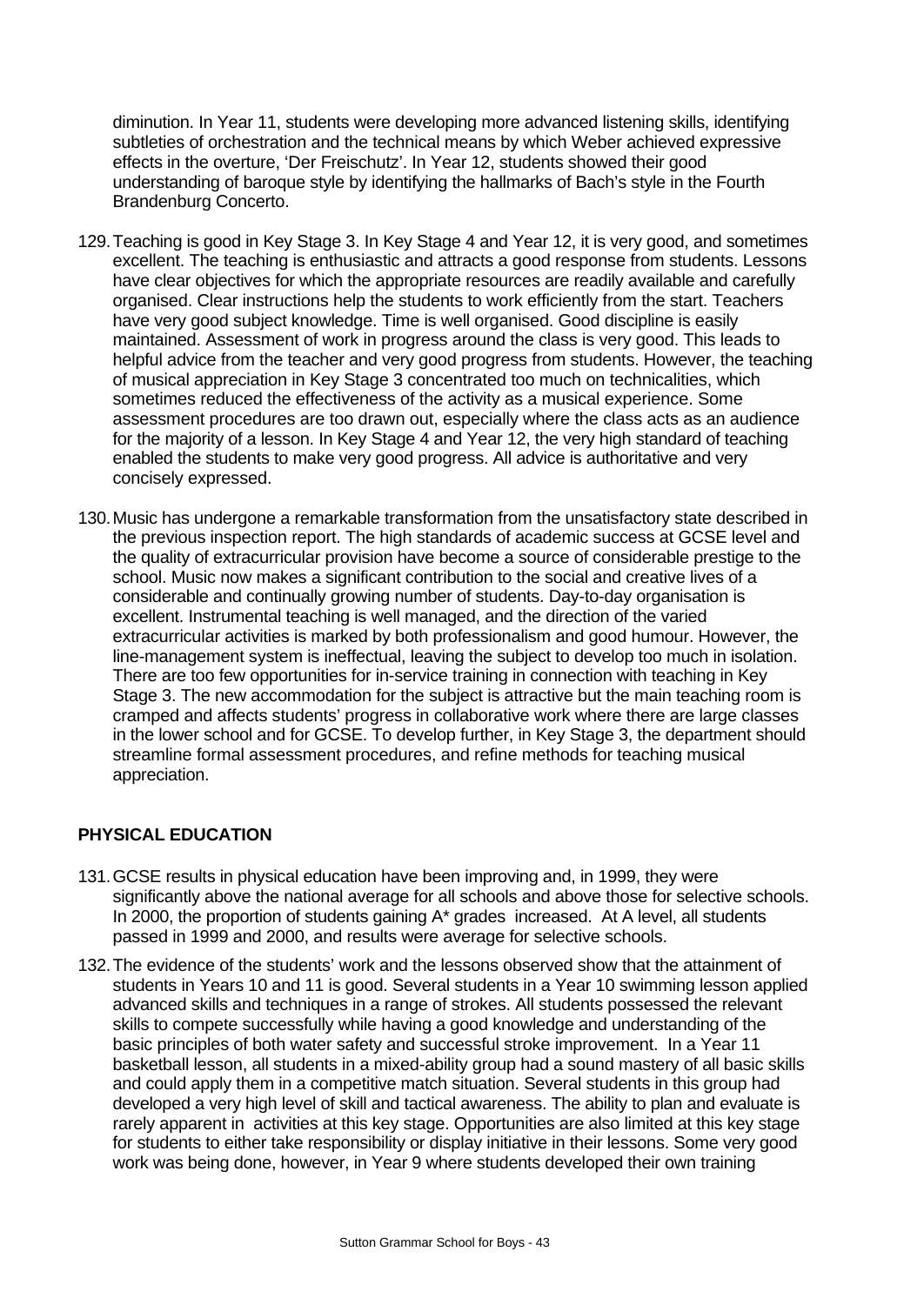programme in swimming, while at the same time developing their skills in the observation and analysis of performance.

- 133.In 2000, the results of teacher assessments indicate that the vast majority of students at the end of Year 9 achieved at or beyond national expectations. Many Key Stage 3 students are able to apply the techniques, skills and competition rules to several aspects of the physical education curriculum, including rugby, swimming and football. Basic skills are sound and provide a platform for future development. In swimming, most students are at least competent in basic stroke technique for the three major strokes and many students display very good ability. Most students are comfortable competing in the pool and are anxious to improve their performance. Basic skills in football are good and many students display very sophisticated control and passing skills.
- 134.Students' learning was good in most Key Stage 3 lessons, and was never less than satisfactory. Students are encouraged to develop not only skills but also a good understanding of the techniques and rules. An example of good progress for students was observed in a Year 7 football lesson, where more-able students consolidated basic skills and learnt fairly advanced dribbling and control skills, which they applied to the game situation. The progress of students in observing and evaluating their own performance and the performance of others is inconsistent at both key stages.
- 135.At Key Stage 4, learning was satisfactory. Good learning was observed in a sixth form Alevel theory lesson where students developed an understanding of the basic principles of learning theories and were beginning to understand how these could be applied to the acquisition of skills in sports. Although the range of extracurricular activities is limited, a very impressive number of students are involved in practices and fixtures with other schools, providing many opportunities for them to extend and develop their skills.
- 136.The quality of teaching is good. A very good lesson on general stroke improvement in swimming was observed in Year 7 where the development of observational skills was encouraged and students were able not only to effectively develop skills of observation and analysis but to use these to effect improvements in performance. There is clear teaching which includes good question-and-answer sessions. Thorough planning, incorporating varied teaching strategies and an appropriate sequence of activities, is a feature of many lessons. Discipline and class management are always good. Day-to-day assessment of performance during lessons is regularly used to enhance teaching and learning, but the involvement of students in this assessment to help set targets for improvement has not been developed. Marking of work for both GCSE and A-level students does not clearly identify areas for improvement. Although there are many opportunities for students to work independently and collaboratively at both key stages, opportunities for students to take responsibility and to undertake different roles, such as coach or official, are limited.
- 137.At Key Stage 4, the range of activities does not provide a sound preparation for post-16 leisure. Schemes of work for both key stages are developing and are fairly good working documents, though they do not identify activities or strategies to challenge the most able. The organisation of the curriculum restricts the effectiveness of learning at times. When the whole of Year 8 are timetabled for games at the same time, not only are non-specialist staff being inappropriately used but unnecessary time is being used in transporting students to the playing field. Opportunities for the use of information and communication technology are being missed, especially in the GCSE and A-level courses.
- 138.Organisation and leadership of the department are good in many respects. Staff are good role models and are very committed. The faculty structure is not supporting the development of the department. Development planning is vague, and does not include detail on how to achieve priorities, specific responsibilities or timescale. Job descriptions are not being used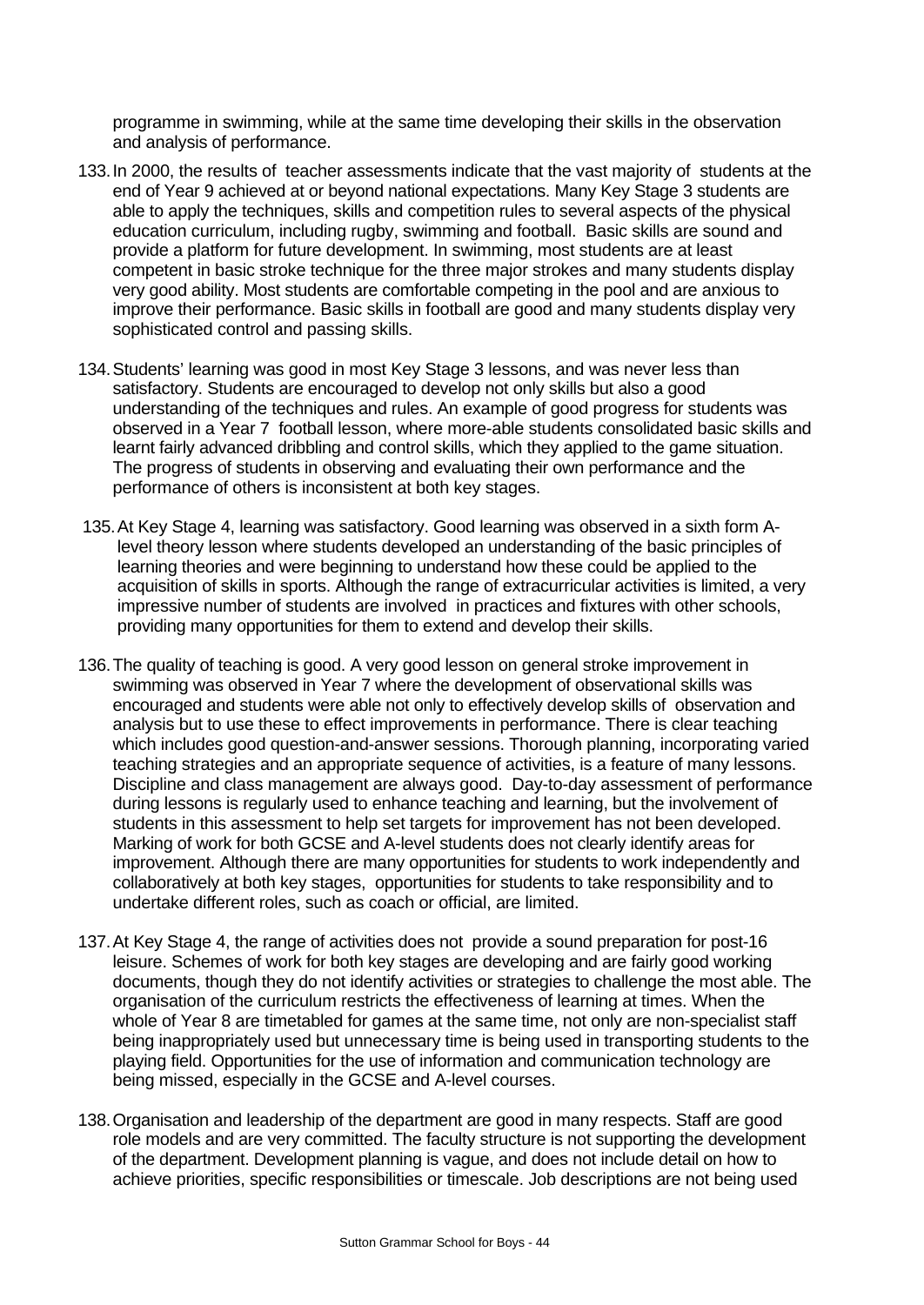to assist in the necessary delegation of responsibilities in the department. Lack of appropriate accommodation is a significant factor in restricting the range of activities available to students. There has been sound progress in areas identified in the last inspection report including improved GCSE results and an improvement in the quality of learning at Key Stage 3. However, there is still a lack of variety in activities taught and a limitation on choice. Inservice training requirements are still not specified clearly enough.

## **RELIGIOUS EDUCATION**

- 139.In the GCSE short-course examination introduced in 1998, results have been very high. In 2000, 54 of 55 candidates achieved grades A\* to C and, in 1999, 66 out of 68 achieved the higher grades. The evidence of students' previously completed work and the lessons observed shows that attainment by students on either the examination or the nonexamination course is well above average. Students have a strong grasp of difficult concepts, such as 'the nature of God'. They use sources material very carefully. There is a high standard of discussion; students speak with candour and thoughtfulness on religious and moral issues. They gain a good grasp of technical language, such as 'fundamentalism' and 'immanence'.
- 140.Students' good understanding of technical vocabulary is also a strong feature by the end of Year 9, where attainment is well above the expectations of the local Agreed Syllabus. Students have a thorough knowledge of many aspects of Christianity and other principal world religions. They are familiar with the symbolism associated with rites and ceremonies in these religions. They also have a very good understanding of moral issues, such as euthanasia and capital punishment. Note taking is of a high standard. Standards of presentation throughout the subject are very good. Students' very good oral abilities were well demonstrated when they discussed how circumstances could affect attitudes to the birth of a baby.
- 141.Students make very good progress in relation to their abilities through Key Stage 3. Many topics throughout the subject are approached by considering the language used and its derivations. This helps them to achieve precise knowledge and understanding. In Year 7, students understand the difference between private and public worship. They understand prayer as a means of communication. They know the principal events in the life of Jesus. Students use a good range of methods to present topics, such as newspaper articles on the Nativity, and the story of Abraham and Isaac. In Year 8, students consider their own values and what they believe in. This elicits imaginative personal writing. They are well informed about attitudes to religion in major faiths, and compared beliefs amongst themselves by carrying out a class survey. Students receive and understand substantial information on places of worship in various religions. They know of the symbolism of Jewish festivals, particularly the Feast of the Passover. While students make very good progress overall in Key Stage 4, it can vary. In a lesson observed, several students had not done their homework adequately for a test. However, in the lesson, they showed very perceptive reactions to the idea that God is present everywhere - 'In the beauty of a mountain and in Auschwitz?'
- 142.Teaching is very good in both key stages. Occasionally, it is excellent. The teachers are very knowledgeable. They display a wide-ranging scholarship and are able not only to expound what they wish to say, but also to answer students' often very difficult questions. They have high expectations of students. One class was taken sternly to task when some students had failed to reach the required standard. Lessons are very carefully planned and proceed at a very good pace. A good range of activities, including notetaking, discussion, input from the teachers and independent working, ensures that students are continually engrossed. Planning indicates a good range of teaching methods, including drama, discussion,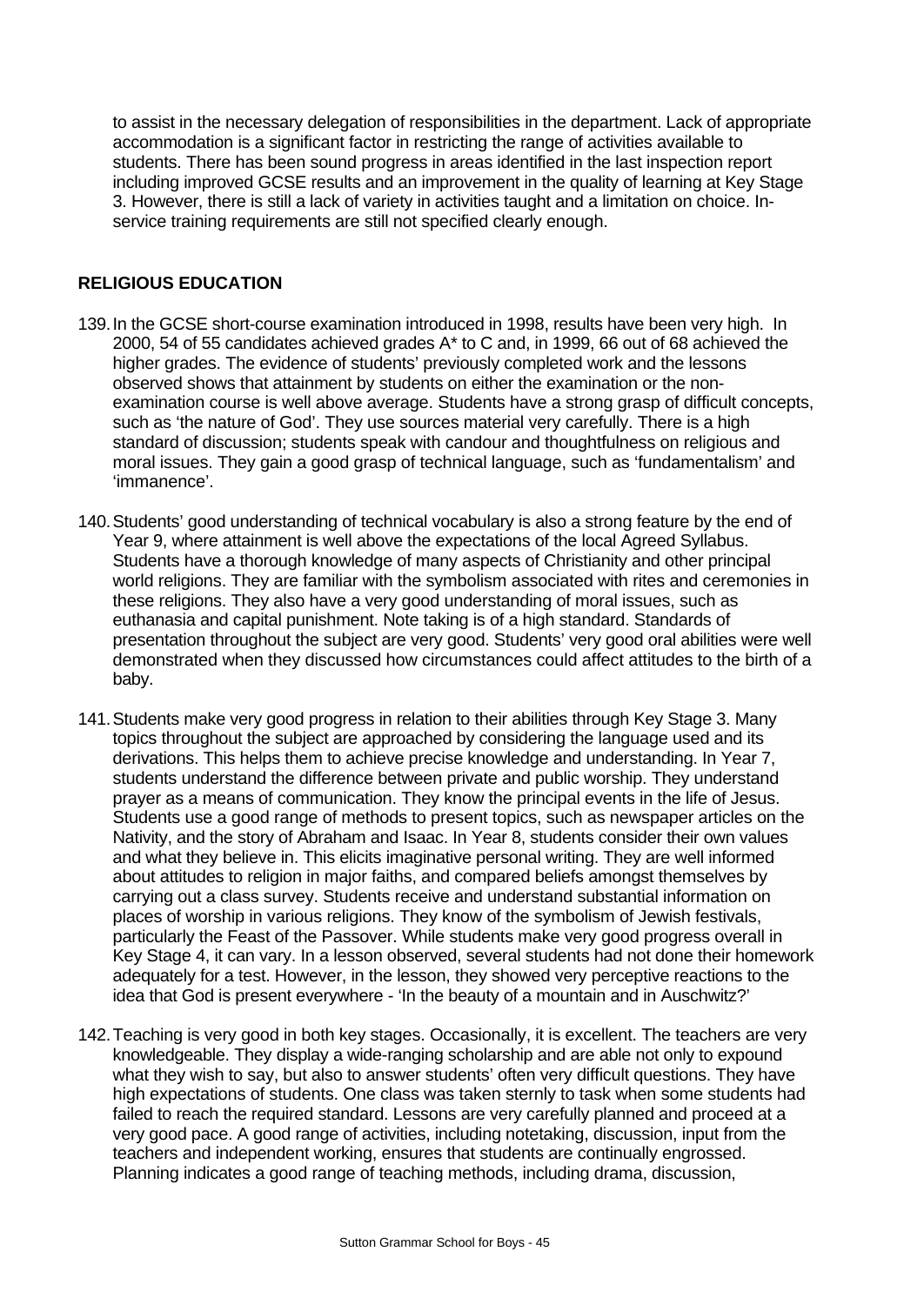presentations by students and artwork. Creative activities, such as updating the Parable of the Good Samaritan or writing a card in connection with Hindu birth rites elicit imaginative responses from students. Marking is thorough and regular, with good advice for improvement. There is no formal use of computers in religious education, but students sometimes use them to good effect for researching and presenting work.

143.The schemes of work are appropriately challenging for the abilities of the students. Religious education is provided for the sixth form by an annual one-day conference and the upper sixth general studies programme, which both cover a variety of religious and moral topics. An outline of this indicates that it provides a substantial and worthwhile experience for students, although the time allocation is below that envisaged in the local Agreed Syllabus. Religious education is very well organised but the department is relatively isolated because the linemanagement process is ineffective. Standards in religious education have risen significantly since the previous inspection. The quality of provision has shown very good improvement. All issues raised in the previous report have been successfully resolved. Opportunities should be created for extending the use of computers in religious education.

## **BUSINESS STUDIES AND ECONOMICS**

- 144.Standards in business studies are above national averages for selective schools at GCSE. In general, the students achieve better results than in their other GCSE subjects, which suggests good achievement for these students. Results at A level were average for selective schools in 1999 but not as good in 2000. The achievement of the current students is good. In economics at A level, the percentage pass rate is below national averages for all and selective schools, and students do not achieve as well in this subject as they do in others.
- 145.The teaching of business studies is good and is a major factor in the standards students are achieving. At both GCSE and A level, expectations are high. The aims for lessons are always clearly explained at the start and are referred to during the lesson and in the review at the end. Students are very clear about what they have learnt. The presentation is lively and knowledgeable. The students are encouraged to question and raise issues of their own which they do confidently and perceptively. The work is closely related to the real business world with up-to-date examples drawn from a variety of businesses. A Year 10 lesson showed that students had made good progress in understanding the different types of businesses and the Year 12 presentations showed good analysis of major businesses. ICT is successfully used in business studies, with access to information via the Internet being particularly useful. There is scope to develop this still further. In addition to work in class, a large number of students are able to gain a real insight into the business world through taking part in work experience, Young Enterprise and the Challenge of Management conferences.
- 146.It was not possible to observe any teaching in economics as the school has been without a specialist teacher this term. The school has tried hard to remedy this but a permanent teacher is not available until the end of October. The lack of specialist teaching is having a detrimental effect. Year 13 students are not as confident about what they know, understand and can do in economics as they are about other subjects. Their files are also not as detailed as they might be. This lack of confidence may well take some time to restore.
- 147. The management of business studies and economics is currently less than satisfactory. There is no head of department, and the work set for economics is overseen by the head of sixth and the business studies teacher, but they have limited time in which to help students. Schemes of work in business studies and economics do not provide enough guidance for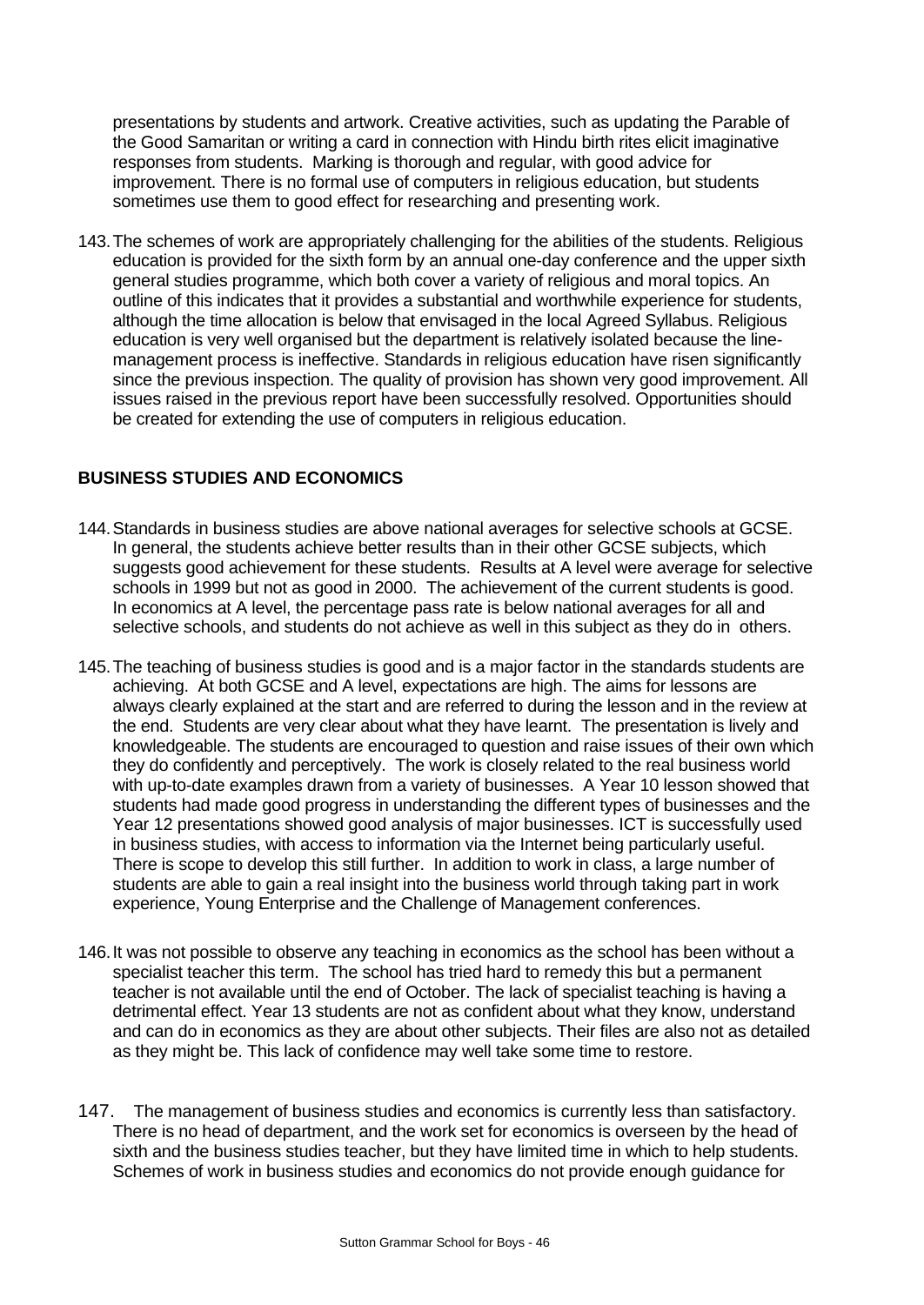staff on suitable teaching approaches, resources or expectations for attainment. However, the teacher who is temporarily in charge of the area is aware of the deficiencies and has already produced a good scheme of work for the new AS-level business studies course in Year 12.

## **DRAMA**

- 148. Drama is a new subject in the school since the last inspection. GCSE drama will be taken for the first time by Year 11 in 2001.
- 149.In lessons, the attainment of 14 year olds is above the national expectation for this age. Students know and can use many dramatic techniques. They invent convincing and clearly worked out roles in situations which they create individually and in groups. They are confident when evaluating their own work and this is the result of clear assessment criteria and sensitive teacher criticism and praise. By the age of 16, students are achieving aboveaverage standards. They demonstrate a sound understanding of the basic techniques of drama and higher-attaining students are effective at creating humorous parodies on wellknown events. Work based on Brecht's 'Fear and Misery of the Third Reich' enabled Year 10 students to explore difficult issues of morality in race and religion. Students bring to their performances good preparation, personal experiences and often information drawn from the Internet at home.
- 150.Students make good progress as they move through the school. In Year 7, they work on short sequences and tableaux on character and behaviour in different situations. In Year 9, dramatic awareness becomes more sophisticated and students work on abstract concepts expressing feelings and moods. Students working towards GCSE in Years 10 and 11 willingly tackle challenging texts and demonstrate considerable imagination through the exploration of a subject of their choice.
- 151.Students' attitudes to drama are very good and their behaviour is excellent. They are keen to do well and this supports the good progress they make. They enjoy the practical aspect of the subject. They work well in groups and enjoy the challenge of planning and presenting an idea. They are organised, disciplined and focused on their work.
- 152.The overall quality of teaching is good. Lesson planning, which includes assessment, is effective and students know how they are progressing. The teachers manage the students well through the provision of a range of activities in each lesson which keeps interest alive. In the best teaching, students are allowed to develop their ideas, and independence with an element of daring is encouraged. When lessons are too tightly controlled or directed, the potential for very challenging work is lost.
- 153.A newly written scheme of work includes the study of theatre Greek, Comedia dell'Arte, slapstick and melodrama – and this is becoming more finely tuned as it is tried and evaluated. However, one lesson a fortnight in Years 7, 8 and 9 is too limited an amount of time for very good progress to take place. Accommodation for drama is unsatisfactory. There is no specific space allocated for teaching and the use of the hall, gym and a classroom with desks is too restricting for practical lessons. There is no storage for props, and the lighting and sound equipment for GCSE drama is inadequate and limits teaching and learning. The school's plans for the development of its accommodation include provision for drama with a performance space, but the governing body has not so far received the necessary support to implement these plans.
- 154.The management of the department is sound. Much enthusiasm has gone into building up the subject over the last few years so that it is now a popular GCSE option. Annual